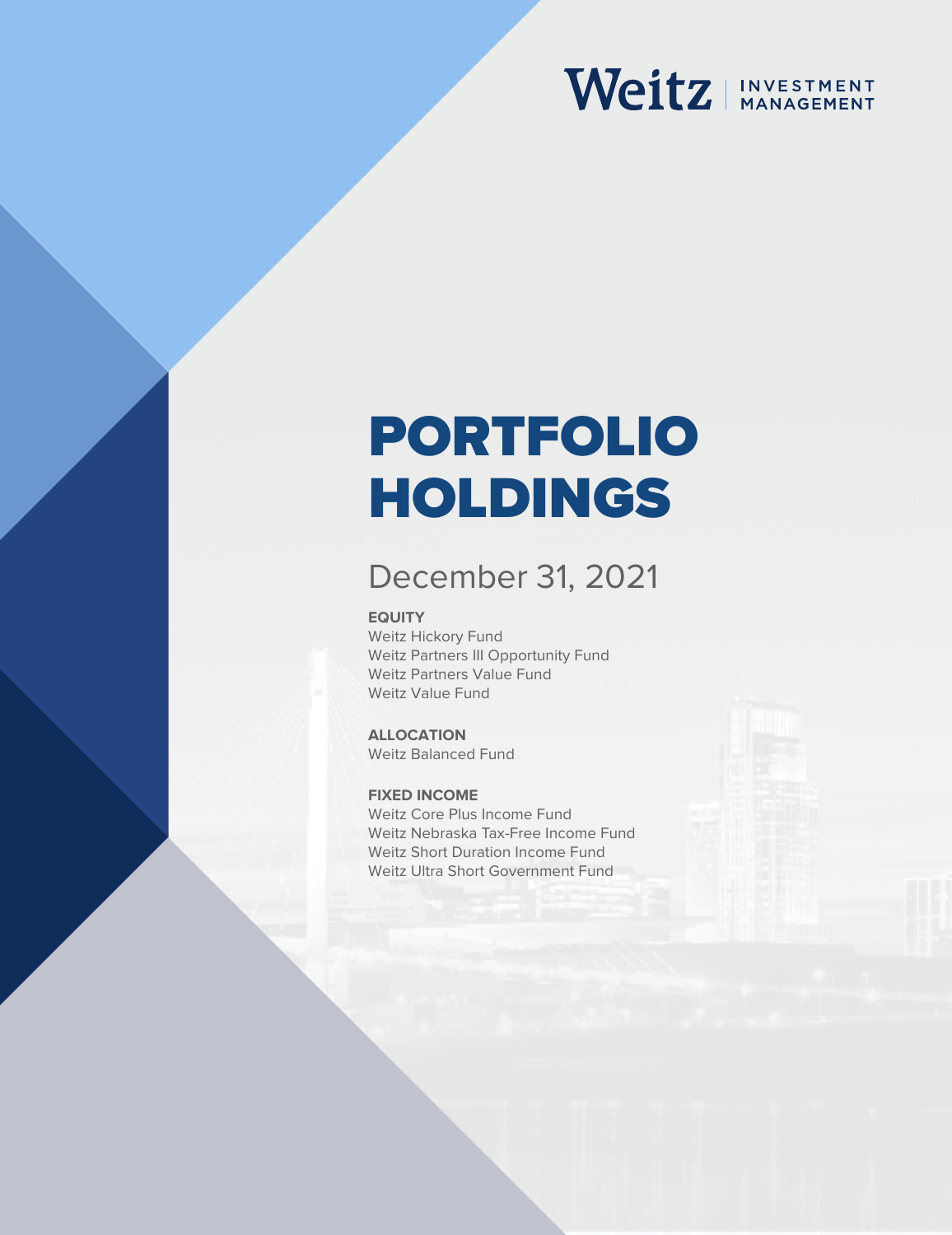### Common Stocks - 45.5%

| <b>Information Technology</b>                       | % of Net<br>Assets | <b>Shares</b> | \$ Value   |
|-----------------------------------------------------|--------------------|---------------|------------|
| <b>Data Processing &amp; Outsourced Services</b>    | 4.4                |               |            |
| Visa, Inc. - Class A                                |                    | 15,821        | 3,428,569  |
| Mastercard, Inc. - Class A                          |                    | 9,492         | 3,410,666  |
| Fidelity National Information Services, Inc.        |                    | 24,409        | 2,664,242  |
| <b>Systems Software</b>                             | 3.7                |               |            |
| Microsoft Corp.                                     |                    | 15,821        | 5,320,918  |
| Oracle Corp.                                        |                    | 31,642        | 2,759,499  |
| <b>Semiconductors</b>                               | 2.3                |               |            |
| Analog Devices, Inc.                                |                    | 15,821        | 2,780,857  |
| Texas Instruments, Inc.                             |                    | 11,301        | 2,129,900  |
| <b>IT Consulting &amp; Other Services</b>           | 1.4                |               |            |
| Accenture plc - Class A(a)                          |                    | 7,232         | 2,998,026  |
|                                                     | 11.8               |               | 25,492,677 |
| <b>Financials</b>                                   |                    |               |            |
| <b>Investment Banking &amp; Brokerage</b>           | 2.3                |               |            |
| The Charles Schwab Corp.                            |                    | 58,763        | 4,941,968  |
| <b>Multi-Sector Holdings</b>                        | 2.1                |               |            |
| Berkshire Hathaway, Inc. - Class B(b)               |                    | 15,369        | 4,595,331  |
|                                                     | 2.0                |               |            |
| <b>Insurance Brokers</b><br>Aon plc - Class A(a)    |                    | 14,348        | 4,312,435  |
|                                                     |                    |               |            |
| <b>Property &amp; Casualty Insurance</b>            | 1.7                |               |            |
| Markel Corp. <sup>(b)</sup>                         |                    | 2,938         | 3,625,492  |
| <b>Financial Exchanges &amp; Data</b>               | 1.2                |               |            |
| S&P Global, Inc.                                    |                    | 5,424         | 2,559,748  |
| <b>Diversified Banks</b>                            | 1.0                |               |            |
| JPMorgan Chase & Co.                                |                    | 14,465        | 2,290,533  |
| <b>Mortgage REITs</b>                               | 0.7                |               |            |
| Redwood Trust, Inc.                                 |                    | 108,485       | 1,430,917  |
|                                                     | 11.0               |               | 23,756,424 |
| <b>Health Care</b>                                  |                    |               |            |
| <b>Health Care Services</b>                         | 2.2                |               |            |
| Laboratory Corp. of America Holdings <sup>(b)</sup> |                    | 15,369        | 4,829,093  |
| <b>Life Sciences Tools &amp; Services</b>           |                    |               |            |
| Thermo Fisher Scientific, Inc.                      | 2.2                | 7,232         | 4,825,480  |
|                                                     |                    |               |            |
| <b>Health Care Equipment</b>                        | 2.1                |               |            |
| Danaher Corp.                                       |                    | 13,561        | 4,461,705  |
| <b>Communication Services</b>                       | 6.5                |               | 14,116,278 |
|                                                     |                    |               |            |
| <b>Cable &amp; Satellite</b>                        | 2.5                |               |            |
| Comcast Corp. - Class A                             |                    | 54,243        | 2,730,050  |
| Liberty Broadband Corp. - Class C <sup>(b)</sup>    |                    | 15,821        | 2,548,763  |
| <b>Interactive Media &amp; Services</b>             | 2.3                |               |            |
| Alphabet, Inc. - Class C(b)                         |                    | 1,718         | 4,971,188  |
|                                                     | 4.8                |               | 10,250,001 |
|                                                     |                    |               |            |

| <b>Materials</b>                                     | % of Net<br><b>Assets</b> | <b>Shares</b> | \$ Value   |
|------------------------------------------------------|---------------------------|---------------|------------|
| <b>Construction Materials</b>                        | 3.3                       |               |            |
| Vulcan Materials Co.                                 |                           | 18,985        | 3,940,906  |
| Martin Marietta Materials, Inc.                      |                           | 7.232         | 3,185,841  |
| <b>Industrial Gases</b>                              | 1.3                       |               |            |
| Linde plc(a)                                         |                           | 8,136         | 2,818,554  |
|                                                      | 4.6                       |               | 9,945,301  |
| <b>Industrials</b>                                   |                           |               |            |
| <b>Industrial Conglomerates</b>                      | 2.2                       |               |            |
| Roper Technologies, Inc.                             |                           | 5,424         | 2,667,849  |
| Honeywell International, Inc.                        |                           | 9,944         | 2,073,423  |
| <b>Industrial Machinery</b>                          | 2.1                       |               |            |
| IDEX Corp.                                           |                           | 9,944         | 2,349,966  |
| Fortive Corp.                                        |                           | 27,121        | 2,069,061  |
|                                                      | 4.3                       |               | 9,160,299  |
| <b>Consumer Discretionary</b>                        |                           |               |            |
| <b>Automotive Retail</b>                             | 1.3                       |               |            |
| AutoZone, Inc. <sup>(b)</sup>                        |                           | 1,356         | 2,842,705  |
| <b>Consumer Staples</b>                              |                           |               |            |
| <b>Distillers &amp; Vintners</b>                     | 1.2                       |               |            |
| Diageo plc - ADR(a)                                  |                           | 12,205        | 2,686,809  |
| Total Common Stocks (Cost \$45,897,385)              |                           |               | 98,250,494 |
| Non-Convertible Preferred Stocks - 1.7%              |                           |               |            |
| Qurate Retail, Inc. 8.00% 3/15/31 (Cost \$3,461,303) |                           | 35,000        | 3,612,700  |

### Corporate Bonds - 2.7%

|                                          | \$ Principal<br>Amount | \$ Value  |
|------------------------------------------|------------------------|-----------|
|                                          |                        |           |
| AutoZone, Inc.                           |                        |           |
| 3.625% 4/15/25                           | 500,000                | 533,588   |
| First Republic Bank                      |                        |           |
| 2.5% 6/06/22                             | 2,185,000              | 2,198,943 |
| JPMorgan Chase & Co.                     |                        |           |
| 3.375% 5/01/23                           | 500,000                | 515,644   |
| Markel Corp.                             |                        |           |
| 4.9% 7/01/22                             | 410,000                | 418,442   |
| 3.625% 3/30/23                           | 500,000                | 515,612   |
| U.S. Bancorp                             |                        |           |
| 2.4% 7/30/24                             | 500,000                | 516,883   |
| Wells Fargo & Co.                        |                        |           |
| 3.5% 3/08/22                             | 1,000,000              | 1,005,754 |
| Total Corporate Bonds (Cost \$5,620,095) |                        | 5,704,866 |

### Corporate Convertible Bonds - 0.9%

Redwood Trust, Inc.

5.625% 7/15/24 (Cost \$1,884,284) 2,000,000 2,019,640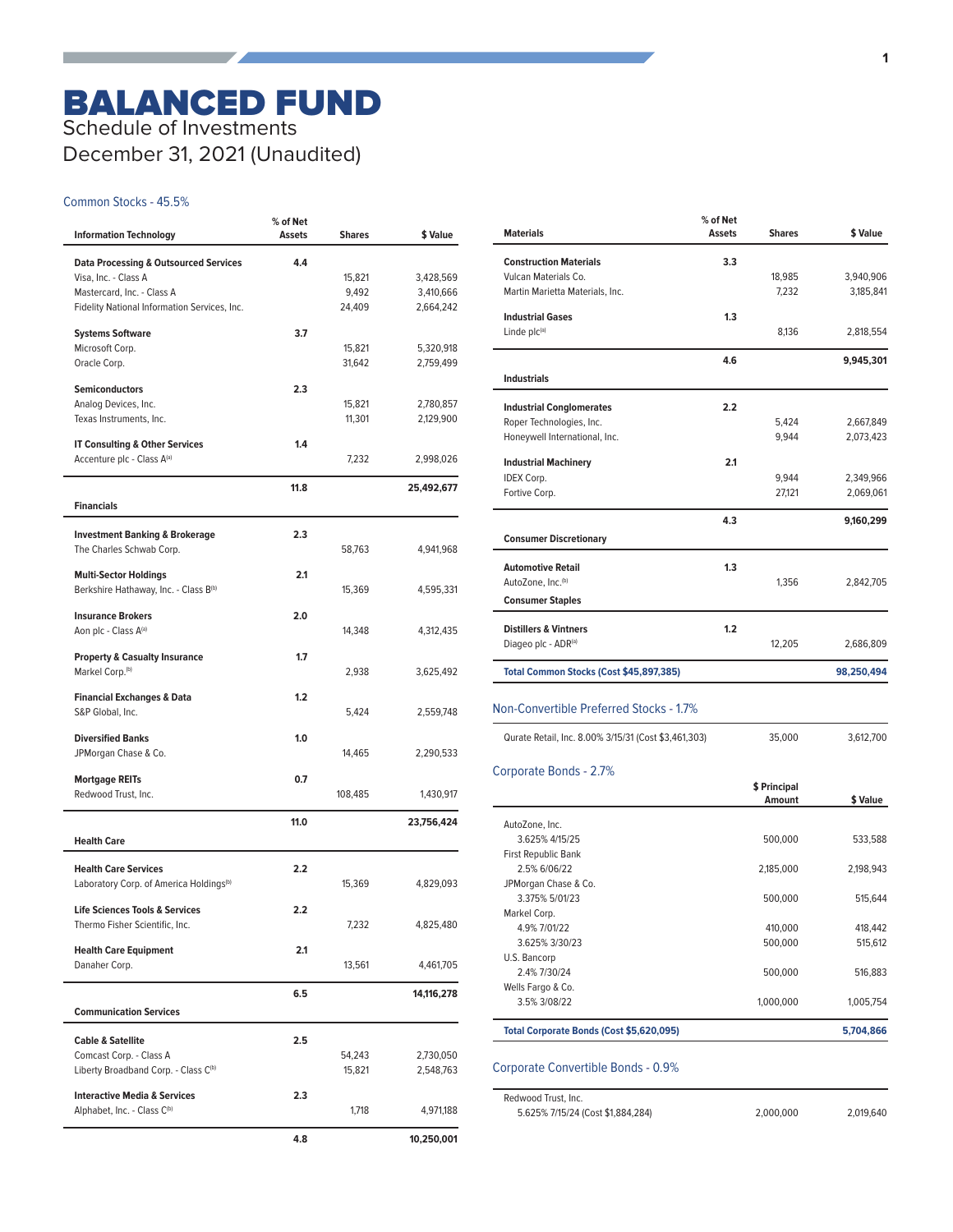December 31, 2021 (Unaudited)

### Asset-Backed Securities - 6.6%

|                                                                                                              | \$ Principal<br>Amount | \$ Value         |
|--------------------------------------------------------------------------------------------------------------|------------------------|------------------|
| Automobile                                                                                                   |                        |                  |
| American Credit Acceptance Receivables Trust (ACAR)                                                          |                        |                  |
| Series 2020-4 Class A - 0.53% 3/13/24 <sup>(c)</sup>                                                         | 42,630                 | 42,635           |
| Series 2021-2 Class B - 0.37% 10/15/24(c)                                                                    | 110,127                | 110,082          |
| ARI Fleet Lease Trust (ARIFL)                                                                                |                        |                  |
| Series 2020-A Class A - 1.77% 8/15/28 <sup>(c)</sup>                                                         | 87,119                 | 87,462           |
| CFMT LLC (CFMT)<br>Series 2021-AL1 Class B - 1.39% 9/22/31 <sup>(c)</sup>                                    | 685,753                | 683,953          |
| Chesapeake Funding II LLC (CFII)                                                                             |                        |                  |
| Series 2021-1A Class A1 - 0.47% 4/15/33(c)                                                                   | 396,692                | 395,034          |
| DT Auto Owner Trust (DTAOT)                                                                                  |                        |                  |
| Series 2020-3A Class C - 0.54% 4/15/24(c)                                                                    | 129,974                | 130,011          |
| Enterprise Fleet Financing LLC (EFF)                                                                         |                        |                  |
| Series 2019-2 Class A - 2.29% 2/20/25 <sup>(c)</sup>                                                         | 140,997                | 140,743          |
| Series 2020-1 Class A - 1.78% 12/22/25 <sup>(c)</sup>                                                        | 262,036                | 264,073          |
| GLS Auto Receivables Issuer Trust (GCAR)<br>Series 2020-1A Class A - 2.17% 2/15/24(c)                        |                        |                  |
| Series 2020-2A Class A1 - 1.58% 8/15/24(c)                                                                   | 18,859<br>49,476       | 18,887<br>49,604 |
| Series 2020-4A Class A - 0.52% 2/15/24 <sup>(c)</sup>                                                        | 86,151                 | 86,171           |
| Series 2021-1A Class A1 - 0.34% 5/15/24 <sup>(c)</sup>                                                       | 221,911                | 221,908          |
| Series 2021-4A Class A - 0.84% 7/15/25(c)                                                                    | 500,000                | 500,026          |
| JPMorgan Chase Auto Credit Linked Note (CACLN)                                                               |                        |                  |
| Series 2020-1 Class A5 - 0.991% 1/25/28(c)                                                                   | 346,463                | 346,618          |
| Series 2020-2 Class A2 - 0.84% 2/25/28 <sup>(c)</sup>                                                        | 57,397                 | 57,308           |
| Series 2021-1 Class A2 - 0.875% 9/25/28 <sup>(c)</sup>                                                       | 552,888                | 551,189          |
| Series 2021-2 Class A4 - 0.889% 12/26/28(c)                                                                  | 429,993                | 427,955          |
| LAD Auto Receivables Trust (LADAR)                                                                           |                        |                  |
| Series 2021-1A Class A - 1.3% 8/17/26 <sup>(c)</sup><br>Securitized Term Auto Loan Receivables Trust (SSTRT) | 908,653                | 905,749          |
| Series 2019-CRTA Class A - 2.453% 3/25/26(a) (c)                                                             | 73,813                 | 74,549           |
| Wheels SPV 2 LLC (WHLS)                                                                                      |                        |                  |
| Series 2020-1A Class A2 - 0.51% 8/20/29 <sup>(c)</sup>                                                       | 698,824                | 698,224          |
|                                                                                                              |                        | 5,792,181        |
| <b>Collateralized Loan Obligations</b>                                                                       |                        |                  |
| ABPCI Direct Lending Fund CLO LP (ABPCI)                                                                     |                        |                  |
| Series 2020-10A Class A - 2.0815% 1/20/32 Floating                                                           |                        |                  |
| Rate (Qtrly LIBOR + 195)(a) (c) (d)                                                                          | 500,000                | 500,292          |
| Audax Senior Debt CLO LLC (AUDAX)                                                                            |                        |                  |
| Series 2021-6A Class A1 - 1.63797% 10/20/33 Floating<br>Rate (Qtrly LIBOR + 150)(c) (d)                      | 500,000                | 500,251          |
| Blackrock Rainier CLO VI Ltd. (BLKMM)                                                                        |                        |                  |
| Series 2021-6A Class A - 1.8315% 4/20/33 Floating Rate                                                       |                        |                  |
| (Qtrly LIBOR + 170)(a) (c) (d)                                                                               | 500,000                | 499,999          |
| Cerberus Loan Funding LP (CERB)                                                                              |                        |                  |
| Series 2020-1A Class A - 1.97375% 10/15/31 Floating                                                          |                        |                  |
| Rate (Qtrly LIBOR + 185)(a) (c) (d)                                                                          | 500,000                | 501,328          |
| Series 2021-6A Class A - 1.55324% 11/22/33 Floating<br>Rate (Qtrly LIBOR + 140)(a) (c) (d)                   | 400,000                | 400,038          |
| Churchill Middle Market CLO Ltd. (CHMML)                                                                     |                        |                  |
| Series 2021-1A Class A1 - 1.63382% 10/24/33 Floating                                                         |                        |                  |
| Rate (Qtrly LIBOR + 150)(a) (c) (d)                                                                          | 250,000                | 250,000          |
| Fortress Credit Opportunities CLO Ltd. (FCO)                                                                 |                        |                  |
| Series 2021-15A Class A2 - 1.67388% 4/25/33 Floating                                                         |                        |                  |
| Rate (Qtrly LIBOR + 155)(a) (c) (d)                                                                          | 500,000                | 499,998          |
| Golub Capital Partners CLO Ltd. (GOCAP)<br>Series 2021-54A Class A2 - 1.65065% 8/05/33 Floating              |                        |                  |
| Rate (Qtrly LIBOR + 153)(a) (c) (d)                                                                          | 500,000                | 499,973          |
| Monroe Capital MML CLO XII Ltd. (MCMML)                                                                      |                        |                  |
| Series 2021-2A Class A1 - 1.63382% 9/14/33 Floating                                                          |                        |                  |
| Rate (Qtrly LIBOR + 150)(a) (c) (d)                                                                          | 500,000                | 500,247          |

|                                                                                               | \$ Principal<br>Amount | \$ Value   |
|-----------------------------------------------------------------------------------------------|------------------------|------------|
|                                                                                               |                        |            |
| Palmer Square Loan Funding Ltd. (PSTAT)<br>Series 2021-1A Class A1 - 1.3815% 4/20/29 Floating |                        |            |
| Rate (Qtrly LIBOR + 125)(a) (c) (d)                                                           | 500,000                | 499,999    |
|                                                                                               |                        | 4,652,125  |
| <b>Consumer &amp; Specialty Finance</b>                                                       |                        |            |
| Affirm Asset Securitization Trust (AFFRM)                                                     |                        |            |
| Series 2021-A Class A4 - 0.88% 8/15/25 <sup>(c)</sup>                                         | 100,000                | 100,039    |
| Foundation Finance Trust (FFIN)                                                               |                        |            |
| Series 2021-2A Class A - 2.19% 1/15/42 <sup>(c)</sup>                                         | 250,000                | 249,749    |
| Marlette Funding Trust (MFT)                                                                  |                        |            |
| Series 2021-1A Class A2 - 0.6% 6/16/31(c)                                                     | 45,294                 | 45,292     |
| Onemain Financial Issuance Trust (OMFIT)                                                      |                        |            |
| Series 2018-1A Class A - 3.3% 3/14/29 <sup>(c)</sup>                                          | 139,735                | 139,842    |
| SoFi Consumer Loan Program Trust (SCLP)                                                       |                        |            |
| Series 2019-4 Class B - 2.56% 8/25/28(c)                                                      | 285,000                | 286,463    |
| <b>Upstart Securitization Trust (UPST)</b>                                                    |                        |            |
| Series 2021-3 Class A - 0.83% 7/20/31 <sup>(c)</sup>                                          | 205,040                | 204,373    |
| Series 2021-5 Class A - 1.31% 11/20/31 <sup>(c)</sup>                                         | 250,000                | 249,198    |
|                                                                                               |                        | 1,274,956  |
| Equipment                                                                                     |                        |            |
| Amur Equipment Finance Receivables LLC (AXIS)                                                 |                        |            |
| Series 2021-1A Class A2 - 0.75% 11/20/26 <sup>(c)</sup>                                       | 672,991                | 670,334    |
| CCG Receivables Trust (CCG)                                                                   |                        |            |
| Series 2019-2 Class A - 2.11% 3/15/27 <sup>(c)</sup>                                          | 136,214                | 137,168    |
| Dell Equipment Finance Trust (DEFT)                                                           |                        |            |
| Series 2020-2 Class A - 0.47% 10/24/22(c)                                                     | 325,768                | 325,922    |
| Series 2021-2 Class A2 - 0.53% 12/22/26 <sup>(c)</sup>                                        | 625,000                | 618,605    |
| SCF Equipment Leasing LLC (SCFET)                                                             |                        |            |
| Series 2020-1A Class A - 0.68% 10/20/25 <sup>(c)</sup>                                        | 189,527                | 189,612    |
|                                                                                               |                        | 1,941,641  |
| Other                                                                                         |                        |            |
| Octane Receivables Trust (OCTL)                                                               |                        |            |
| Series 2020-1A Class A2 - 1.71% 2/20/25 <sup>(c)</sup>                                        | 212,888                | 213,581    |
| Series 2021-1A Class A5 - 0.93% 3/22/27 <sup>(c)</sup>                                        | 106,136                | 105,669    |
| Series 2021-2A Class A - 1.21% 9/20/28 <sup>(c)</sup>                                         | 239,538                | 238,365    |
|                                                                                               |                        | 557,615    |
| Total Asset-Backed Securities (Cost \$14,233,255)                                             |                        | 14,218,518 |
|                                                                                               |                        |            |

### Commercial Mortgage-Backed Securities - 1.8%

| <b>AREIT Trust (AREIT)</b>                           |         |         |
|------------------------------------------------------|---------|---------|
| Series 2021-CRE5 Class A - 1.18975% 7/17/26 Floating |         |         |
| Rate (Mthly LIBOR + 108)(c)                          | 500,000 | 499.354 |
| <b>BFLD Trust (BFLD)</b>                             |         |         |
| Series 2020-OBRK Class A - 2.16% 11/15/22 Floating   |         |         |
| Rate (Mthly LIBOR + 205)(c)                          | 125,000 | 125.213 |
| <b>BPCRE Ltd. (BPCRE)</b>                            |         |         |
| Series 2021-FL1 Class A4 - 1.25863% 2/15/37 Floating |         |         |
| Rate (Mthly LIBOR + 115)(a) (c)                      | 500,000 | 501,077 |
| GPMT Ltd. (GPMT)                                     |         |         |
| Series 2021-FL3 Class A - 1.35388% 7/16/35 Floating  |         |         |
| Rate (Mthly LIBOR + 125)(a) (c)                      | 435.861 | 436.363 |
| HGI CRE CLO Ltd. (HGI)                               |         |         |
| Series 2021-FL1 Class A4 - 1.1575% 6/16/36 Floating  |         |         |
| Rate (Mthly LIBOR + 105)(a) (c)                      | 250,000 | 250,040 |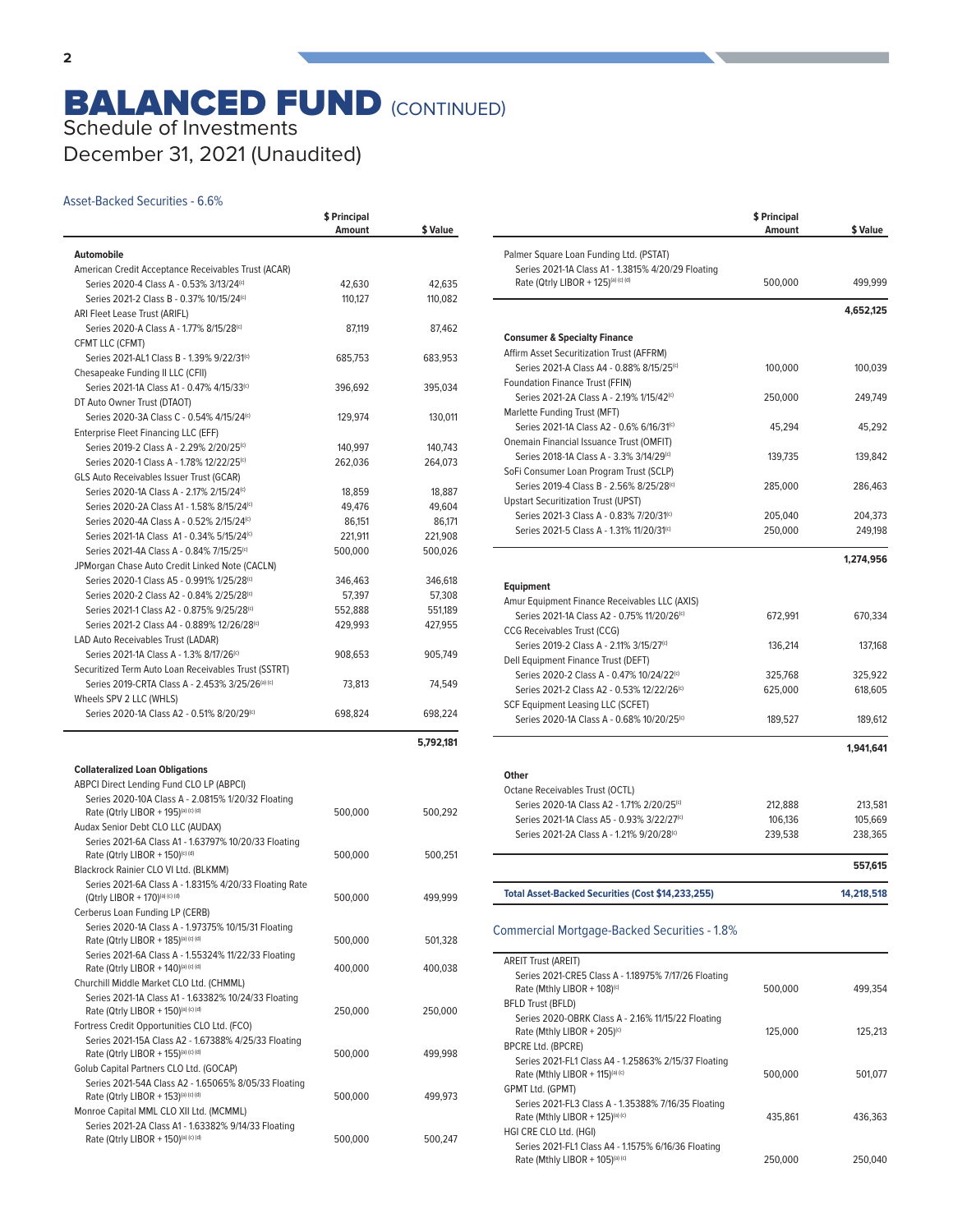|                                                                       | \$ Principal<br>Amount | \$ Value  |
|-----------------------------------------------------------------------|------------------------|-----------|
| Series 2021-FL2 Class A4 - 1.1075% 9/19/26 Floating                   |                        |           |
| Rate (Mthly LIBOR + $100$ ) <sup>(a) (c)</sup>                        | 250,000                | 249,539   |
| KREF Ltd. (KREF)                                                      |                        |           |
| Series 2021-FL2 Class A4 - 1.17863% 2/15/39 Floating                  |                        |           |
| Rate (Mthly LIBOR + $107$ ) <sup>(a) (c)</sup>                        | 500,000                | 499.387   |
| LoanCore Issuer Ltd. (LNCR)                                           |                        |           |
| Series 2021-CRE5 Class A - 1.40975% 7/15/36 Floating                  |                        |           |
| Rate (Mthly LIBOR + 130) <sup>(a) (c)</sup>                           | 500,000                | 500.171   |
| MF1 Ltd. (MF1)                                                        |                        |           |
| Series 2019-FL2 Class D - 2.51415% 12/25/34 Floating                  |                        |           |
| Rate (Mthly LIBOR + 246)(a) (c)                                       | 416,000                | 415.497   |
| VMC Finance LLC (VMC)                                                 |                        |           |
| Series 2021-FL4 Class A - 1.20388% 6/16/36 Floating                   |                        |           |
| Rate (Mthly LIBOR + 110) <sup>(c)</sup>                               | 415,581                | 416,050   |
| <b>Total Commercial Mortgage-Backed Securities (Cost \$3,892,345)</b> |                        | 3,892,691 |

### Mortgage-Backed Securities - 2.7%

| <b>Federal Home Loan Mortgage Corporation</b>           |         |           |
|---------------------------------------------------------|---------|-----------|
| <b>Collateralized Mortgage Obligations</b>              |         |           |
| Series 3649 Class A - 4% 3/15/25                        | 14,370  | 14,845    |
|                                                         |         |           |
| <b>Pass-Through Securities</b>                          |         |           |
| J14649 - 3.5% 4/01/26                                   | 24,561  | 25,886    |
| E02948 - 3.5% 7/01/26                                   | 53,903  | 56,802    |
| $J16663 - 3.5\% 9/01/26$                                | 31,278  | 32,966    |
| ZS8692 - 2.5% 4/01/33                                   | 176,992 | 183,429   |
|                                                         |         | 313,928   |
| <b>Federal National Mortgage Association</b>            |         |           |
| <b>Pass-Through Securities</b>                          |         |           |
| AR8198 - 2.5% 3/01/23                                   | 15,666  | 16,195    |
| MA1502 - 2.5% 7/01/23                                   | 14,891  | 15,394    |
| 995755 - 4.5% 5/01/24                                   | 2,891   | 3,004     |
| AB1769 - 3% 11/01/25                                    | 25,754  | 26,952    |
| AB3902 - 3% 11/01/26                                    | 53,977  | 56,536    |
| AK3264 - 3% 2/01/27                                     | 42,851  | 44,952    |
| AB6291-3% 9/01/27                                       | 238,013 | 249,586   |
| MA3189 - 2.5% 11/01/27                                  | 192,477 | 198,991   |
| MA3791-2.5% 9/01/29                                     | 386,803 | 400,253   |
| BM5708-3% 12/01/29                                      | 218,353 | 228,563   |
| AS7701-2.5% 8/01/31                                     | 930,727 | 967,629   |
| MA3540 - 3.5% 12/01/33                                  | 113,964 | 120,388   |
|                                                         |         | 2,328,443 |
| <b>Government National Mortgage Association</b>         |         |           |
| <b>Pass-Through Securities</b>                          |         |           |
| 5255 - 3% 12/20/26                                      | 52,264  | 54,655    |
|                                                         |         |           |
| <b>Non-Government Agency</b>                            |         |           |
| <b>Collateralized Mortgage Obligations</b>              |         |           |
| Flagstar Mortgage Trust (FSMT)                          |         |           |
| Series 2021-7 Class B - 2.5% 8/25/51 <sup>(c) (d)</sup> | 465,740 | 469,717   |
| JPMorgan Mortgage Trust (JPMMT)                         |         |           |
| Series 2014-5 Class B - 2.86653% 10/25/29(c) (d)        | 80,229  | 81,499    |
| Series 2016-3 Class A - 3% 10/25/46 <sup>(c) (d)</sup>  | 232,693 | 231,674   |
| Series 2017-3 Class A - 2.5% 8/25/47(c) (d)             | 253,021 | 251,750   |
| Series 2020-7 Class A - 3% 1/25/51(c) (d)               | 91,543  | 91,946    |

|                                                          | \$ Principal<br>Amount | \$ Value  |
|----------------------------------------------------------|------------------------|-----------|
|                                                          |                        |           |
| Series 2020-8 Class A - 3% 3/25/51 <sup>(c) (d)</sup>    | 139.125                | 139.623   |
| Series 2021-6 Class B - 2.5% 10/25/51(c) (d)             | 618.772                | 624.636   |
| Series 2021-8 Class B - 2.5% 12/25/51 <sup>(c) (d)</sup> | 453.429                | 457.442   |
| JPMorgan Wealth Management (JPMWM)                       |                        |           |
| Series 2020-ATR1 Class A - 3% 2/25/50(c) (d)             | 107.250                | 107.469   |
| <b>RCKT Mortgage Trust (RCKT)</b>                        |                        |           |
| Series 2021-3 Class A5 - 2.5% 7/25/51 <sup>(c) (d)</sup> | 451.152                | 455.709   |
| Seguoia Mortgage Trust (SEMT)                            |                        |           |
| Series 2019-CH2 Class A - 4.5% 8/25/49© (d)              | 150,561                | 152,185   |
| Series 2020-2 Class A - 3.5% 3/25/50(c) (d)              | 26.183                 | 26.272    |
| Series 2020-3 Class A - 3% 4/25/50(c) (d)                | 73,411                 | 74,004    |
|                                                          |                        | 3,163,926 |
|                                                          |                        |           |

**Total Mortgage-Backed Securities (Cost \$5,812,079) 5,860,952** 

### U.S. Treasuries - 27.9%

| <b>U.S. Treasury Notes</b>                |           |            |
|-------------------------------------------|-----------|------------|
| 1.75% 2/28/22                             | 2,000,000 | 2,005,258  |
| 0.375% 3/31/22                            | 3,000,000 | 3,002,071  |
| 1.875% 4/30/22                            | 1,000,000 | 1,005,695  |
| 1.75% 4/30/22                             | 2,000,000 | 2,010,582  |
| 2.125% 6/30/22                            | 2,000,000 | 2,018,643  |
| 2% 7/31/22                                | 1,000,000 | 1,010,302  |
| 1.875% 7/31/22                            | 1,000,000 | 1,009,404  |
| 1.875% 8/31/22                            | 2,000,000 | 2,021,004  |
| 2% 11/30/22                               | 3,000,000 | 3,043,614  |
| 2% 2/15/23                                | 1,000,000 | 1,017,363  |
| 2.5% 3/31/23                              | 2,000,000 | 2,049,531  |
| 1.625% 5/31/23                            | 2,000,000 | 2,030,391  |
| 2.5% 8/15/23                              | 2,000,000 | 2,060,078  |
| 2.125% 11/30/23                           | 2,000,000 | 2,053,906  |
| 2.125% 2/29/24                            | 2,000,000 | 2,057,656  |
| 2% 4/30/24                                | 1,000,000 | 1,027,227  |
| 0.25% 6/15/24                             | 2,000,000 | 1,970,781  |
| 1.25% 8/31/24                             | 3,000,000 | 3,027,891  |
| 0.75% 11/15/24                            | 2,000,000 | 1,989,063  |
| 1.375% 1/31/25                            | 1,000,000 | 1,011,562  |
| 0.375% 4/30/25                            | 2,000,000 | 1,955,938  |
| 0.25% 6/30/25                             | 1,000,000 | 971,680    |
| 2.75% 8/31/25                             | 2,000,000 | 2,116,172  |
| 0.375% 11/30/25                           | 2,000,000 | 1,939,766  |
| 0.5% 2/28/26                              | 4,000,000 | 3,887,031  |
| 0.75% 5/31/26                             | 2,000,000 | 1,959,063  |
| 1.5% 8/15/26                              | 2,000,000 | 2,022,969  |
| 1.625% 10/31/26                           | 4,000,000 | 4,068,906  |
| 0.5% 8/31/27                              | 2,000,000 | 1,908,828  |
| 1.25% 3/31/28                             | 2,000,000 | 1,982,656  |
| Total U.S. Treasuries (Cost \$60,224,179) |           | 60,235,031 |

### Cash Equivalents - 9.3%

| U.S. Treasury Bills, 0.02% to 0.05%, 2/15/22<br>to 3/24/22 <sup>(e)</sup> | 20,000,000 | 19.998.446  |
|---------------------------------------------------------------------------|------------|-------------|
| Total Cash Equivalents (Cost \$19,998,540)                                |            | 19,998,446  |
| Total Investments in Securities (Cost \$161,023,465)                      |            | 213.793.338 |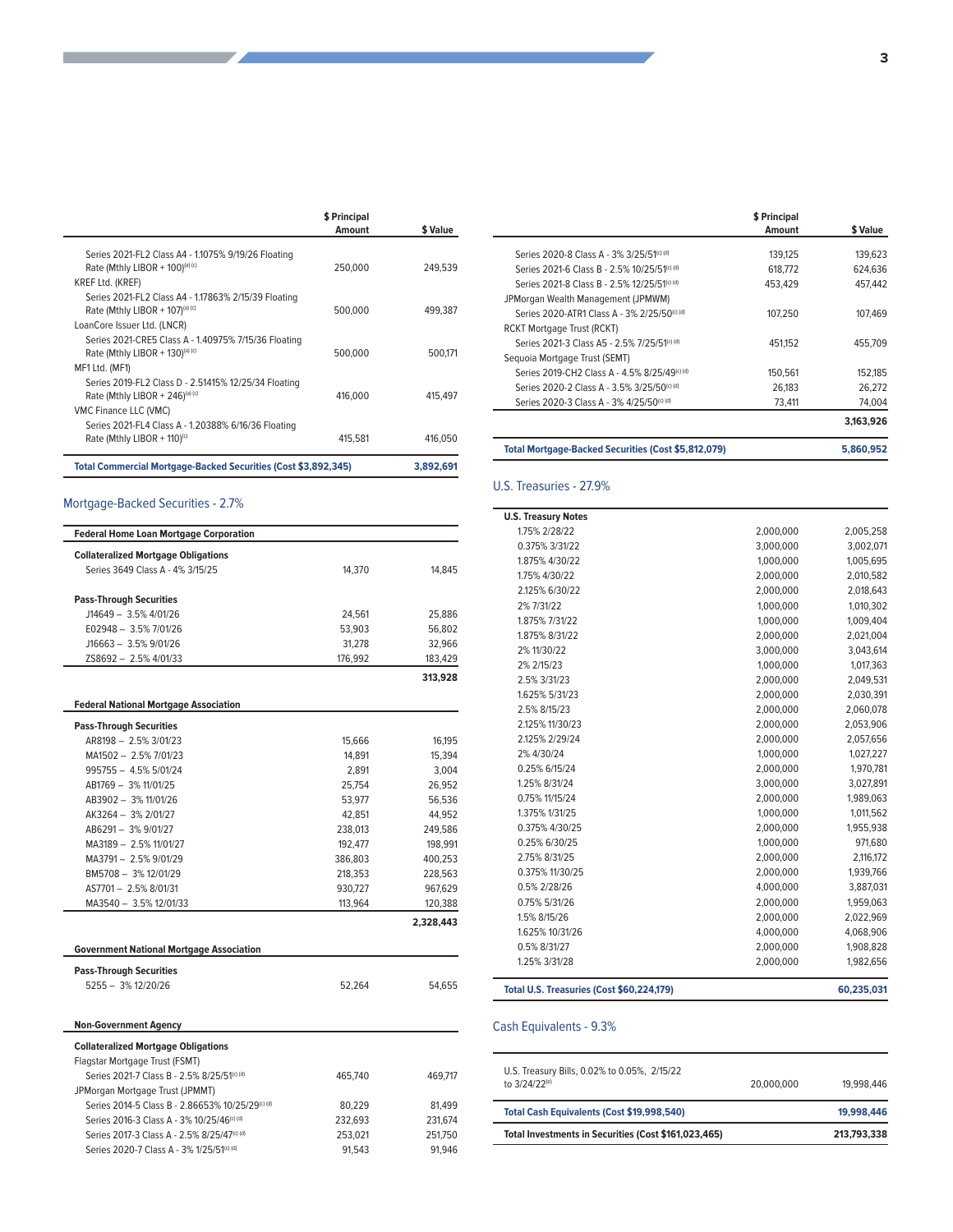### **BALANCED FUND (CONTINUED)** Schedule of Investments

December 31, 2021 (Unaudited)

| 1,688,700   |
|-------------|
| 297,351     |
| 215.779.389 |
| 17.34       |
| 17.35       |
|             |

<sup>(</sup>a) Foreign domiciled entity.

(c) Security is exempt from registration under Rule 144A of the Securities Act of 1933. This security may be resold in transactions that are exempt from registration, normally to qualified institutional buyers.

(d) The interest rate resets periodically based on the weighted average coupons of the underlying mortgage-related or asset-backed obligations.

(e) Interest rates presented represent the effective yield at December 31, 2021.

(f) Cash held in an interest bearing account with a .03% interest rate.

<sup>(</sup>b) Non-income producing.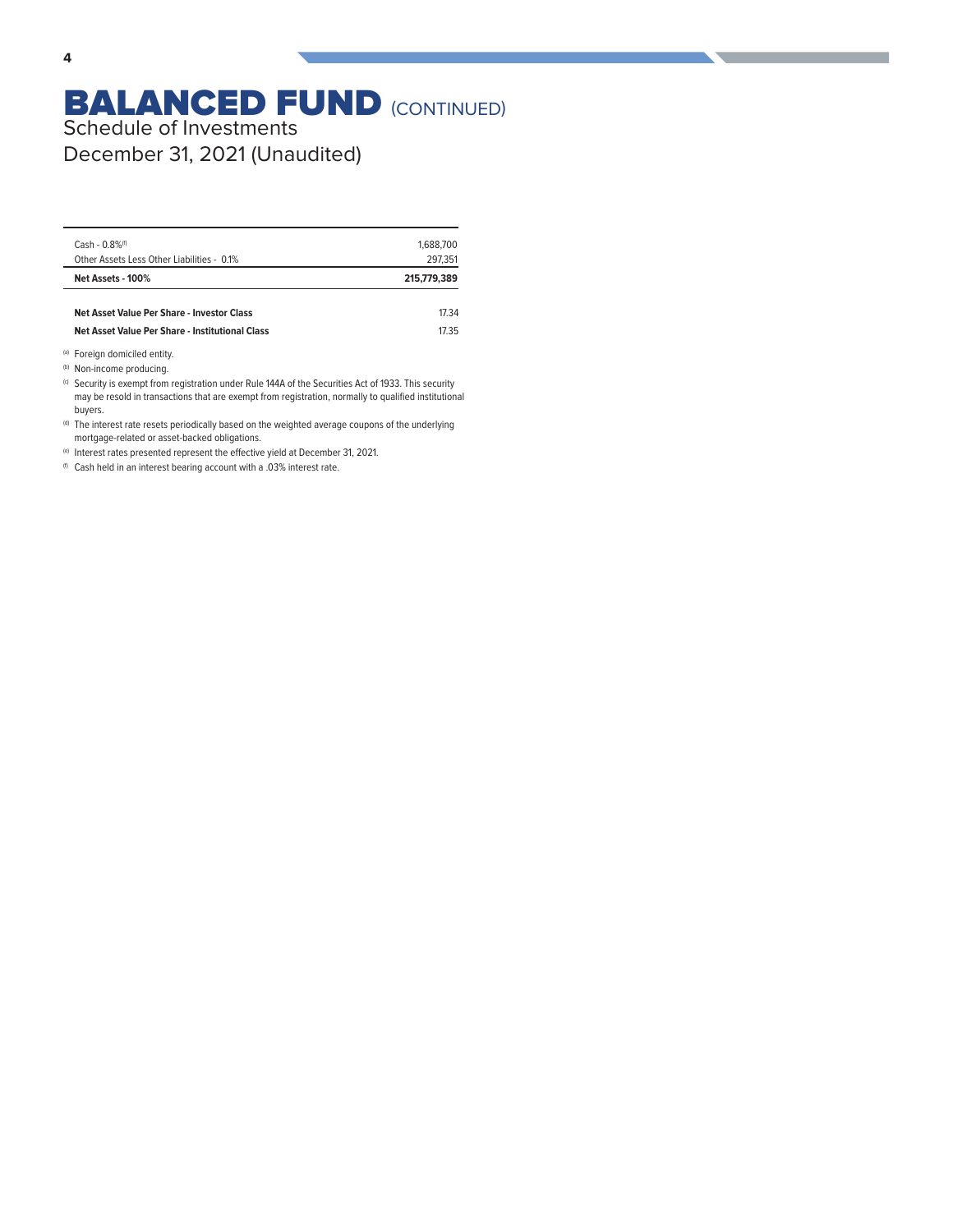### CORE PLUS INCOME FUND Schedule of Investments

December 31, 2021 (Unaudited)

### Corporate Bonds - 28.5%

|                                                                                 | \$ Principal<br>Amount | \$ Value  |
|---------------------------------------------------------------------------------|------------------------|-----------|
|                                                                                 |                        |           |
| Abercrombie & Fitch Management Co.<br>8.75% 7/15/25(a)                          |                        |           |
|                                                                                 | 1,458,000              | 1,571,360 |
| Affiliated Managers Group, Inc.<br>3.5% 8/01/25                                 | 445,000                | 473,489   |
| Alexandria Real Estate Equities, Inc.                                           |                        |           |
| 3.95% 1/15/28                                                                   |                        |           |
|                                                                                 | 366,000                | 404,423   |
| Ally Financial, Inc.                                                            |                        |           |
| 5.125% 9/30/24                                                                  | 1,750,000              | 1,913,401 |
| American Airlines Group, Inc.<br>3.75% 3/01/25^(a)                              |                        |           |
|                                                                                 | 1,000,000              | 936,095   |
| American Airlines Inc/AAdvantage Loyalty IP Ltd.<br>5.5% 4/20/26 <sup>(a)</sup> |                        |           |
|                                                                                 | 3,300,000              | 3,436,719 |
| Ares Capital Corp.                                                              |                        |           |
| 2.875% 6/15/28                                                                  | 1,000,000              | 996,310   |
| Ashtead Capital, Inc.                                                           |                        |           |
| 4.375% 8/15/27(a)                                                               | 1,000,000              | 1,038,860 |
| 4% 5/01/28(a)                                                                   | 670,000                | 700,476   |
| 2.45% 8/12/31(a)                                                                | 500,000                | 487,394   |
| AT&T, Inc.                                                                      |                        |           |
| 6.8% 5/15/36                                                                    | 713,000                | 976,667   |
| Bath & Body Works, Inc.                                                         |                        |           |
| 6.95% 3/01/33^                                                                  | 500,000                | 585,730   |
| Berkshire Hathaway Finance Corp.                                                |                        |           |
| 4.25% 1/15/49                                                                   | 500,000                | 615,447   |
| Booking Holdings, Inc.                                                          |                        |           |
| 3.6% 6/01/26                                                                    | 2,000,000              | 2,158,648 |
| 3.55% 3/15/28                                                                   | 464,000                | 504,128   |
| <b>Boston Properties LP</b>                                                     |                        |           |
| 3.125% 9/01/23                                                                  | 555,000                | 571,149   |
| Broadcom, Inc.                                                                  |                        |           |
| 3.419% 4/15/33(a)                                                               | 350,000                | 367,299   |
| 3.137% 11/15/35 <sup>(a)</sup>                                                  | 1,014,000              | 1,021,133 |
| Carlisle Cos., Inc.                                                             |                        |           |
| 3.5% 12/01/24                                                                   | 532,000                | 561,441   |
| 3.75% 12/01/27                                                                  | 500,000                | 539,990   |
| CDW LLC / CDW Finance Corp.                                                     |                        |           |
| 3.276% 12/01/28                                                                 | 1,000,000              | 1,026,510 |
| <b>Charter Communications Operating LLC/Charter</b>                             |                        |           |
| <b>Communications Operating Capital</b>                                         |                        |           |
| 4.2% 3/15/28                                                                    | 650,000                | 712,420   |
| Choice Hotels International, Inc.                                               |                        |           |
| 3.7% 1/15/31                                                                    | 250,000                | 265,391   |
| Cinemark USA, Inc.                                                              |                        |           |
| 5.875% 3/15/26(a)                                                               | 500,000                | 506,875   |
| 5.25% 7/15/28(a)                                                                | 2,000,000              | 1,953,420 |
| <b>Compass Group Diversified Holdings LLC</b>                                   |                        |           |
| 5.25% 4/15/29(a)                                                                | 2,081,000              | 2,183,614 |
| Cox Communications, Inc.                                                        |                        |           |
| 3.5% 8/15/27 <sup>(a)</sup>                                                     | 842,000                | 905,195   |
| Credit Suisse Group AG                                                          |                        |           |
| 3.8% 6/09/23 <sup>(b)</sup>                                                     | 827,000                | 857,127   |
| Credit Suisse Group Funding Ltd.                                                |                        |           |
| 3.8% 9/15/22 <sup>(b)</sup>                                                     | 1,000,000              |           |
|                                                                                 |                        | 1,021,764 |
| Delta Air Lines Inc/SkyMiles IP Ltd.                                            |                        |           |
| 4.5% 10/20/25(a)                                                                | 560,000                | 588,914   |
| 4.75% 10/20/28(a)                                                               | 1,100,000              | 1,202,060 |
| Devon Energy Corp.                                                              |                        |           |
| 5.25% 10/15/27(a)                                                               | 325,000                | 342,872   |
| 4.5% 1/15/30 <sup>(a)</sup>                                                     | 920,000                | 988,079   |
| Diamondback Energy, Inc.                                                        |                        |           |
| 2.875% 12/01/24                                                                 | 600,000                | 622,867   |
| 3.25% 12/01/26                                                                  | 75,000                 | 79,152    |
|                                                                                 |                        |           |

|                                                           | \$ Principal<br>Amount | \$ Value  |
|-----------------------------------------------------------|------------------------|-----------|
| 3.5% 12/01/29                                             | 100,000                | 106,150   |
| Dow Chemical Co. (The)<br>4.25% 10/01/34                  | 1,052,000              | 1,216,201 |
| Drax Finco PLC<br>6.625% 11/01/25 <sup>(a)</sup> (b)      | 1,000,000              | 1,033,685 |
| Duke Energy Carolinas LLC<br>6% 12/01/28                  | 445,000                | 550,169   |
| Element Fleet Management Corp.<br>3.85% 6/15/25(a) (b)    | 1,000,000              | 1,064,220 |
| Energy Transfer LP<br>2.9% 5/15/25                        | 500,000                | 516,935   |
| 4.75% 1/15/26                                             | 200,000                | 218,973   |
| <b>Enterprise Products Operating LLC</b><br>4.45% 2/15/43 | 990,000                | 1,131,932 |
| <b>EPR Properties</b>                                     |                        |           |
| 4.75% 12/15/26                                            | 1,250,000              | 1,336,748 |
| 4.5% 6/01/27                                              | 1,330,000              | 1,405,299 |
| 4.95% 4/15/28                                             | 830,000                | 896,333   |
| EQT Corp.                                                 |                        |           |
| 3% 10/01/22                                               | 801,000                | 810,119   |
| <b>Essential Properties LP</b><br>2.95% 7/15/31           | 1,500,000              | 1,480,081 |
| Expedia Group, Inc.                                       |                        |           |
| 3.8% 2/15/28                                              | 484,000                | 517,895   |
| 3.25% 2/15/30<br>Ford Motor Credit Co. LLC                | 90,000                 | 91,942    |
| 1.22088% 8/03/22 Floating Rate (Qtrly LIBOR + 108)        | 2,000,000              | 2,003,635 |
| 3.81% 1/09/24                                             | 1,190,000              | 1,235,792 |
| Georgia-Pacific LLC                                       |                        |           |
| 7.25% 6/01/28                                             | 1,000,000              | 1,295,730 |
| Goldman Sachs Group, Inc. (The)                           |                        |           |
| 1.23013% 6/05/23 Floating Rate (Qtrly LIBOR + 105)        | 2,187,000              | 2,193,033 |
| 1.77563% 11/29/23 Floating Rate (Qtrly LIBOR + 160)       | 1,250,000              | 1,275,651 |
| Hercules Capital, Inc.                                    |                        |           |
| 2.625% 9/16/26                                            | 1,000,000              | 992,194   |
| Hershey Co. (The)                                         |                        |           |
| 2.3% 8/15/26                                              | 335,000                | 347,445   |
| Highwoods Realty LP<br>2.6% 2/01/31                       | 500,000                | 495,676   |
| Host Hotels & Resorts LP                                  |                        |           |
| Series H 3.375% 12/15/29                                  | 612,000                | 624,426   |
| Indiana Bell Telephone Co., Inc.                          |                        |           |
| 7.3% 8/15/26                                              | 535,000                | 649,018   |
| iStar, Inc.<br>4.25% 8/01/25                              | 1,375,000              | 1,407,931 |
| JPMorgan Chase & Co.                                      |                        |           |
| 2.972% 1/15/23                                            | 2,575,000              | 2,576,795 |
| 0.653% 9/16/24 Floating Rate (Qtrly SOFR + 60)            | 1,000,000              | 995,700   |
| L Brands, Inc.<br>6.694% 1/15/27                          | 2,445,000              | 2,814,195 |
| Lennar Corp.                                              |                        |           |
| 4.75% 5/30/25                                             | 622,000                | 681,158   |
| Level 3 Financing, Inc.<br>5.25% 3/15/26                  | 750,000                | 767,674   |
| Lexington Realty Trust                                    |                        |           |
| 2.7% 9/15/30                                              | 500,000                | 496,050   |
| Markel Corp.                                              |                        |           |
| 4.9% 7/01/22                                              | 250,000                | 255,148   |
| 3.625% 3/30/23                                            | 200,000                | 206,245   |
| 3.5% 11/01/27                                             | 550,000                | 588,872   |
| Marriott International, Inc.                              |                        |           |
| Series HH 2.85% 4/15/31                                   | 500.000                | 498.989   |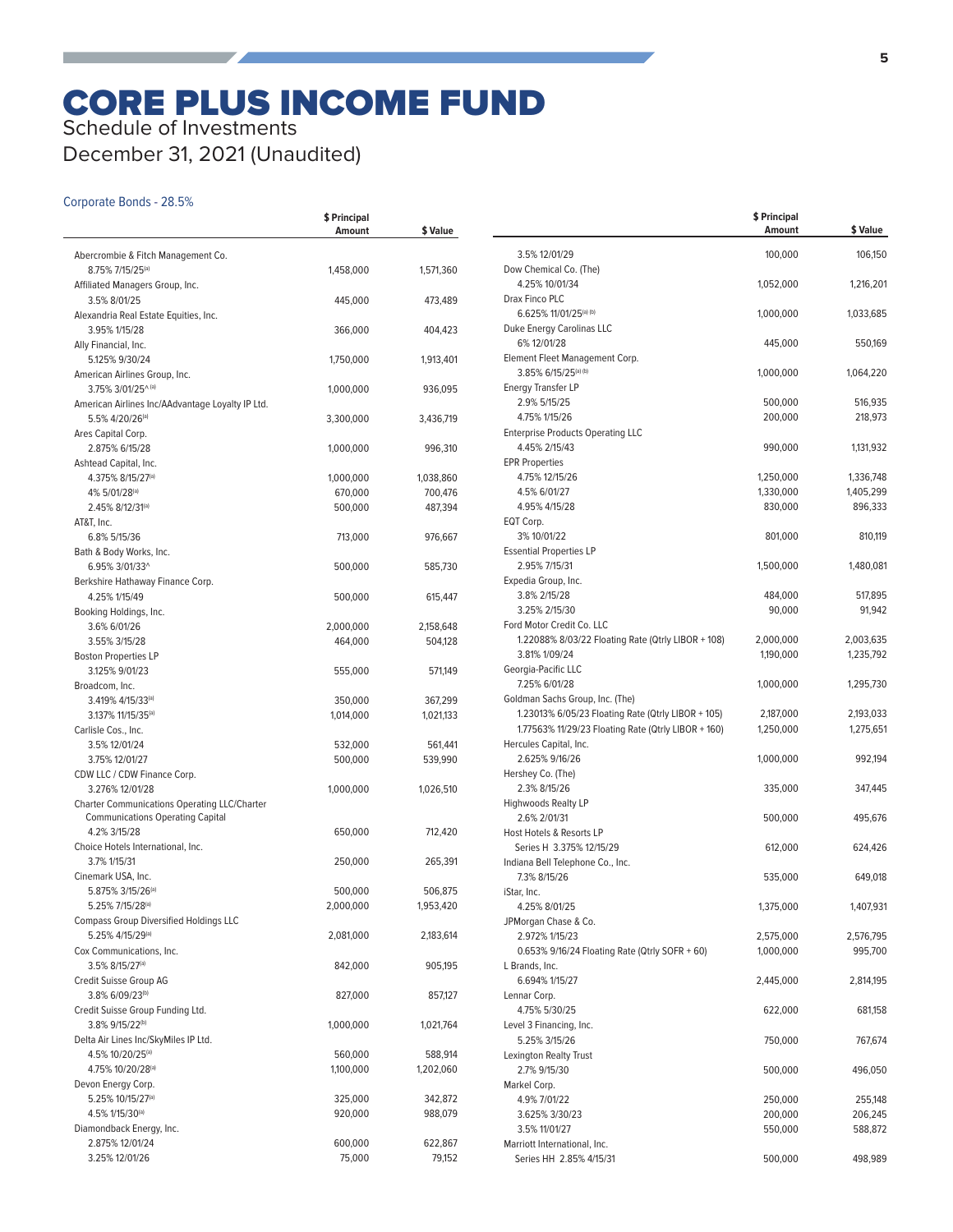### **CORE PLUS INCOME FUND (CONTINUED)** Schedule of Investments

December 31, 2021 (Unaudited)

|                                                                       | \$ Principal<br>Amount | \$ Value  |
|-----------------------------------------------------------------------|------------------------|-----------|
| Marvell Technology, Inc.                                              |                        |           |
| 4.2% 6/22/23                                                          | 300,000                | 311,871   |
| Masonite International Corp.                                          |                        |           |
| 5.375% 2/01/28(a)                                                     | 1,646,000              | 1,728,572 |
| 3.5% 2/15/30 <sup>(a)</sup>                                           | 100,000                | 99,018    |
| MasTec, Inc.                                                          |                        |           |
| 4.5% 8/15/28(a)                                                       | 500,000                | 520,093   |
| Matador Resources Co.                                                 |                        |           |
| 5.875% 9/15/26                                                        | 1,450,000              | 1,495,465 |
| Micron Technology, Inc.                                               |                        |           |
| 4.185% 2/15/27<br>Mileage Plus Holdings LLC/Mileage Plus Intellectual | 500,000                | 548,207   |
| Property Assets Ltd.                                                  |                        |           |
| 6.5% 6/20/27(a)                                                       | 1,355,000              | 1,448,502 |
| Molex Electronic Technologies LLC                                     |                        |           |
| 3.9% 4/15/25 <sup>(a)</sup>                                           | 565,000                | 593,073   |
| <b>MPLX LP</b>                                                        |                        |           |
| 4.875% 12/01/24                                                       | 750,000                | 814,588   |
| 4.875% 6/01/25                                                        | 190,000                | 208,071   |
| 4% 3/15/28                                                            | 85,000                 | 92,186    |
| 4.8% 2/15/29                                                          | 250,000                | 285,720   |
| 4.7% 4/15/48                                                          | 551,000                | 637,237   |
| Office Properties Income Trust                                        |                        |           |
| 4% 7/15/22                                                            | 1,733,000              | 1,756,236 |
| OneMain Finance Corp.<br>5.375% 11/15/29                              |                        |           |
| PDC Energy, Inc.                                                      | 900,000                | 979,875   |
| 6.125% 9/15/24                                                        | 407,000                | 412,527   |
| 5.75% 5/15/26                                                         | 2,827,000              | 2,924,970 |
| Physicians Realty LP                                                  |                        |           |
| 4.3% 3/15/27                                                          | 1,271,000              | 1,411,682 |
| Plains All American Pipeline LP/PAA Finance Corp.                     |                        |           |
| 3.55% 12/15/29                                                        | 798,000                | 827,539   |
| 4.3% 1/31/43                                                          | 75,000                 | 75,608    |
| QVC, Inc.                                                             |                        |           |
| 4.375% 3/15/23                                                        | 500,000                | 515,587   |
| Realty Income Corp.                                                   |                        |           |
| 3.95% 8/15/27                                                         | 575,000                | 637,951   |
| RELX Capital, Inc.                                                    |                        |           |
| 4% 3/18/29                                                            | 500,000                | 555,087   |
| Starwood Property Trust, Inc.                                         |                        |           |
| 4.75% 3/15/25<br><b>STORE Capital Corp.</b>                           | 1,125,000              | 1,171,187 |
| 4.5% 3/15/28                                                          | 503,000                | 556,750   |
| 4.625% 3/15/29                                                        | 500,000                | 560,971   |
| 2.7% 12/01/31                                                         | 1,250,000              | 1,223,725 |
| Sumitomo Mitsui Banking Corp.                                         |                        |           |
| 3% 1/18/23 <sup>(b)</sup>                                             | 605,000                | 618,811   |
| Symetra Financial Corp.                                               |                        |           |
| 4.25% 7/15/24                                                         | 640,000                | 680,160   |
| T-Mobile USA, Inc.                                                    |                        |           |
| 2.625% 4/15/26                                                        | 250,000                | 251,576   |
| 3.375% 4/15/29                                                        | 1,250,000              | 1,275,838 |
| United Airlines Holdings, Inc.                                        |                        |           |
| 4.875% 1/15/25^                                                       | 200,000                | 205,960   |
| Verizon Communications, Inc.                                          |                        |           |
| 0.75% 3/22/24                                                         | 1,000,000              | 996,397   |
| VistaJet Malta Finance plc/XO Management Holding, Inc.                |                        |           |
| 10.5% 6/01/24(a) (b)                                                  | 1,000,000              | 1,071,040 |
| Wells Fargo & Co.                                                     |                        |           |
| 4.125% 8/15/23                                                        | 1,439,000              | 1,509,655 |

|                                                                                                                 | \$ Principal<br>Amount | \$ Value           |
|-----------------------------------------------------------------------------------------------------------------|------------------------|--------------------|
| 1.35863% 10/31/23 Floating Rate (Qtrly LIBOR + 123)                                                             | 1,327,000              | 1,337,866          |
| Total Corporate Bonds (Cost \$94,159,273)                                                                       |                        | 98,234,059         |
| <b>Corporate Convertible Bonds - 0.6%</b>                                                                       |                        |                    |
| Redwood Trust, Inc.                                                                                             |                        |                    |
| 4.75% 8/15/23                                                                                                   | 850,000                | 876,605            |
| 5.625% 7/15/24                                                                                                  | 700,000                | 706,874            |
| 5.75% 10/01/25                                                                                                  | 500,000                | 515,100            |
| <b>Total Corporate Convertible Bonds (Cost \$1,894,866)</b>                                                     |                        | 2,098,579          |
| Asset-Backed Securities - 21.5%                                                                                 |                        |                    |
| Automobile                                                                                                      |                        |                    |
| ACC Auto Trust (AUTOC)<br>Series 2021-A Class A - 1.08% 4/15/27 <sup>(a)</sup>                                  | 561,501                | 560,221            |
| American Credit Acceptance Receivables Trust (ACAR)<br>Series 2020-4 Class D - 1.77% 12/14/26(a)                | 615,000                | 618,346            |
| Arivo Acceptance Auto Loan Receivables Trust (ARIVO)                                                            |                        |                    |
| Series 2019-1 Class A - 2.99% 7/15/24(a)<br>Series 2021-1A Class A - 1.19% 1/15/27 <sup>(a)</sup>               | 175,052<br>116,139     | 176,211<br>115,789 |
| Carvana Auto Receivables Trust (CRVNA)                                                                          |                        |                    |
| Series 2019-1A Class C - 3.5% 2/15/24(a)                                                                        | 292,235                | 293,312            |
| CFMT LLC (CFMT)<br>Series 2021-AL1 Class B - 1.39% 9/22/31(a)                                                   | 1,600,091              | 1,595,891          |
| DT Auto Owner Trust (DTAOT)<br>Series 2019-3A Class D - 2.96% 4/15/25(a)                                        | 1,000,000              | 1,021,261          |
| Enterprise Fleet Financing LLC (EFF)                                                                            |                        |                    |
| Series 2019-2 Class A - 2.29% 2/20/25 <sup>(a)</sup>                                                            | 176,247                | 175,928            |
| Exeter Automobile Receivables Trust (EART)                                                                      |                        |                    |
| Series 2017-3A Class C - 3.68% 7/17/23 <sup>(a)</sup>                                                           | 29,100                 | 29,338             |
| First Investors Auto Owner Trust (FIAOT)                                                                        |                        |                    |
| Series 2017-3A Class C - 3% 1/16/24(a)                                                                          | 61,253                 | 61,337             |
| Series 2017-3A Class D - 3.44% 3/15/24(a)                                                                       | 571,000                | 576,120            |
| GLS Auto Receivables Issuer Trust (GCAR)                                                                        |                        |                    |
| Series 2019-4A Class A - 2.47% 11/15/23 <sup>(a)</sup><br>Series 2020-1A Class A - 2.17% 2/15/24 <sup>(a)</sup> | 4,964<br>37,718        | 4,974<br>37,773    |
| Series 2020-2A Class B - 3.16% 6/16/25 <sup>(a)</sup>                                                           | 750,000                | 766,309            |
| JPMorgan Chase Bank NA (CACLN)                                                                                  |                        |                    |
| Series 2020-1 Class D - 1.886% 1/25/28(a)                                                                       | 346,463                | 348,036            |
| Series 2020-1 Class F - 6.684% 1/25/28(a)                                                                       | 1,000,000              | 1,030,565          |
| Series 2021-2 Class E - 2.28% 12/26/28(a)                                                                       | 859,987                | 856,823            |
| LAD Auto Receivables Trust (LADAR)                                                                              |                        |                    |
| Series 2021-1A Class A - 1.3% 8/17/26(a)                                                                        | 1,590,142              | 1,585,062          |
| Series 2021-1A Class D - 3.99% 11/15/29 <sup>(a)</sup>                                                          | 3,523,789              | 3,476,152          |
| Santander Bank NA (SBCLN)<br>Series 2021-1A Class C - 3.268% 12/15/31(a)                                        | 575,000                | 574,600            |
| Securitized Term Auto Loan Receivables Trust (SSTRT)                                                            |                        |                    |
| Series 2019-CRTA Class C - 2.849% 3/25/26 <sup>(a) (b)</sup>                                                    | 295,253                | 298,655            |
|                                                                                                                 |                        | 14,202,703         |
| <b>Collateralized Loan Obligations</b>                                                                          |                        |                    |
| ABPCI Direct Lending Fund CLO X LP (ABPCI)                                                                      |                        |                    |
| Series 2020-10A Class B1 - 2.4815% 1/20/32 Floating<br>Rate (Qtrly LIBOR + 235)(a) (b) (c)                      | 1,000,000              | 999,994            |
| Arbor Realty Commercial Real Estate Notes Ltd. (ARCLO)                                                          |                        |                    |

Series 2021-FL4 Class C - 2.39% 11/15/36 Floating Rate

 $(Mthly LIBOR + 230)^{(a) (b) (c)}$  5,000,000 5,004,106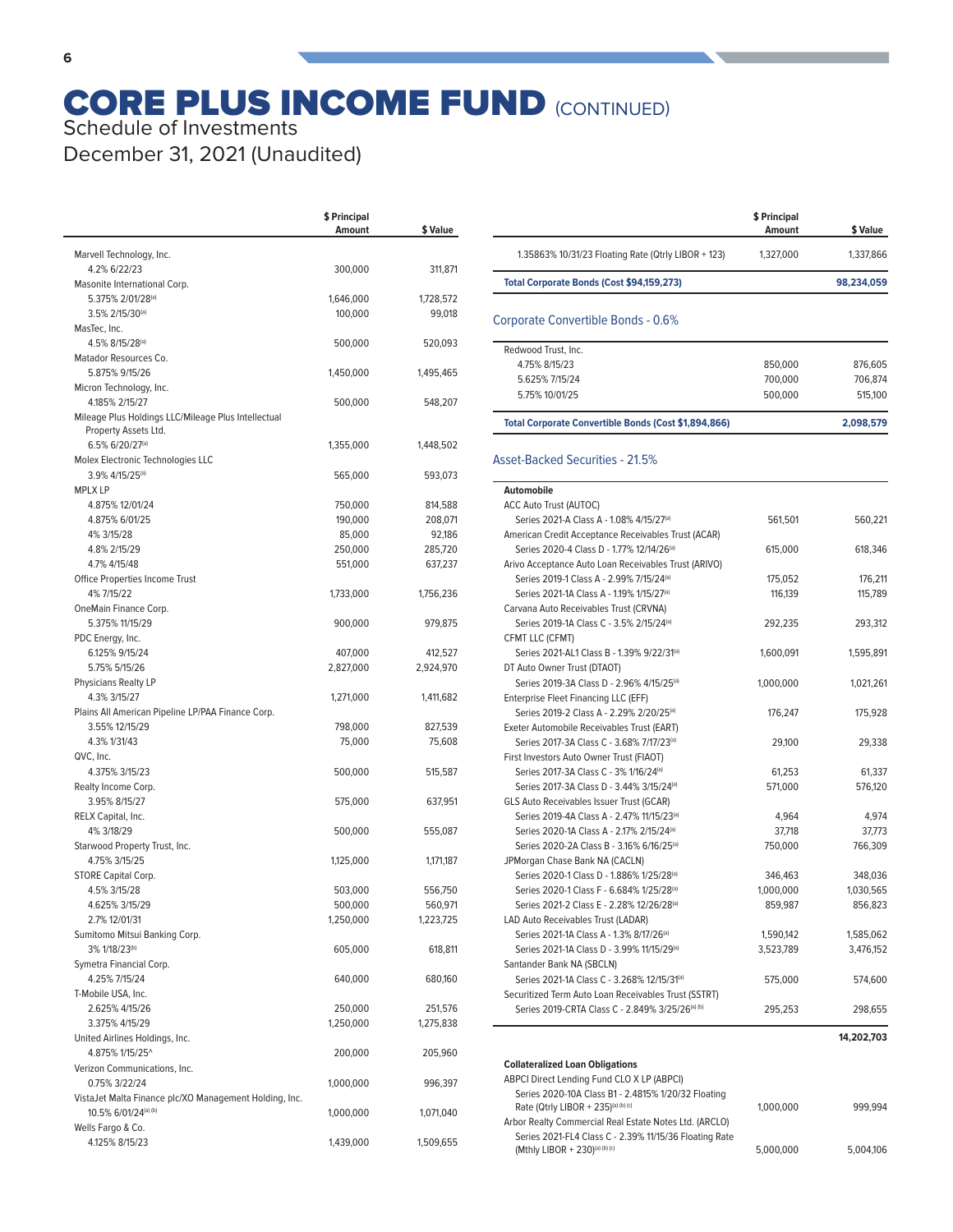|                                                                                                                                                   | \$ Principal<br>Amount | \$ Value  |
|---------------------------------------------------------------------------------------------------------------------------------------------------|------------------------|-----------|
| Audax Senior Debt CLO LLC (AUDAX)                                                                                                                 |                        |           |
| Series 2021-6A Class B - 2.08797% 10/20/33 Floating<br>Rate (Qtrly LIBOR + 195) <sup>(a) (c)</sup>                                                | 3,000,000              | 3,005,234 |
| Ballyrock CLO Ltd. (BALLY)                                                                                                                        |                        |           |
| Series 2016-1A Class BR2 - 1.47375% 10/15/28 Floating<br>Rate (Qtrly LIBOR + 135)(a) (b) (c)                                                      | 1,000,000              | 999,998   |
| BlackRock Elbert CLO V Ltd. (ELB)                                                                                                                 |                        |           |
| Series 5A Class A1 - 2.10275% 12/15/31 Floating Rate<br>(Qtrly LIBOR + 190)(a) (b) (c)<br>Blackrock Rainier CLO VI Ltd. (BLKMM)                   | 500,000                | 500,795   |
| Series 2021-6A Class B - 2.1815% 4/20/33 Floating Rate<br>(Qtrly LIBOR + 205)(a) (b) (c)                                                          | 1,800,000              | 1,799,993 |
| Brightwood Capital MM CLO Ltd. (BWCAP)<br>Series 2020-1A Class A - 2.10275% 12/15/28 Floating<br>Rate (Qtrly LIBOR + 190)(a) (b) (c)              | 636,429                | 636,748   |
| Cerberus Loan Funding LP (CERB)                                                                                                                   |                        |           |
| Series 2020-1A Class B - 2.67375% 10/15/31 Floating<br>Rate (Qtrly LIBOR + 255)(a) (b) (c)                                                        | 500,000                | 500,095   |
| Series 2020-1A Class C - 3.82375% 10/15/31 Floating<br>Rate (Qtrly LIBOR + 370)(a) (b) (c)                                                        | 500,000                | 500,091   |
| Series 2020-2A Class A - 2.02375% 10/15/32 Floating<br>Rate (Qtrly LIBOR + 190)(a) (b) (c)<br>Series 2020-2A Class B - 2.72375% 10/15/32 Floating | 495,000                | 495,632   |
| Rate (Qtrly LIBOR + 260)(a) (b) (c)<br>Series 2021-2A Class B - 2.02375% 4/22/33 Floating                                                         | 500,000                | 499,997   |
| Rate (Qtrly LIBOR + 190)(a) (b) (c)<br>Series 2021-6A Class B - 1.90324% 11/22/33 Floating                                                        | 1,500,000              | 1,499,994 |
| Rate (Qtrly LIBOR + 175)(a) (b) (c)<br>Churchill Middle Market CLO Ltd. (CHMML)                                                                   | 1,650,000              | 1,650,202 |
| Series 2021-1A Class A1 - 1.63382% 10/24/33 Floating<br>Rate (Qtrly LIBOR + 150)(a) (b) (c)<br>Deerpath Capital CLO Ltd. (DPATH)                  | 1,000,000              | 1,000,000 |
| Series 2021-2A Class A1 - 1.84052% 1/15/34 Floating<br>Rate (Qtrly LIBOR + 160)(a) (b) (c)                                                        | 1,000,000              | 1,000,000 |
| Series 2021-2A Class C - 3.14052% 1/15/34 Floating<br>Rate (Qtrly LIBOR + 290)(a) (b) (c)                                                         | 2,300,000              | 2,300,000 |
| Fortress Credit Opportunities CLO Ltd. (FCO)                                                                                                      |                        |           |
| Series 2017-9A Class A1TR - 1.67231% 10/15/33 Floating<br>Rate (Qtrly LIBOR + 155)(a) (b) (c)                                                     | 1,500,000              | 1,499,792 |
| Series 2021-15A Class B - 1.97388% 4/25/33 Floating<br>Rate (Qtrly LIBOR + 185)(a) (b) (c)<br>Golub Capital Partners CLO Ltd. (GOCAP)             | 1,500,000              | 1,499,994 |
| Series 2016-31A Class CR - 3.03975% 8/05/30 Floating<br>Rate (Qtrly LIBOR + 290)(a) (b) (c)                                                       | 1,000,000              | 999,985   |
| Series 2021-54A Class B - 1.97065% 8/05/33 Floating<br>Rate (Qtrly LIBOR + 185)(a) (b) (c)                                                        | 500,000                | 499,979   |
| Series 2021-54A Class C - 2.77065% 8/05/33 Floating<br>Rate (Qtrly LIBOR + 265)(a) (b) (c)<br>Guggenheim MM CLO Ltd. (GUGG)                       | 1,000,000              | 999,926   |
| Series 2021-4A Class B - 2.49096% 1/15/34 Floating<br>Rate (Qtrly LIBOR + 225)(a) (b) (c)                                                         | 2,500,000              | 2,500,000 |
| Maranon Loan Funding Ltd. (MRNON)                                                                                                                 |                        |           |
| Series 2021-2RA Class BR - 2.17375% 7/15/33 Floating<br>Rate (Qtrly LIBOR + 205)(a) (b) (c)                                                       | 2,500,000              | 2,500,248 |
| Monroe Capital MML CLO XII Ltd. (MCMML)<br>Series 2021-2A Class C 9/14/33 Floating Rate (Qtrly                                                    |                        |           |
| $LIBOR + 265)^{(a) (b) (c)}$                                                                                                                      | 2,000,000              | 1,982,472 |
| Palmer Square Loan Funding Ltd. (PSTAT)<br>Series 2021-1A Class B - 1.9315% 4/20/29 Floating Rate<br>(Qtrly LIBOR + 180)(a) (b) (c)               | 1,000,000              | 999,997   |
|                                                                                                                                                   |                        |           |

77

П

|                                                                           | \$ Principal<br>Amount | \$ Value   |
|---------------------------------------------------------------------------|------------------------|------------|
|                                                                           |                        |            |
| <b>Consumer &amp; Specialty Finance</b>                                   |                        |            |
| Affirm Asset Securitization Trust (AFFRM)                                 |                        |            |
| Series 2020-A Class A - 2.1% 2/18/25(a)                                   | 250,000                | 250,647    |
| Series 2020-A Class B - 3.54% 2/18/25 <sup>(a)</sup>                      | 250,000                | 251,732    |
| Series 2021-A Class D - 3.49% 8/15/25 <sup>(a)</sup>                      | 750,000                | 754,261    |
| Series 2021-B Class A - 1.03% 8/15/26 <sup>(a)</sup>                      | 1,250,000              | 1,242,269  |
| Bankers Healthcare Group Securitization Trust (BHG)                       |                        |            |
| Series 2020-A Class A - 2.56% 9/17/31(a)                                  | 405,458                | 409,658    |
| Series 2021-A Class A - 1.42% 11/17/33(a)                                 | 399,589                | 397,172    |
| Conn's Receivables Funding LLC (CONN)                                     |                        |            |
| Series 2020-A Class A - 1.71% 6/16/25(a)                                  | 32,271                 | 32,310     |
| Series 2021-A Class A - 1.05% 5/15/26(a)                                  | 1,787,730              | 1,786,441  |
| Series 2021-A Class B - 2.87% 5/15/26 <sup>(a)</sup>                      | 2,350,000              | 2,342,563  |
| Driven Brands Funding LLC (HONK)                                          |                        |            |
| Series 2019-2A Class A2 - 3.981% 10/20/49 <sup>(a)</sup>                  | 490,000                | 513,458    |
| Foundation Finance Trust (FFIN)                                           |                        |            |
| Series 2019-1A Class A - 3.86% 11/15/34(a)                                | 224,515                | 230,235    |
| Freed ABS Trust (FREED)                                                   |                        |            |
| Series 2019-2 Class B - 3.19% 11/18/26(a)                                 | 135,572                | 135,878    |
| Series 2020-FP1 Class B - 3.06% 3/18/27 <sup>(a)</sup>                    | 436,030                | 438,443    |
| Jersey Mike's Funding (JMIKE)                                             |                        |            |
| Series 2019-1A Class A2 - 4.433% 2/15/50(a)                               | 1,000,000              | 1,054,543  |
| Marlette Funding Trust (MFT)<br>Series 2019-2A Class B - 3.53% 7/16/29(a) |                        | 224,681    |
| Series 2019-4A Class A - 2.39% 12/17/29(a)                                | 223,848<br>12,303      | 12,320     |
| Series 2021-2A Class B - 1.06% 9/15/31(a)                                 | 500.000                | 496,533    |
| Oasis LLC (OASIS)                                                         |                        |            |
| Series 2020-1A Class A - 3.8196% 1/15/32(a)                               | 103,997                | 104,041    |
| Pagaya Al Debt Selection Trust (PAID)                                     |                        |            |
| Series 2020-3 Class B - 3.22% 5/17/27(a)                                  | 1,000,000              | 1,012,720  |
| Series 2021 Class B - 0.06% 1/16/29(a)                                    | 933,629                | 929,579    |
| Series 2021-1 Class A - 1.18% 11/15/27 <sup>(a)</sup>                     | 1,159,314              | 1,156,940  |
| Small Business Lending Trust (SBIZ)                                       |                        |            |
| Series 2020-A Class A - 2.62% 12/15/26 <sup>(a)</sup>                     | 29,470                 | 29,499     |
| SoFi Consumer Loan Program Trust (SCLP)                                   |                        |            |
| Series 2018-4 Class C - 4.17% 11/26/27(a)                                 | 362,148                | 365,708    |
| Theorem Funding Trust (THRM)                                              |                        |            |
| Series 2021-1A Class A - 1.28% 12/15/27(a)                                | 1,667,139              | 1,664,365  |
| Series 2021-1A Class B - 2.21% 12/15/27 <sup>(a)</sup>                    | 1,000,000              | 989,045    |
| <b>Upstart Securitization Trust (UPST)</b>                                |                        |            |
| Series 2017-2 Class C - 5.59% 3/20/25 <sup>(a)</sup>                      | 9,146                  | 9,161      |
| Series 2019-2 Class B - 3.734% 9/20/29 <sup>(a)</sup>                     | 322,845                | 324,636    |
| Series 2020-1 Class A - 2.322% 4/22/30 <sup>(a)</sup>                     | 43.614                 | 43.724     |
| Series 2021-1 Class B - 1.89% 3/20/31(a)                                  | 250,000                | 248,953    |
| Series 2021-1 Class C - 4.06% 3/20/31 <sup>(a)</sup>                      | 250,000                | 251,961    |
| Series 2021-2 Class A - 0.91% 6/20/31 <sup>(a)</sup>                      | 171,763                | 171,465    |
| Zaxby's Funding LLC (ZAXBY)                                               |                        |            |
| Series 2021-1A Class A2 - 3.238% 7/30/51(a)                               | 1,246,875              | 1,272,184  |
|                                                                           |                        | 19,147,125 |
|                                                                           |                        |            |
| <b>Equipment</b>                                                          |                        |            |
| Amur Equipment Finance Receivables IX LLC (AXIS)                          |                        |            |
| Series 2021-1A Class D - 2.3% 11/22/27(a)                                 | 500,000                | 496,393    |
| BCC Funding Corp LLC (BCCFC)                                              |                        |            |
| Series 2019-1A Class A2 - 2.46% 8/20/24(a)                                | 141,215                | 142,326    |
| CCG Receivables Trust (CCG)                                               |                        |            |
| Series 2019-1 Class B - 3.22% 9/14/26 <sup>(a)</sup>                      | 750,000                | 763,061    |
| Series 2019-2 Class B - 2.55% 3/15/27(a)                                  | 300,000                | 304,669    |
| Dell Equipment Finance Trust (DEFT)                                       |                        |            |
| Series 2019-1 Class C - 3.14% 3/22/24(a)                                  | 750,000                | 751,016    |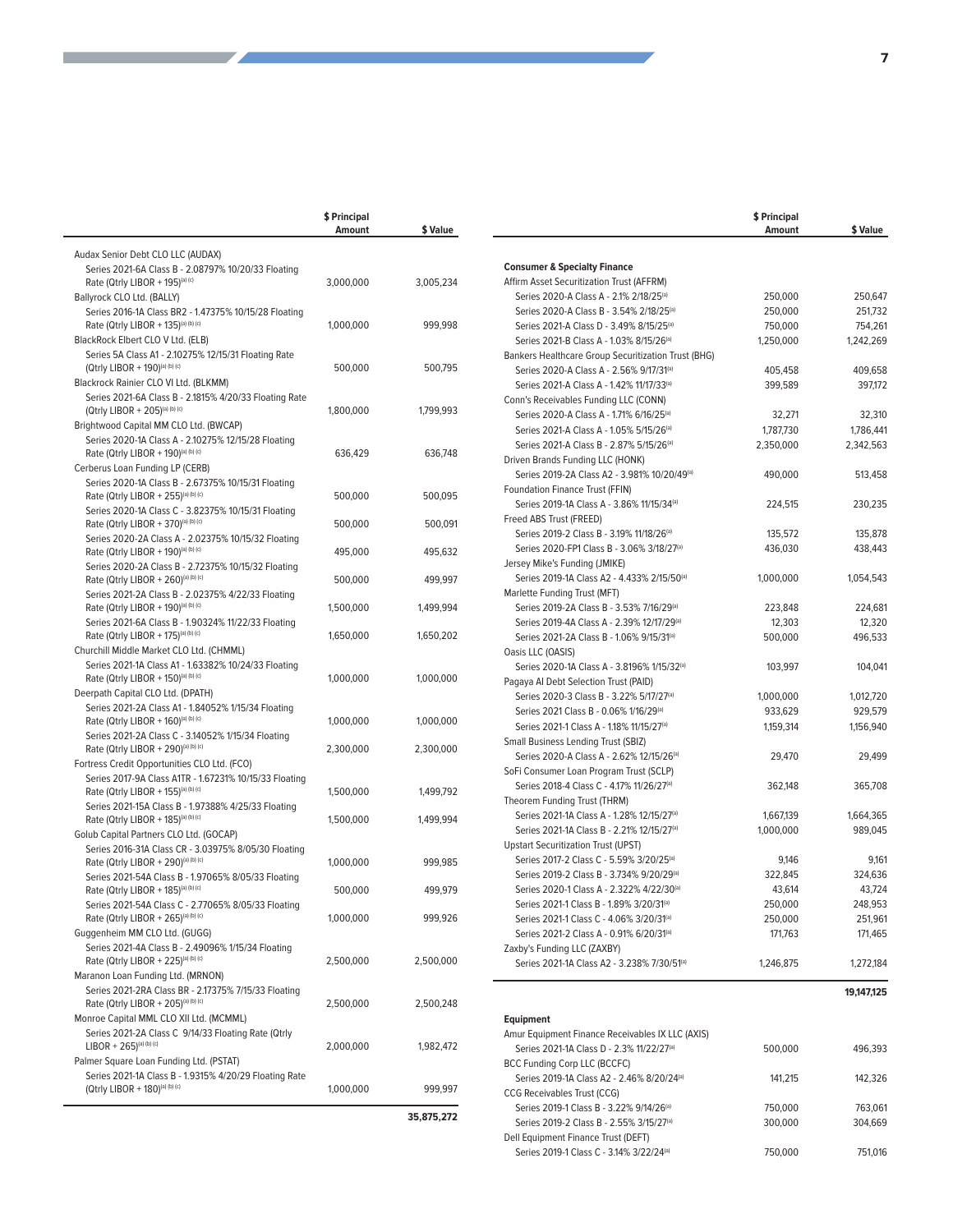### **CORE PLUS INCOME FUND (CONTINUED)** Schedule of Investments

December 31, 2021 (Unaudited)

|                                                        | \$ Principal<br>Amount | \$ Value   |
|--------------------------------------------------------|------------------------|------------|
|                                                        |                        |            |
| Pawnee Equipment Receivables Series LLC (PWNE)         |                        |            |
| Series 2019-1 Class A2 - 2 29% 10/15/24 <sup>(a)</sup> | 139,553                | 140,425    |
| Series 2019-1 Class D - 2.86% 10/15/24(a)              | 500,000                | 491,913    |
| SCF Equipment Leasing LLC (SCFET)                      |                        |            |
| Series 2019-2A Class A2 - 2.47% 4/20/26 <sup>(a)</sup> | 186,000                | 188,593    |
|                                                        |                        | 3,278,396  |
| Other                                                  |                        |            |
| Hilton Grand Vacations Trust (HGVT)                    |                        |            |
| Series 2020-AA Class B - 4.22% 2/25/39(a)              | 321,998                | 339,103    |
| Octane Receivables Trust (OCTL)                        |                        |            |
| Series 2019-14 Class A - 316% 9/20/23(a)               | 94.289                 | 94,754     |
| Series 2020-1A Class B - 1.98% 6/20/25 <sup>(a)</sup>  | 940,000                | 945.694    |
| Sierra Timeshare Receivables Funding LLC (SRFC)        |                        |            |
| Series 2019-2A Class B - 2.82% 5/20/36 <sup>(a)</sup>  | 229,274                | 231,632    |
|                                                        |                        | 1,611,183  |
| Total Asset-Backed Securities (Cost \$73,990,667)      |                        | 74,114,679 |

### Commercial Mortgage-Backed Securities - 9.1%

| <b>ACRES Commercial Realty Corp. (XAN)</b>                                             |           |           |
|----------------------------------------------------------------------------------------|-----------|-----------|
| Series 2020-RSO8 Class C - 2.31448% 3/15/35 Floating                                   |           |           |
| Rate (Mthly LIBOR + 215) <sup>(a)</sup>                                                | 1,250,000 | 1,252,387 |
| Series 2020-RSO8 Class D - 2.66448% 3/15/35 Floating                                   |           |           |
| Rate (Mthly LIBOR + 250)(a)                                                            | 1,276,000 | 1,270,130 |
| <b>AREIT Trust (AREIT)</b>                                                             |           |           |
| Series 2021-CRE5 Class A - 1.18975% 7/17/26 Floating<br>Rate (Mthly LIBOR + 108)(a)    | 1,000,000 | 998,707   |
| Bancorp Commercial Mortgage Trust (BANC)                                               |           |           |
| Series 2019-CRE5 Class E - 3.85975% 3/15/36 Floating                                   |           |           |
| Rate (Mthly LIBOR + 375)(a)                                                            | 2,000,000 | 1,990,417 |
| BDS Ltd. (BDS)                                                                         |           |           |
| Series 2021-FL10 Class A - 1.45% 12/18/36 Floating                                     |           |           |
| Rate (Mthly LIBOR + 135)(a) (b)                                                        | 1,000,000 | 997,717   |
| Series 2021-FL10 Class C - 2.4% 12/18/36 Floating Rate                                 |           |           |
| (Mthly LIBOR + 230)(a) (b)                                                             | 1,250,000 | 1,247,656 |
| <b>BFLD Trust (BFLD)</b>                                                               |           |           |
| Series 2020-OBRK Class A - 2.16% 11/15/22 Floating                                     |           |           |
| Rate (Mthly LIBOR + 205)(a)                                                            | 940,000   | 941,598   |
| <b>BPCRE Ltd. (BPCRE)</b>                                                              |           |           |
| Series 2021-FL1 Class D - 2.70863% 2/15/37 Floating<br>Rate (Mthly LIBOR + 260)(a) (b) | 1,193,000 | 1,196,489 |
| Citigroup Commercial Mortgage Trust (CCMT)                                             |           |           |
| Series 2014-GC19 Class A4 - 4.023% 3/10/47                                             | 500,000   | 525,361   |
| COMM Mortgage Trust (COMM)                                                             |           |           |
| Series 2021-CR1 Class AM - 3.912% 5/15/45                                              | 350,000   | 352,103   |
| GPMT Ltd. (GPMT)                                                                       |           |           |
| Series 2018-FL1 Class C - 2.23875% 11/19/35 Floating                                   |           |           |
| Rate (Mthly LIBOR + 215)(a) (b)                                                        | 786,027   | 788,778   |
| Series 2018-FL1 Class D - 3.03875% 11/21/35 Floating                                   |           |           |
| Rate (Mthly LIBOR + 295)(a) (b)                                                        | 1,096,000 | 1,097,468 |
| Series 2021-FL3 Class A - 1.35388% 7/16/35 Floating                                    |           |           |
| Rate (Mthly LIBOR + 125)(a) (b)                                                        | 1,743,443 | 1,745,453 |
| HGI CRE CLO Ltd. (HGI)                                                                 |           |           |
| Series 2021-FL1 Class AS - 1.5075% 6/16/36 Floating<br>Rate (Mthly LIBOR + 140)(a) (b) | 1,500,000 | 1,495,698 |
| Series 2021-FL2 Class D - 2.2575% 10/19/26 Floating                                    |           |           |
| Rate (Mthly LIBOR + 215)(a) (b)                                                        | 1,000,000 | 995,059   |
| Hilton USA Trust (HILT)                                                                |           |           |
| Series 2016-SFP Class E - 5.5191% 11/05/35 <sup>(a)</sup>                              | 840,000   | 841,579   |
|                                                                                        |           |           |

|                                                                                                                       | \$ Principal<br>Amount | \$ Value   |
|-----------------------------------------------------------------------------------------------------------------------|------------------------|------------|
| <b>KREF Ltd. (KREF)</b>                                                                                               |                        |            |
| Series 2021-FL2 Class B - 1.75863% 2/15/39 Floating<br>Rate (Mthly LIBOR + 165)(a) (b)<br>LoanCore Issuer Ltd. (LNCR) | 2.500.000              | 2.503.749  |
| Series 2018-CRE1 Class C - 2.65975% 5/15/28 Floating<br>Rate (Mthly LIBOR + 255)(a) (b)                               | 1,000,000              | 1,003,496  |
| Series 2021-CRE5 Class A - 1.40975% 7/15/36 Floating<br>Rate (Mthly LIBOR + 130)(a) (b)<br>MF1 Ltd. (MF1)             | 2,000,000              | 2,000,685  |
| Series 2019-FL2 Class D - 2.51415% 12/25/34 Floating<br>Rate (Mthly LIBOR + 246)(a) (b)<br>PFP Ltd. (PFP)             | 500,000                | 499,396    |
| Series 2019-5 Class C - 2.1075% 4/14/36 Floating Rate<br>(Mthly LIBOR + 200)(a) (b)                                   | 1,500,000              | 1,499,778  |
| ReadyCap Commercial Mortgage Trust (RCMT)                                                                             |                        |            |
| Series 2021-FL6 Class B - 1.69163% 7/25/36 Floating<br>Rate (Mthly LIBOR + 160)(a)                                    | 1,500,000              | 1,488,840  |
| Series 2021-FL7 Class A - 1.28% 11/25/36 Floating Rate<br>(Mthly LIBOR + 120)(a)                                      | 1,000,000              | 1,000,631  |
| TPG Real Estate Finance Issuer Ltd. (TRTX)                                                                            |                        |            |
| Series 2018-FL2 Class B - 1.75863% 11/15/37 Floating<br>Rate (Mthly LIBOR + 165)(a) (b)                               | 1.000.000              | 999.989    |
| VMC Finance LLC (VMC)                                                                                                 |                        |            |
| Series 2018-FL2 Class C - 2.05863% 10/15/35 Floating<br>Rate (Mthly LIBOR + 195) <sup>(a)</sup>                       | 1,112,025              | 1,115,917  |
| Series 2021-FL4 Class A - 1.20388% 6/16/36 Floating<br>Rate (Mthly LIBOR + 110)(a)                                    | 1,662,325              | 1,664,200  |
| Total Commercial Mortgage-Backed Securities (Cost \$31,510,247)                                                       |                        | 31,513,281 |

### Mortgage-Backed Securities - 2.0%

| <b>Federal Home Loan Mortgage Corporation</b>   |           |           |
|-------------------------------------------------|-----------|-----------|
| <b>Collateralized Mortgage Obligations</b>      |           |           |
| Series 5026 Class DH - 175% 9/25/43             | 569.798   | 574,030   |
| Series 4949 Class BC - 2.25% 3/25/49            | 379.735   | 384.869   |
| <b>Pass-Through Securities</b>                  |           |           |
| Pool# C91945 - 3% 8/01/37                       | 317,349   | 331,327   |
|                                                 |           | 1,290,226 |
|                                                 |           |           |
| <b>Federal National Mortgage Association</b>    |           |           |
| <b>Collateralized Mortgage Obligations</b>      |           |           |
| Series 2013-130 Class CA - 2.5% 6/25/43         | 157,094   | 160.376   |
| Series 2013-130 Class CD - 3% 6/25/43           | 285.626   | 296.103   |
| <b>Pass-Through Securities</b>                  |           |           |
| Pool# 932836 - 3% 12/01/25                      | 20,906    | 21.880    |
| Pool# 468516 - 5.17% 6/01/28                    | 209.246   | 229.937   |
| Pool# MA3443 - 4% 8/01/48                       | 145,370   | 154.632   |
| Pool# FM5733 - 2% 1/01/51                       | 1,402,214 | 1.400.192 |
|                                                 |           | 2.263.120 |
| <b>Government National Mortgage Association</b> |           |           |
| <b>Collateralized Mortgage Obligations</b>      |           |           |
| Series 2021-29 Class CY - 3% 9/20/50            | 1,000,000 | 1,056,945 |
| Series 2018-52 Class AE - 2.75% 5/16/51         | 118,090   | 120,180   |
|                                                 |           | 1.177.125 |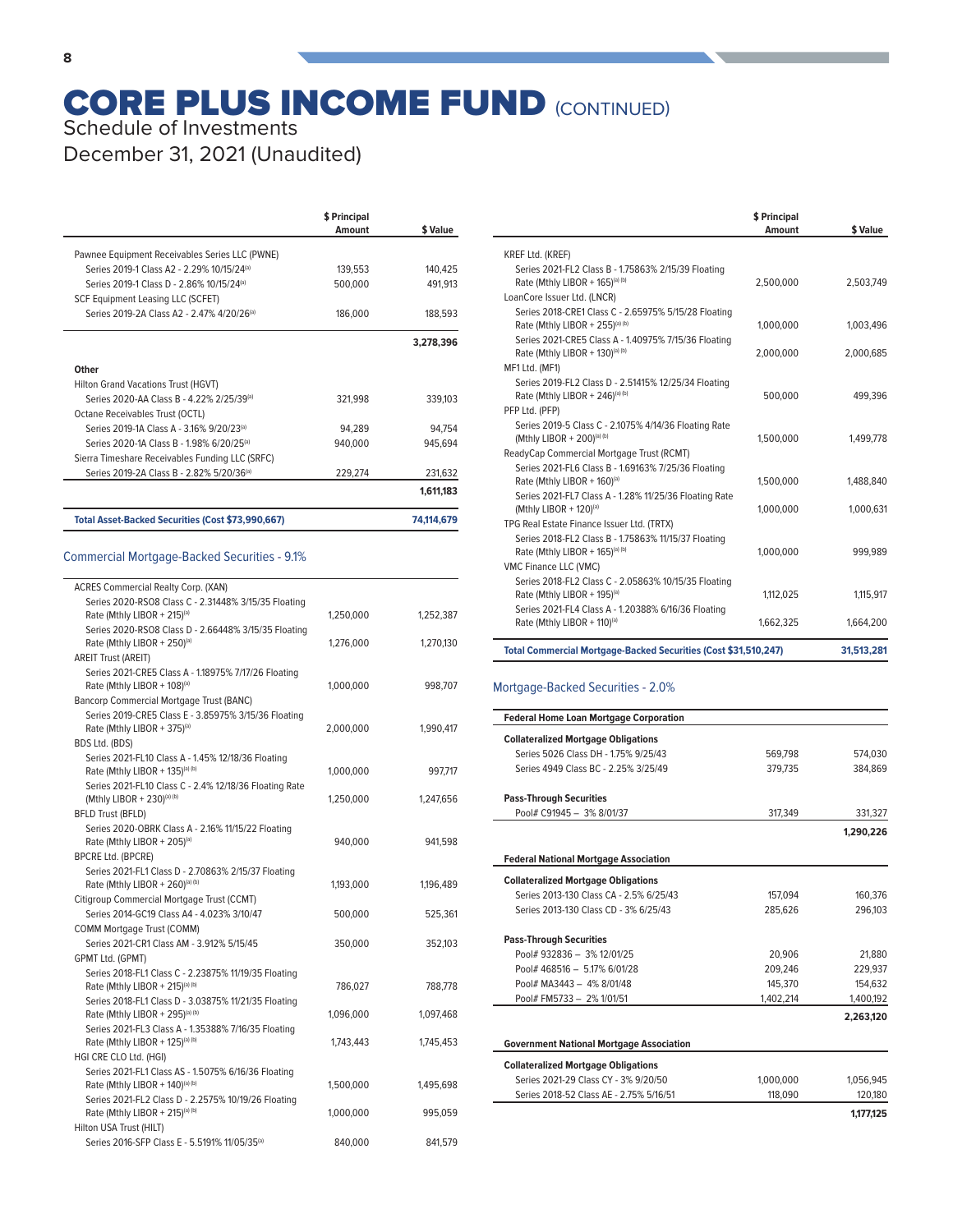|                                                            | \$ Principal<br>Amount | \$ Value  |
|------------------------------------------------------------|------------------------|-----------|
|                                                            |                        |           |
| <b>Non-Government Agency</b>                               |                        |           |
| <b>Collateralized Mortgage Obligations</b>                 |                        |           |
| CSFB Mortgage-Backed Pass-Through Certificates (CSFB)      |                        |           |
| Series 2003-29 Class 243 - 5 5% 12/25/33                   | 7.179                  | 7,411     |
| Flagstar Mortgage Trust (FSMT)                             |                        |           |
| Series 2017-1 Class 2A2 - 3% 3/25/47(a) (c)                | 90.873                 | 90.818    |
| JPMorgan Mortgage Trust (JPMMT)                            |                        |           |
| Series 2016-3 Class A - 3% 10/25/46 <sup>(a) (c)</sup>     | 93.077                 | 92.670    |
| Series 2017-3 Class A - 2.5% 8/25/47(a) (c)                | 88.557                 | 88,112    |
| Series 2018-6 Class 2A2 - 3% 12/25/48 <sup>(a) (c)</sup>   | 48.003                 | 48.512    |
| <b>RCKT Mortgage Trust (RCKT)</b>                          |                        |           |
| Series 2021-3 Class A5 - 2.5% 7/25/51(a) (c)               | 1.804.607              | 1,822,837 |
| Seguoia Mortgage Trust (SEMT)                              |                        |           |
| Series 2019-CH2 Class A - 4.5% 8/25/49(a) (c)              | 64.526                 | 65.222    |
| <b>Pass-Through Securities</b>                             |                        |           |
| Greenpoint Mortgage Pass-Through Certificates (GMSI)       |                        |           |
| Series 2003-1 Class A1 - 2.44978% 10/25/33(c)              | 58,591                 | 59,918    |
|                                                            |                        | 2,275,500 |
| <b>Total Mortgage-Backed Securities (Cost \$6,990,134)</b> |                        | 7,005,971 |

### Municipal Bonds - 0.6%

| Total Municipal Bonds (Cost \$2,128,268)                                    |           | 2.141.612 |
|-----------------------------------------------------------------------------|-----------|-----------|
| Village of Rosemont IL General Obligation BAM, 5.375%<br>12/01/23           | 470,000   | 508,438   |
| Detroit, MI City School District General Obligation SBLF,<br>6.645% 5/01/29 | 460,000   | 600.831   |
| Central Plains, NE Energy Project Revenue 5.25%<br>9/01/37                  | 1.000.000 | 1.032.343 |

### U.S. Treasuries - 32.1%

**a**

| <b>U.S. Treasury Bonds</b> |            |            |
|----------------------------|------------|------------|
| 3.5% 2/15/39               | 2,100,000  | 2,635,172  |
| 1.875% 2/15/41             | 11,500,000 | 11,386,348 |
| 1.75% 8/15/41              | 2,000,000  | 1,939,687  |
| 2.5% 5/15/46               | 8,400,000  | 9,286,922  |
| 2.25% 8/15/46              | 2,500,000  | 2,644,336  |
| 2.25% 8/15/49              | 3,500,000  | 3,747,324  |
| <b>U.S. Treasury Notes</b> |            |            |
| 2% 2/15/23                 | 2,000,000  | 2,034,727  |
| 2% 8/15/25                 | 2,000,000  | 2,062,969  |
| 0.25% 8/31/25              | 8,000,000  | 7,750,313  |
| 1.5% 8/15/26               | 4,850,000  | 4,905,699  |
| 2% 11/15/26                | 5,650,000  | 5,845,322  |
| 1.625% 11/30/26            | 3,000,000  | 3,051,680  |
| 2.25% 2/15/27              | 3,500,000  | 3,667,207  |
| 2.375% 5/15/27             | 3,000,000  | 3,166,875  |
| 2.25% 8/15/27              | 3,000,000  | 3,147,656  |
| 1125% 2/29/28              | 5,500,000  | 5,421,367  |
| 1.25% 5/31/28              | 8,000,000  | 7,922,812  |
| 1.25% 9/30/28              | 7,000,000  | 6,920,156  |
| 1.75% 11/15/29             | 3,000,000  | 3,075,703  |
| 1.5% 2/15/30               | 5,250,000  | 5,278,301  |
| 0.875% 11/15/30            | 8,000,000  | 7,607,813  |
|                            |            |            |

|                                                                                                  | \$ Principal<br>Amount | \$ Value                |
|--------------------------------------------------------------------------------------------------|------------------------|-------------------------|
| 1.125% 2/15/31                                                                                   | 7,500,000              | 7,280,566               |
| <b>Total U.S. Treasuries (Cost \$109,477,822)</b>                                                |                        | 110,778,955             |
| Non-Convertible Preferred Stocks - 0.6%                                                          |                        |                         |
| Qurate Retail, Inc. 8.00% 3/15/31 (Cost \$2,031,076)                                             | 20,300                 | 2,095,366               |
| Short-Term Securities Held as Collateral for Securities on Loan - 0.3%                           |                        |                         |
| Citibank N.A. DDCA<br>0.03%                                                                      | 89.725                 | 89.725                  |
| Goldman Sachs Financial Square Government Fund<br>Institutional Class - 0.03%                    | 807,525                | 807,525                 |
| <b>Total Short-Term Securities Held as Collateral for Securities on Loan</b><br>(Cost \$897,250) |                        | 897,250                 |
| Total Investments in Securities (Cost \$323,079,603)                                             |                        | 328,879,752             |
| $Cash - 4.2%$ <sup>(d)</sup><br>Other Assets Less Other Liabilities - 0.5%                       |                        | 14,489,409<br>1,863,554 |
| Net Assets - 100%                                                                                |                        | 345.232.715             |
|                                                                                                  |                        |                         |

| Net Asset Value Per Share - Investor Class      | 10.93 |
|-------------------------------------------------|-------|
| Net Asset Value Per Share - Institutional Class | 10.93 |

^ This security or a partial position of this security was on loan as of December 31, 2021. The total value of securities on loan as of December 31, 2021 was \$875,820.

(a) Security is exempt from registration under Rule 144A of the Securities Act of 1933. This security may be resold in transactions that are exempt from registration, normally to qualified institutional buyers.

(b) Foreign domiciled entity.

Ĭ.

(c) The interest rate resets periodically based on the weighted average coupons of the underlying mortgage-related or asset-backed obligations.

(d) Cash held in an interest bearing account with a .03% interest rate.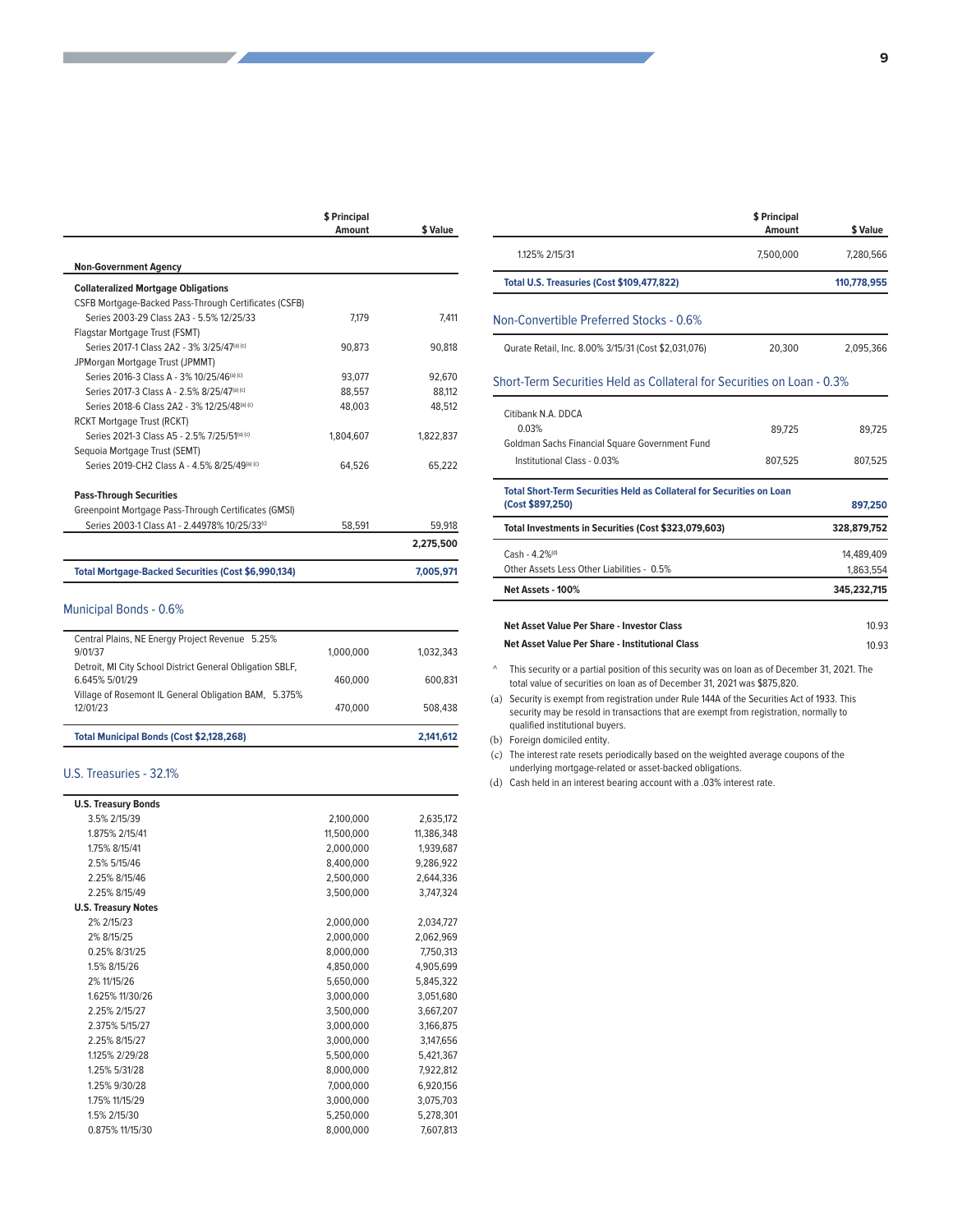### Common Stocks - 94.8%

| <b>Communication Services</b>                                                      | % of Net<br>Assets | <b>Shares</b>      | \$ Value               |
|------------------------------------------------------------------------------------|--------------------|--------------------|------------------------|
| <b>Cable &amp; Satellite</b>                                                       | 19.8               |                    |                        |
| Liberty Broadband Corp. <sup>(a)</sup><br>Class <sub>C</sub>                       |                    | 90,000             | 14,499,000             |
| Class A                                                                            |                    | 23,750             | 3,821,375              |
| Liberty Media Corp-Liberty SiriusXM <sup>(a)</sup>                                 |                    |                    |                        |
| Class <sub>C</sub>                                                                 |                    | 180,000            | 9,153,000              |
| Class A                                                                            |                    | 50,000             | 2,542,500              |
| Liberty Global PLC - Class C(a) (b)<br>Liberty Latin America Ltd. - Class C(a) (b) |                    | 300,000<br>525,000 | 8,427,000<br>5,985,000 |
|                                                                                    |                    |                    |                        |
| <b>Wireless Communication Services</b>                                             | 5.2                |                    |                        |
| LICT Corp. <sup>(a)</sup>                                                          |                    | 450                | 11,700,000             |
| <b>Movies &amp; Entertainment</b>                                                  | 1.5                |                    |                        |
| Liberty Media Corp-Liberty Braves <sup>(a)</sup>                                   |                    |                    |                        |
| Class <sub>C</sub>                                                                 |                    | 105,000            | 2,950,500              |
| Class A                                                                            |                    | 11,000             | 316,250                |
|                                                                                    | 26.5               |                    |                        |
| <b>Consumer Discretionary</b>                                                      |                    |                    | 59,394,625             |
| <b>Automotive Retail</b>                                                           | 9.3                |                    |                        |
| AutoZone, Inc. <sup>(a)</sup>                                                      |                    | 5,200              | 10,901,228             |
| CarMax, Inc. <sup>(a)</sup>                                                        |                    | 77,000             | 10,027,710             |
|                                                                                    | 4.7                |                    |                        |
| <b>Distributors</b><br>LKQ Corp.                                                   |                    | 175,000            | 10,505,250             |
|                                                                                    |                    |                    |                        |
| <b>Internet &amp; Direct Marketing Retail</b>                                      | 1.0                |                    |                        |
| Qurate Retail, Inc. - Class A                                                      |                    | 300,000            | 2,280,000              |
|                                                                                    | 15.0               |                    | 33,714,188             |
| <b>Industrials</b>                                                                 |                    |                    |                        |
| <b>Research &amp; Consulting Services</b>                                          | 6.1                |                    |                        |
| CoStar Group, Inc. <sup>(a)</sup>                                                  |                    | 90,000             | 7,112,700              |
| Dun & Bradstreet Holdings, Inc. <sup>(a)</sup>                                     |                    | 320,000            | 6,556,800              |
|                                                                                    |                    |                    |                        |
| <b>Industrial Machinery</b>                                                        | 5.4                |                    |                        |
| Ingersoll Rand, Inc.<br><b>IDEX Corp.</b>                                          |                    | 130,000<br>17,500  | 8,043,100<br>4,135,600 |
|                                                                                    |                    |                    |                        |
| <b>Aerospace &amp; Defense</b>                                                     | 3.0                |                    |                        |
| HEICO Corp. - Class A                                                              |                    | 52,000             | 6,683,040              |
|                                                                                    | 14.5               |                    | 32,531,240             |
| <b>Materials</b>                                                                   |                    |                    |                        |
|                                                                                    |                    |                    |                        |
| <b>Specialty Chemicals</b><br>Axalta Coating Systems Ltd.(a) (b)                   | 6.9                | 255,000            | 8,445,600              |
| Perimeter Solutions SA(a) (b)                                                      |                    | 500,000            | 6,945,000              |
|                                                                                    |                    |                    |                        |
| <b>Construction Materials</b>                                                      | 6.0                |                    |                        |
| Martin Marietta Materials, Inc.                                                    |                    | 16,500             | 7,268,580              |
| Vulcan Materials Co.                                                               |                    | 30,000             | 6,227,400              |
|                                                                                    | 12.9               |                    | 28,886,580             |
| <b>Financials</b>                                                                  |                    |                    |                        |
| <b>Property &amp; Casualty Insurance</b>                                           | 4.4                |                    |                        |
| Markel Corp. <sup>(a)</sup>                                                        |                    | 8,000              | 9,872,000              |
|                                                                                    |                    |                    |                        |

| <b>Financials</b>                                    | % of Net<br><b>Assets</b> | <b>Shares</b> | \$ Value    |
|------------------------------------------------------|---------------------------|---------------|-------------|
|                                                      |                           |               |             |
| <b>Financial Exchanges &amp; Data</b>                | 3.3                       |               |             |
| MarketAxess Holdings, Inc.                           |                           | 18,000        | 7,402,860   |
| <b>Regional Banks</b>                                | 3.0                       |               |             |
| First Republic Bank                                  |                           | 33,000        | 6,814,830   |
|                                                      | 10.7                      |               | 24,089,690  |
| <b>Information Technology</b>                        |                           |               |             |
| <b>Application Software</b>                          | 5.2                       |               |             |
| Guidewire Software, Inc. <sup>(a)</sup>              |                           | 57,500        | 6,527,975   |
| ACI Worldwide, Inc. <sup>(a)</sup>                   |                           | 150,000       | 5,205,000   |
| <b>Data Processing &amp; Outsourced Services</b>     | 2.5                       |               |             |
| Black Knight, Inc. <sup>(a)</sup>                    |                           | 67,500        | 5,595,075   |
| <b>Electronic Components</b>                         | 2.1                       |               |             |
| Dolby Laboratories, Inc. - Class A                   |                           | 50,000        | 4,761,000   |
|                                                      | 9.8                       |               | 22,089,050  |
| <b>Health Care</b>                                   |                           |               |             |
| <b>Health Care Services</b>                          | 5.4                       |               |             |
| Laboratory Corp. of America Holdings <sup>(a)</sup>  |                           | 38,500        | 12,097,085  |
| Total Common Stocks (Cost \$106,552,924)             |                           |               | 212,802,458 |
| Non-Convertible Preferred Stocks - 1.6%              |                           |               |             |
| Qurate Retail, Inc. 8.00% 3/15/31 (Cost \$2,581,984) |                           | 35,000        | 3,612,700   |
| Warrants - 0.1%                                      |                           |               |             |
| Perimeter Solutions SA (Cost \$5,000) (b) (c) (d)    |                           | 500,000       | 118,125     |
| Cash Equivalents - 2.2%                              |                           |               |             |
|                                                      |                           | \$ Principal  |             |
|                                                      |                           | Amount        | \$ Value    |
| U.S. Treasury Bill 0.04% 3/10/22 (Cost               |                           |               |             |
| \$4,999,504) (e)                                     |                           | 5,000,000     | 4,999,656   |
| Total Investments in Securities (Cost \$114,139,412) |                           |               | 221,532,939 |
| Cash - 1.4% <sup>(f)</sup>                           |                           |               | 3,134,722   |
| Other Assets Less Other Liabilities - (0.1%)         |                           |               | (227, 376)  |
| Net Assets - 100%                                    |                           |               | 224,440,285 |
|                                                      |                           |               |             |

#### **Net Asset Value Per Share - Investor Class** 57.50

(a) Non-income producing.

(b) Foreign domiciled entity.

(c) The expiration date has yet to be determined but will be set based on the terms outlined in the prospectus.

(d) This security is classified as Level 3 within the fair value hierarchy.

(e) Interest rates presented represent the effective yield at December 31, 2021.

(f) Cash held in an interest bearing account with a .03% interest rate.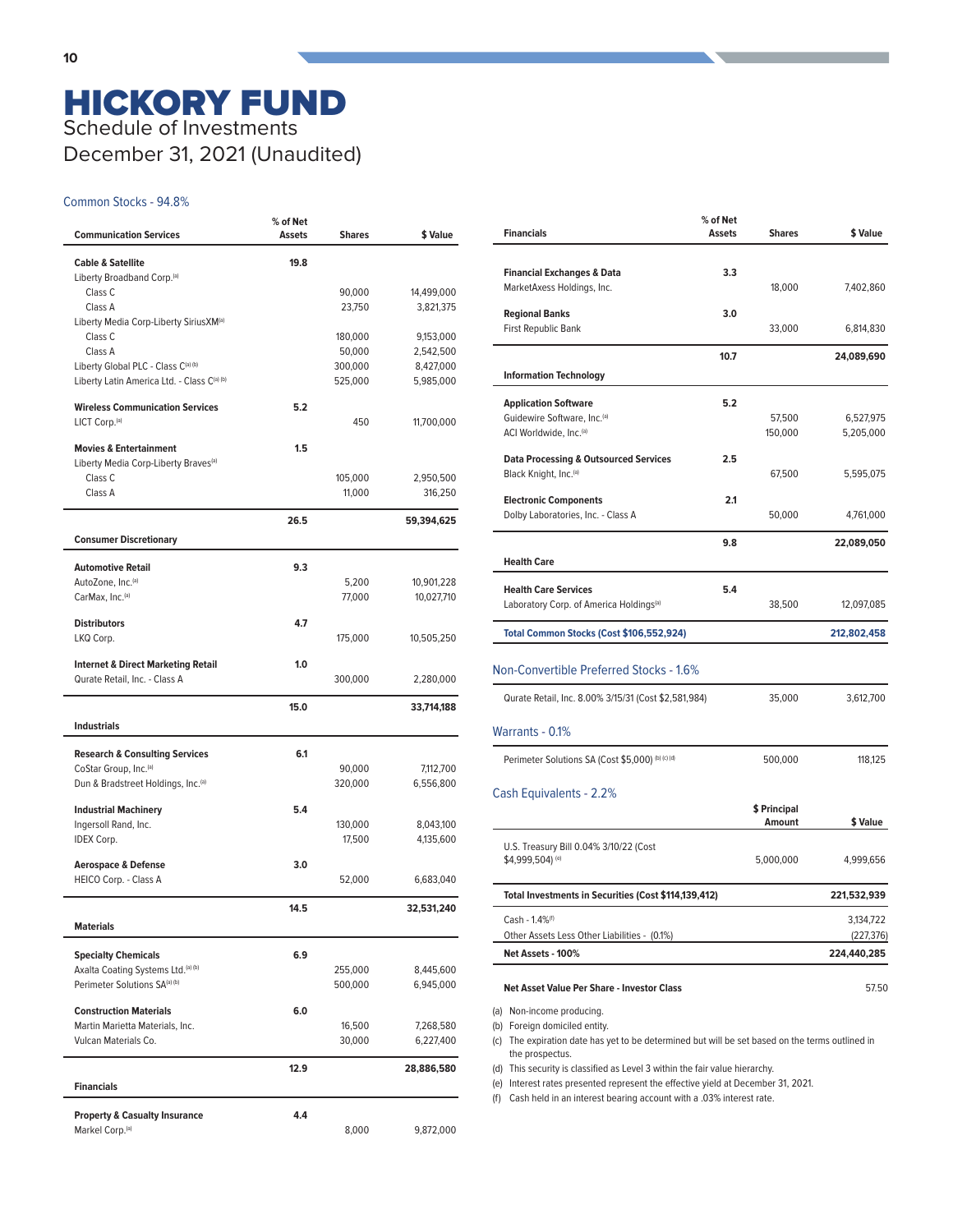### NEBRASKA TAX-FREE INCOME FUND Schedule of Investments

December 31, 2021 (Unaudited)

### Municipal Bonds - 94.4%

| % of Net<br>Assets                                                 | \$ Principal<br>Amount | \$ Value  |
|--------------------------------------------------------------------|------------------------|-----------|
| 0.3<br>Arizona                                                     |                        |           |
| Arizona Industrial Development Authority Revenue 5%                |                        |           |
| 2/01/23                                                            | 100,000                | 104,952   |
|                                                                    |                        |           |
| <b>California</b><br>0.7                                           |                        |           |
| San Diego County Regional Airport Authority Revenue                |                        |           |
| Series B 5% 7/01/25                                                | 200,000                | 229,670   |
|                                                                    |                        |           |
| 0.3<br>Colorado                                                    |                        |           |
| Colorado Bridge Enterprise Revenue 4% 12/31/23                     | 100,000                | 106,837   |
|                                                                    |                        |           |
| <b>Florida</b><br>0.6                                              |                        |           |
| State of Florida General Obligation 4% 6/01/36                     | 200,000                | 221,077   |
|                                                                    |                        |           |
| <b>Nebraska</b><br>86.9                                            |                        |           |
| Ashland-Greenwood Public Schools General Obligation<br>3% 12/15/42 | 100,000                | 110,058   |
| Cass County School District No. 22 General Obligation              |                        |           |
| 2.05% 12/15/25                                                     | 375,000                | 377,876   |
| 2.2% 12/15/26                                                      | 250,000                | 251,955   |
| City of Bellevue NE General Obligation Series A 3%                 |                        |           |
| 9/15/32                                                            | 500,000                | 532,279   |
| City of Blair NE Water System Revenue<br>AMT.                      |                        |           |
| 2.65% 12/15/24                                                     | 100,000                | 100,089   |
| 2.85% 12/15/25                                                     | 100,000                | 100,095   |
| 3% 12/15/26                                                        | 100,000                | 100,087   |
| 3.1% 12/15/27                                                      | 100,000                | 100,075   |
| 3.2% 12/15/28                                                      | 100,000                | 100,074   |
| City of Columbus NE Combined Utilities System Revenue              |                        |           |
| 4% 6/15/33                                                         | 200,000                | 241,472   |
| AGM Insured,                                                       |                        |           |
| 4% 12/15/26                                                        | 100,000                | 115,749   |
| 4% 12/15/27                                                        | 100,000                | 116,392   |
| City of Grand Island NE Combined Utility System Revenue            |                        |           |
| Series A AGM Insured,                                              |                        |           |
| 4% 8/15/35<br>4% 8/15/36                                           | 205,000                | 244,435   |
| City of Grand Island NE General Obligation                         | 125,000                | 148,652   |
| 3% 11/15/27                                                        | 150,000                | 163,255   |
| 3% 11/15/30                                                        | 150,000                | 162,405   |
| City of Gretna NE 4% 12/15/25                                      | 500,000                | 550,340   |
| City of Lincoln NE Electric System Revenue 5% 9/01/28              | 1,000,000              | 1,032,069 |
| City of Lincoln NE General Obligation                              |                        |           |
| 5% 5/15/22                                                         | 100,000                | 101,761   |
| 5% 5/15/23                                                         | 135,000                | 143,730   |
| City of Norfolk NE General Obligation 0.65% 5/15/24                | 375,000                | 375,032   |
| City of Omaha NE General Obligation                                |                        |           |
| Series A                                                           |                        |           |
| 4% 4/15/22                                                         | 315,000                | 318,443   |
| 4% 4/15/23                                                         | 185,000                | 193,919   |
| 4% 1/15/33                                                         | 260,000                | 307,966   |
| 3% 4/15/34                                                         | 100,000                | 112,303   |
| 3% 4/15/35                                                         | 100,000                | 112,095   |
| Series B                                                           |                        |           |
| 3% 11/15/24<br>City of Omaha NE Sewer Revenue                      | 400,000                | 409,810   |
| 5% 11/15/22                                                        | 200,000                | 208,385   |
|                                                                    |                        |           |

| % of Net<br>Assets                                                                                                | \$ Principal<br><b>Amount</b> | \$ Value           |
|-------------------------------------------------------------------------------------------------------------------|-------------------------------|--------------------|
| 5% 4/01/26                                                                                                        | 250,000                       | 295,845            |
| 4% 4/01/31                                                                                                        | 350,000                       | 396,762            |
| Series A                                                                                                          |                               |                    |
| 4% 4/01/34                                                                                                        | 100,000                       | 121,484            |
| City of Papillion NE General Obligation 3% 9/15/24                                                                | 420,000                       | 424,212            |
| Columbus Ne                                                                                                       |                               |                    |
| 3% 12/15/29                                                                                                       | 150,000                       | 163,593            |
| 3% 12/15/30                                                                                                       | 150,000                       | 163,072            |
| County of Kearney NE General Obligation 4% 6/01/23                                                                | 200,000                       | 209,803            |
| County of Saline NE Revenue 3% 2/15/31                                                                            | 200,000                       | 212,852            |
| County of Sarpy NE 1.75% 6/15/26                                                                                  | 500,000                       | 500,427            |
| County of Seward NE General Obligation 3% 12/15/30                                                                | 605,000                       | 643,780            |
| Dawson County Public Power District Revenue                                                                       |                               |                    |
| Series A                                                                                                          |                               |                    |
| 2% 6/15/26                                                                                                        | 170,000                       | 170,135            |
| 2.1% 6/15/27                                                                                                      | 105,000                       | 105,098            |
| Series B                                                                                                          |                               |                    |
| 2.5% 6/15/28                                                                                                      | 135,000<br>245,000            | 135,157            |
| 3% 6/15/29<br>3% 6/15/30                                                                                          | 355,000                       | 245,374<br>355,491 |
| Dodge County School District No. 595 General Obligation                                                           |                               |                    |
| 1.9% 6/15/32                                                                                                      | 200,000                       | 201,797            |
| Douglas County Hospital Authority No. 2 Revenue                                                                   |                               |                    |
| 5% 5/15/26                                                                                                        | 500,000                       | 548,753            |
| 5% 5/15/30                                                                                                        | 140,000                       | 164,989            |
| 4% 5/15/32                                                                                                        | 700,000                       | 793,194            |
| Douglas County Hospital Authority No. 3 Revenue 5%                                                                |                               |                    |
| 11/01/22                                                                                                          | 250,000                       | 259,761            |
| Douglas County School District No. 59 NE General                                                                  |                               |                    |
| Obligation 3% 12/15/32                                                                                            | 100,000                       | 106,743            |
| Kearney School District General Obligation 3% 12/15/24<br>Lancaster County School District 001 General Obligation | 250,000                       | 267,841            |
| 4% 1/15/33                                                                                                        | 250,000                       | 289,078            |
| Lincoln Airport Authority Revenue AMT, 5% 7/01/27                                                                 | 150,000                       | 182,607            |
| Lincoln-Lancaster County Public Building Commission                                                               |                               |                    |
| Revenue 3% 12/01/25                                                                                               | 500,000                       | 544,118            |
| Madison County Hospital Authority No. 1 Revenue 5%                                                                |                               |                    |
| 7/01/23                                                                                                           | 250,000                       | 266,377            |
| Metropolitan Utilities District of Omaha Gas System                                                               |                               |                    |
| Revenue 4% 12/01/27                                                                                               | 450,000                       | 495,082            |
| Municipal Energy Agency of Nebraska Revenue                                                                       |                               |                    |
| 5% 4/01/27<br>Series A                                                                                            | 350,000                       | 419,014            |
| 5% 4/01/29                                                                                                        | 300,000                       | 303,347            |
| Nebraska Cooperative Republican Platte Enhancement                                                                |                               |                    |
| Project Revenue Series A 2% 12/15/29                                                                              | 250,000                       | 256,950            |
| Nebraska Educational Health Cultural & Social Services                                                            |                               |                    |
| Finance Authority Revenue 4% 1/01/34                                                                              | 110,000                       | 123,829            |
| Nebraska Investment Finance Authority Revenue                                                                     |                               |                    |
| Series A                                                                                                          |                               |                    |
| 2.05% 9/01/24                                                                                                     | 120,000                       | 123,935            |
| Series C                                                                                                          |                               |                    |
| 1.85% 3/01/23                                                                                                     | 100,000                       | 101,555            |
| 2% 9/01/35                                                                                                        | 325,000                       | 328,673            |
| Nebraska Public Power District Revenue                                                                            |                               |                    |
| Series A-2                                                                                                        |                               |                    |
| 5% 1/01/24                                                                                                        | 250,000                       | 250,000            |
| Series C                                                                                                          |                               |                    |
| 5% 1/01/32                                                                                                        | 65,000                        | 75,696             |
| 5% 1/01/35<br>Nebraska State College Facilities Corp. Revenue AGM                                                 | 480,000                       | 558,430            |
| Insured. 4% 7/15/28                                                                                               | 750,000                       | 849.761            |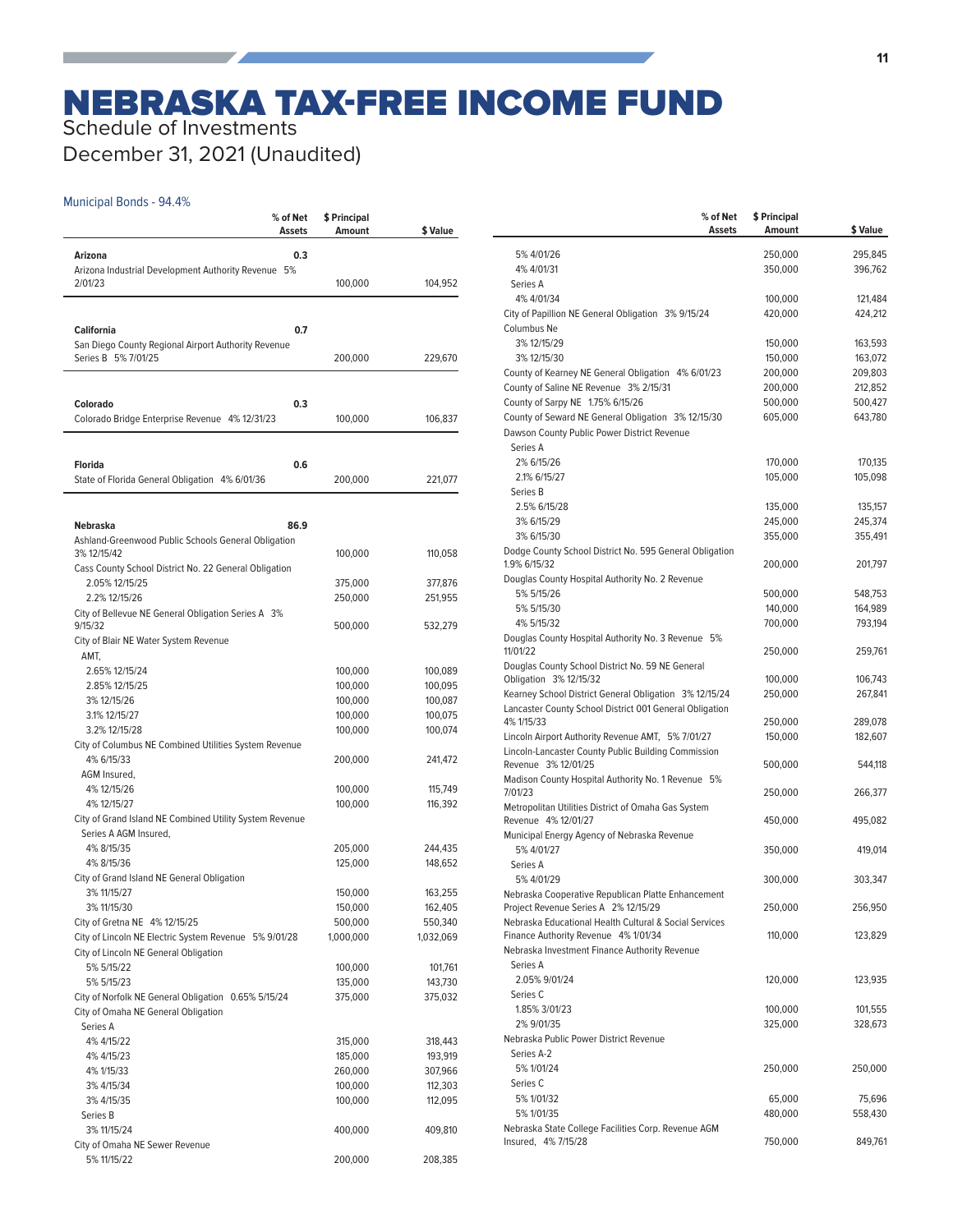### NEBRASKA TAX-FREE INCOME FUND (CONTINUED) Schedule of Investments

**30,272,227** 

December 31, 2021 (Unaudited)

|                                                                      | % of Net | \$ Principal       |                    |
|----------------------------------------------------------------------|----------|--------------------|--------------------|
|                                                                      | Assets   | Amount             | \$ Value           |
| Omaha Public Facilities Corp. Revenue                                |          |                    |                    |
| 4% 6/01/28                                                           |          | 585,000            | 664,897            |
| Series A                                                             |          |                    |                    |
| 4% 6/01/31                                                           |          | 155,000            | 189,503            |
| Series <sub>C</sub>                                                  |          |                    |                    |
| 4% 4/01/33                                                           |          | 340,000            | 400,537            |
| 4% 4/01/39                                                           |          | 500,000            | 580,443            |
| Omaha Public Power District Revenue                                  |          |                    |                    |
| Series A                                                             |          |                    |                    |
| 2.85% 2/01/27                                                        |          | 500,000            | 524,674            |
| Series C                                                             |          |                    |                    |
| 5% 2/01/39                                                           |          | 150,000            | 169,858            |
| Omaha School District General Obligation<br>5% 12/15/29              |          | 350,000            | 422,226            |
| 5% 12/15/31                                                          |          | 135,000            | 162,731            |
| Omaha-Douglas Public Building Commission General                     |          |                    |                    |
| Obligation                                                           |          |                    |                    |
| 5% 5/01/26                                                           |          | 725,000            | 736,456            |
| Series B                                                             |          |                    |                    |
| 5% 5/01/32                                                           |          | 550,000            | 700,463            |
| Papillion Municipal Facilities Corp. Revenue                         |          |                    |                    |
| 2% 12/15/32                                                          |          | 100,000            | 102,681            |
| 2% 12/15/34                                                          |          | 200,000            | 204,787            |
| Papillion-La Vista School District No. 27 General                    |          |                    |                    |
| Obligation                                                           |          |                    |                    |
| Series A<br>2.05% 12/01/24                                           |          | 150,000            | 150,674            |
| 2.2% 12/01/25                                                        |          | 150,000            | 150,690            |
| 2.3% 12/01/26                                                        |          | 275,000            | 276,196            |
| Series B                                                             |          |                    |                    |
| 4% 12/01/35                                                          |          | 400,000            | 487,370            |
| Papio-Missouri River Natural Resource District General               |          |                    |                    |
| Obligation 5% 12/15/26                                               |          | 185,000            | 189,016            |
| Public Power Generation Agency Revenue                               |          |                    |                    |
| 5% 1/01/28                                                           |          | 500,000            | 563,303            |
| 5% 1/01/32                                                           |          | 140,000            | 165,599            |
| Sarpy County School District No. 1 General Obligation 5%<br>12/15/29 |          |                    |                    |
| Southeast Community College Certificates of Participation            |          | 550,000            | 683,491            |
| 3% 12/15/22                                                          |          | 400,000            | 410,794            |
| State of Nebraska Certificates of Participation Series A             |          |                    |                    |
| 2% 4/01/26                                                           |          | 150,000            | 156,026            |
| University of Nebraska Facilities Corp. Revenue 5%                   |          |                    |                    |
| 7/15/29                                                              |          | 380,000            | 448,916            |
| University of Nebraska Revenue                                       |          |                    |                    |
| 5% 7/01/23                                                           |          | 250,000            | 255,964            |
| 3% 7/01/25<br>2.5% 7/01/26                                           |          | 100,000            | 108,815            |
| 3% 7/01/27                                                           |          | 210,000<br>100,000 | 228,038<br>112,482 |
| 5% 5/15/30                                                           |          | 100,000            | 124,508            |
| Upper Republican Natural Resource District Revenue                   |          |                    |                    |
| AGM Insured,                                                         |          |                    |                    |
| 4% 12/15/25                                                          |          | 245,000            | 253,425            |
| 4% 12/15/27                                                          |          | 395,000            | 408,550            |
| Village of Boys Town NE Revenue                                      |          |                    |                    |
| 3% 9/01/28                                                           |          | 700,000            | 779,761            |
| 3% 7/01/35                                                           |          | 325,000            | 360,225            |
| Westside Community Schools General Obligation 2.5%                   |          |                    |                    |
| 12/01/22                                                             |          | 250,000            | 255,320            |
| Winside Public Schools General Obligation 2% 6/15/31                 |          | 350,000            | 358,392            |

|                                                                                        | % of Net<br><b>Assets</b> | \$ Principal<br>Amount | \$ Value   |
|----------------------------------------------------------------------------------------|---------------------------|------------------------|------------|
|                                                                                        |                           |                        |            |
| <b>New Mexico</b>                                                                      | 1.2                       |                        |            |
| New Mexico Finance Authority Revenue Series C 4%                                       |                           |                        |            |
| 6/01/34                                                                                |                           | 365,000                | 410,061    |
| <b>Texas</b>                                                                           | 2.9                       |                        |            |
| City of Austin Tx Airport System Revenue Series B AMT,                                 |                           |                        |            |
| 5% 11/15/26                                                                            |                           | 250,000                | 298,511    |
| City of Austin Tx Electric Utility Revenue Series A 5%                                 |                           |                        |            |
| 11/15/35                                                                               |                           | 100,000                | 131,033    |
| County of Bexar TX General Obligation 4% 6/15/36                                       |                           | 500.000                | 560,998    |
|                                                                                        |                           |                        | 990,542    |
| Utah                                                                                   | 0.4                       |                        |            |
| City of Salt Lake City UT Public Utilities Revenue 5%                                  |                           |                        |            |
| 2/01/35                                                                                |                           | 100,000                | 126,232    |
|                                                                                        |                           |                        |            |
| Washington                                                                             | 1.1                       |                        |            |
| Pierce County School District No. 10 Tacoma General<br>Obligation Series B 4% 12/01/35 |                           | 100,000                | 122,500    |
| Port of Seattle WA Revenue Series C 5% 5/01/26                                         |                           | 200,000                | 235,240    |
|                                                                                        |                           |                        | 357,740    |
| Total Municipal Bonds (Cost \$31,881,234)                                              |                           |                        | 32,819,338 |
| Total Investments in Securities (Cost \$31,881,234)                                    |                           |                        | 32,819,338 |
| $Cash - 4.9%$ <sup>(a)</sup>                                                           |                           |                        | 1,698,854  |
| Other Assets Less Other Liabilities - 0.7%                                             |                           |                        | 260,709    |
| Net Assets - 100%                                                                      |                           |                        | 34,778,901 |

#### **Net Asset Value Per Share - Investor Class** 10.19

(a) Cash held in an interest bearing account with a .03% interest rate.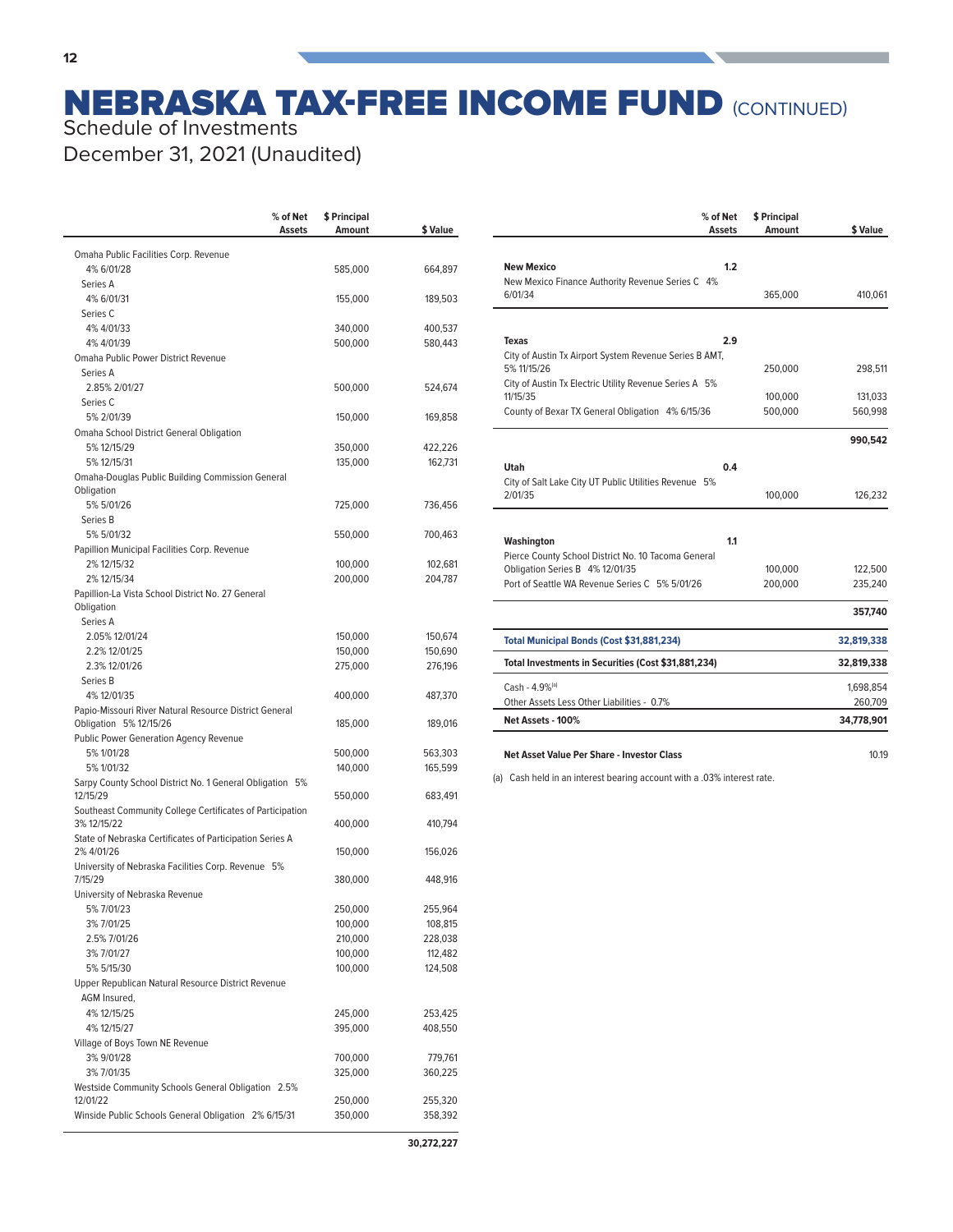# PARTNERS III OPPORTUNITY FUND

Schedule of Investments

December 31, 2021 (Unaudited)

### Common Stocks - 95.1%

| <b>Communication Services</b>                                            | % of Net<br><b>Assets</b> | <b>Shares</b> | \$ Value    |
|--------------------------------------------------------------------------|---------------------------|---------------|-------------|
| <b>Cable &amp; Satellite</b>                                             | 17.2                      |               |             |
| Liberty Media Corp-Liberty SiriusXM <sup>(a)</sup><br>Class <sub>C</sub> |                           | 550,000       | 27,967,500  |
| Class A                                                                  |                           | 250,000       | 12,712,500  |
| Liberty Broadband Corp. <sup>(a)</sup>                                   |                           |               |             |
| Class <sub>C</sub>                                                       |                           | 150,000       | 24,165,000  |
| Class A                                                                  |                           | 70,000        | 11,263,000  |
| Liberty Global PLC - Class C(a) (b)                                      |                           | 1,000,000     | 28,090,000  |
| <b>Interactive Media &amp; Services</b>                                  | 12.7                      |               |             |
| Alphabet, Inc. - Class C(a)                                              |                           | 15,000        | 43,403,850  |
| Meta Platforms, Inc. - Class A(a)                                        |                           | 100,000       | 33,635,000  |
|                                                                          | 29.9                      |               | 181,236,850 |
| <b>Information Technology</b>                                            |                           |               |             |
| <b>Data Processing &amp; Outsourced Services</b>                         | 16.7                      |               |             |
| Visa, Inc. - Class A                                                     |                           | 145,000       | 31,422,950  |
| Mastercard, Inc. - Class A                                               |                           | 80,000        | 28,745,600  |
| Fidelity National Information Services, Inc.                             |                           | 240,000       | 26,196,000  |
| Black Knight, Inc. <sup>(a)</sup>                                        |                           | 180,000       | 14,920,200  |
| <b>Application Software</b>                                              | 3.9                       |               |             |
| CoreCard Corp.^(a)                                                       |                           | 615,000       | 23,862,000  |
| <b>Semiconductors</b>                                                    | 2.7                       |               |             |
| Texas Instruments, Inc.                                                  |                           | 85,000        | 16,019,950  |
|                                                                          | 23.3                      |               | 141,166,700 |
| <b>Financials</b>                                                        |                           |               |             |
|                                                                          |                           |               |             |
| <b>Multi-Sector Holdings</b><br>Berkshire Hathaway, Inc. - Class B(a)    | 10.8                      | 220,000       | 65,780,000  |
|                                                                          |                           |               |             |
| <b>Property &amp; Casualty Insurance</b>                                 | 6.1                       |               |             |
| Markel Corp. <sup>(a)</sup>                                              |                           | 30,000        | 37,020,000  |
| <b>Investment Banking &amp; Brokerage</b>                                | 4.0                       |               |             |
| The Charles Schwab Corp.                                                 |                           | 290,000       | 24,389,000  |
| <b>Insurance Brokers</b>                                                 | 2.0                       |               |             |
| Aon plc - Class A(b)                                                     |                           | 40,000        | 12,022,400  |
|                                                                          |                           |               |             |
| <b>Consumer Discretionary</b>                                            | 22.9                      |               | 139,211,400 |
|                                                                          |                           |               |             |
| <b>Internet &amp; Direct Marketing Retail</b>                            | 4.3                       |               |             |
| Amazon.com, Inc.(a)                                                      |                           | 6,000         | 20,006,040  |
| Qurate Retail, Inc. - Class A                                            |                           | 800,000       | 6,080,000   |
| <b>Automotive Retail</b>                                                 | 2.6                       |               |             |
| CarMax, Inc. <sup>(a)</sup>                                              |                           | 120,000       | 15,627,600  |
|                                                                          | 6.9                       |               | 41,713,640  |
| <b>Industrials</b>                                                       |                           |               |             |
| <b>Research &amp; Consulting Services</b>                                | 6.6                       |               |             |
| Dun & Bradstreet Holdings, Inc. <sup>(a)</sup>                           |                           | 1,000,000     | 20,490,000  |
| CoStar Group, Inc. <sup>(a)</sup>                                        |                           | 250,000       | 19,757,500  |
|                                                                          |                           |               |             |
|                                                                          | 6.6                       |               | 40,247,500  |

| <b>Materials</b>                                                                                                                                                                                                                                                                                                                                                                                                                                    | % of Net<br>Assets | <b>Shares</b>          | \$ Value                                                    |
|-----------------------------------------------------------------------------------------------------------------------------------------------------------------------------------------------------------------------------------------------------------------------------------------------------------------------------------------------------------------------------------------------------------------------------------------------------|--------------------|------------------------|-------------------------------------------------------------|
| <b>Specialty Chemicals</b><br>Perimeter Solutions SA^ (a) (b)                                                                                                                                                                                                                                                                                                                                                                                       | 3.4                | 1,510,000              | 20,973,900                                                  |
| <b>Health Care</b>                                                                                                                                                                                                                                                                                                                                                                                                                                  |                    |                        |                                                             |
| <b>Health Care Services</b><br>Laboratory Corp. of America Holdings <sup>(a)</sup>                                                                                                                                                                                                                                                                                                                                                                  | 2.1                | 40,000                 | 12,568,400                                                  |
| Total Common Stocks (Cost \$255,167,571)                                                                                                                                                                                                                                                                                                                                                                                                            |                    |                        | 577,118,390                                                 |
| Non-Convertible Preferred Stocks - 3.0%                                                                                                                                                                                                                                                                                                                                                                                                             |                    |                        |                                                             |
| Qurate Retail, Inc. 8.00% 3/15/31 (Cost \$15,834,323)                                                                                                                                                                                                                                                                                                                                                                                               |                    | 175,000                | 18,063,500                                                  |
| Warrants - 0.1%                                                                                                                                                                                                                                                                                                                                                                                                                                     |                    |                        |                                                             |
| Perimeter Solutions SA (Cost \$15,000) (b) (c) (d)                                                                                                                                                                                                                                                                                                                                                                                                  |                    | 1,500,000              | 354,375                                                     |
| Cash Equivalents - 0.8%                                                                                                                                                                                                                                                                                                                                                                                                                             |                    | \$ Principal<br>Amount | \$ Value                                                    |
| U.S. Treasury Bill 0.05% 3/24/22 (Cost<br>\$4,999,602) <sup>(e)</sup>                                                                                                                                                                                                                                                                                                                                                                               |                    | 5,000,000              | 4,999,433                                                   |
| Short-Term Securities Held as Collateral for Securities on Loan - 1.6%                                                                                                                                                                                                                                                                                                                                                                              |                    |                        |                                                             |
| Citibank N.A. DDCA<br>0.03%<br>Goldman Sachs Financial Square Government Fund                                                                                                                                                                                                                                                                                                                                                                       |                    | 976,720                | 976,720                                                     |
| Institutional Class - 0.03%                                                                                                                                                                                                                                                                                                                                                                                                                         |                    | 8,790,477              | 8,790,477                                                   |
| <b>Total Short-Term Securities Held as Collateral for Securities on Loan</b><br>(Cost \$9,767,197)                                                                                                                                                                                                                                                                                                                                                  |                    |                        | 9,767,197                                                   |
| Total Investments in Securities (Cost \$285,783,693)                                                                                                                                                                                                                                                                                                                                                                                                |                    |                        | 610,302,895                                                 |
| Due from Broker - 21.7%<br>Securities Sold Short - (21.5)%<br>Cash - 1.1%(f)<br>Other Assets Less Other Liabilities - (1.9%)                                                                                                                                                                                                                                                                                                                        |                    |                        | 131,451,258<br>(130,798,500)<br>6,953,700<br>(11, 012, 618) |
| Net Assets - 100%                                                                                                                                                                                                                                                                                                                                                                                                                                   |                    |                        | 606,896,735                                                 |
| <b>Net Asset Value Per Share - Investor Class</b><br>Net Asset Value Per Share - Institutional Class                                                                                                                                                                                                                                                                                                                                                |                    |                        | 14.49<br>15.53                                              |
| Securities Sold Short - (21.5)%                                                                                                                                                                                                                                                                                                                                                                                                                     |                    | <b>Shares</b>          | \$ Value                                                    |
| Invesco QQQ Trust<br>SPDR S&P 500 ETF Trust                                                                                                                                                                                                                                                                                                                                                                                                         |                    | 90,000<br>200,000      | (35,806,500)<br>(94, 992, 000)                              |
| Total Securities Sold Short (proceeds \$62,501,947)                                                                                                                                                                                                                                                                                                                                                                                                 |                    |                        | (130, 798, 500)                                             |
| ٨<br>This security or a partial position of this security was on loan as of December 31, 2021. The<br>total value of securities on loan as of December 31, 2021 was \$9,540,540.<br>(a) Non-income producing.<br>(b) Foreign domiciled entity.<br>(c) The expiration date has yet to be determined but will be set based on the terms outlined in<br>the prospectus.<br>(d) This security is classified as Level 3 within the fair value hierarchy. |                    |                        |                                                             |

(e) Interest rates presented represent the effective yield at December 31, 2021.

(f) Cash held in an interest bearing account with a .03% interest rate.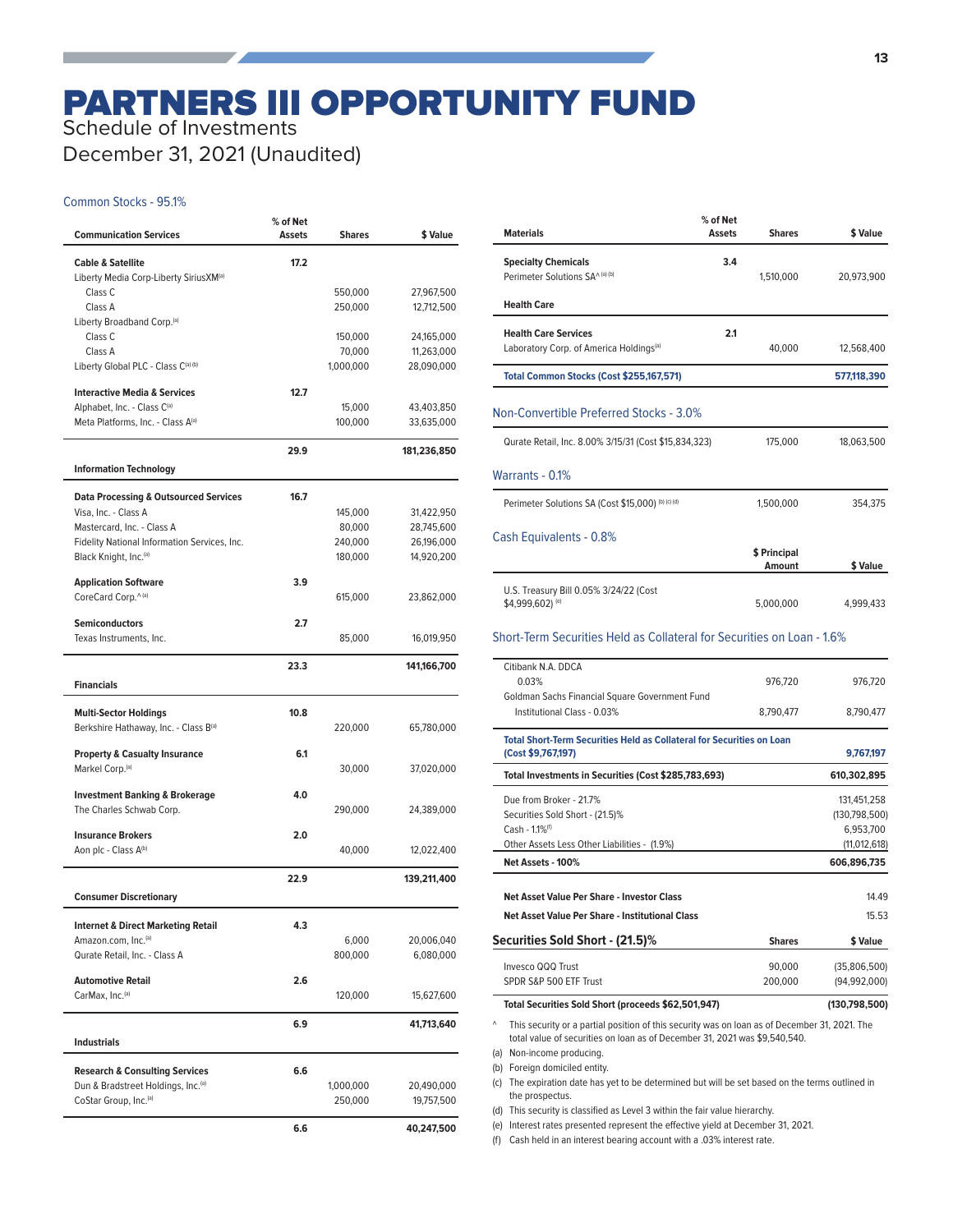# PARTNERS VALUE FUND

Schedule of Investments

December 31, 2021 (Unaudited)

### Common Stocks - 98.0%

| <b>Communication Services</b>                                            | % of Net<br><b>Assets</b> | <b>Shares</b> | \$ Value    |
|--------------------------------------------------------------------------|---------------------------|---------------|-------------|
| <b>Cable &amp; Satellite</b>                                             | 16.1                      |               |             |
| Liberty Media Corp-Liberty SiriusXM <sup>(a)</sup><br>Class <sub>C</sub> |                           | 435,000       | 22,119,750  |
| Class A                                                                  |                           | 120,000       | 6,102,000   |
| Liberty Broadband Corp. <sup>(a)</sup>                                   |                           |               |             |
| Class <sub>C</sub>                                                       |                           | 90,000        | 14,499,000  |
| Class A                                                                  |                           | 70,000        | 11,263,000  |
| Liberty Global PLC - Class C(a) (b)                                      |                           | 725,000       | 20,365,250  |
| Liberty Latin America Ltd. - Class C(a) (b)                              |                           | 1,205,550     | 13,743,270  |
| <b>Interactive Media &amp; Services</b>                                  | 11.0                      |               |             |
| Alphabet, Inc. - Class C(a)                                              |                           | 14,500        | 41,957,055  |
| Meta Platforms, Inc. - Class A(a)                                        |                           | 55,000        | 18,499,250  |
|                                                                          | 27.1                      |               | 148,548,575 |
| <b>Financials</b>                                                        |                           |               |             |
| <b>Multi-Sector Holdings</b>                                             | 5.5                       |               |             |
| Berkshire Hathaway, Inc. - Class B(a)                                    |                           | 100,000       | 29,900,000  |
| <b>Investment Banking &amp; Brokerage</b>                                | 4.6                       |               |             |
| The Charles Schwab Corp.                                                 |                           | 300,000       | 25,230,000  |
|                                                                          |                           |               |             |
| <b>Insurance Brokers</b><br>Aon plc - Class A <sup>(b)</sup>             | 3.6                       | 66,077        | 19,860,103  |
|                                                                          |                           |               |             |
| <b>Property &amp; Casualty Insurance</b>                                 | 3.3                       |               |             |
| Markel Corp. <sup>(a)</sup>                                              |                           | 14,500        | 17,893,000  |
| <b>Regional Banks</b>                                                    | 2.4                       |               |             |
| First Republic Bank                                                      |                           | 64,000        | 13,216,640  |
| <b>Financial Exchanges &amp; Data</b>                                    | 1.8                       |               |             |
| MarketAxess Holdings, Inc.                                               |                           | 24,000        | 9,870,480   |
|                                                                          | 21.2                      |               | 115,970,223 |
| <b>Information Technology</b>                                            |                           |               |             |
| <b>Data Processing &amp; Outsourced Services</b>                         | 9.4                       |               |             |
| Visa, Inc. - Class A                                                     |                           | 92,500        | 20,045,675  |
| Mastercard, Inc. - Class A                                               |                           | 50,000        | 17,966,000  |
| Black Knight, Inc. <sup>(a)</sup>                                        |                           | 160,000       | 13,262,400  |
| <b>Application Software</b>                                              | 3.6                       |               |             |
| Guidewire Software, Inc. <sup>(a)</sup>                                  |                           | 120,000       | 13,623,600  |
| ACI Worldwide, Inc.(a)                                                   |                           | 180,000       | 6,246,000   |
| <b>Semiconductors</b>                                                    | 2.9                       |               |             |
| Texas Instruments, Inc.                                                  |                           | 85,000        | 16,019,950  |
|                                                                          | 15.9                      |               | 87,163,625  |
| <b>Consumer Discretionary</b>                                            |                           |               |             |
| <b>Automotive Retail</b>                                                 | 6.7                       |               |             |
| CarMax, Inc. <sup>(a)</sup>                                              |                           | 145,000       | 18,883,350  |
| AutoZone, Inc.(a)                                                        |                           | 8,500         | 17,819,315  |
|                                                                          |                           |               |             |
| <b>Distributors</b><br>LKQ Corp.                                         | 4.1                       | 375,000       | 22,511,250  |
|                                                                          |                           |               |             |
|                                                                          | 10.8                      |               | 59,213,915  |

| % of Net<br><b>Assets</b>                | <b>Shares</b> | \$ Value    |
|------------------------------------------|---------------|-------------|
| 5.5                                      |               |             |
|                                          | 250,000       | 19,757,500  |
|                                          | 500.000       | 10,245,000  |
| 2.8                                      |               |             |
|                                          | 120,000       | 15,422,400  |
| 1.7                                      |               |             |
|                                          | 40,000        | 9,452,800   |
| 10.0                                     |               | 54,877,700  |
|                                          |               |             |
| 6.4                                      |               |             |
|                                          | 40,000        | 17,620,800  |
|                                          | 83,500        | 17,332,930  |
| 2.8                                      |               |             |
|                                          | 465,000       | 15,400,800  |
| 9.2                                      |               | 50,354,530  |
|                                          |               |             |
| 3.8                                      |               |             |
|                                          | 66,000        | 20,737,860  |
| Total Common Stocks (Cost \$240,880,315) |               | 536,866,428 |
|                                          |               |             |

#### Cash Equivalents - 1.1%

|                                                                               | Amount    | \$ Value                |
|-------------------------------------------------------------------------------|-----------|-------------------------|
| U.S. Treasury Bills, 0.00% to 0.05%, 1/06/22<br>to 3/24/22 <sup>(c)</sup>     | 6.000.000 | 5.999.660               |
| Total Cash Equivalents (Cost \$5,999,743)                                     |           | 5.999.660               |
| Total Investments in Securities (Cost \$246,880,058)                          |           | 542,866,088             |
| $Cash - 1.0\%$ <sup>(d)</sup><br>Other Assets Less Other Liabilities - (0.1%) |           | 5.392.478<br>(645, 648) |
| Net Assets - 100%                                                             |           | 547,612,918             |
| Net Asset Value Per Share - Investor Class                                    |           | 35.25                   |

**\$ Principal** 

| Net Asset Value Per Share - Institutional Class | 36.07 |
|-------------------------------------------------|-------|
|                                                 |       |

(a) Non-income producing.

(b) Foreign domiciled entity.

(c) Interest rates presented represent the effective yield at December 31, 2021.

(d) Cash held in an interest bearing account with a .03% interest rate.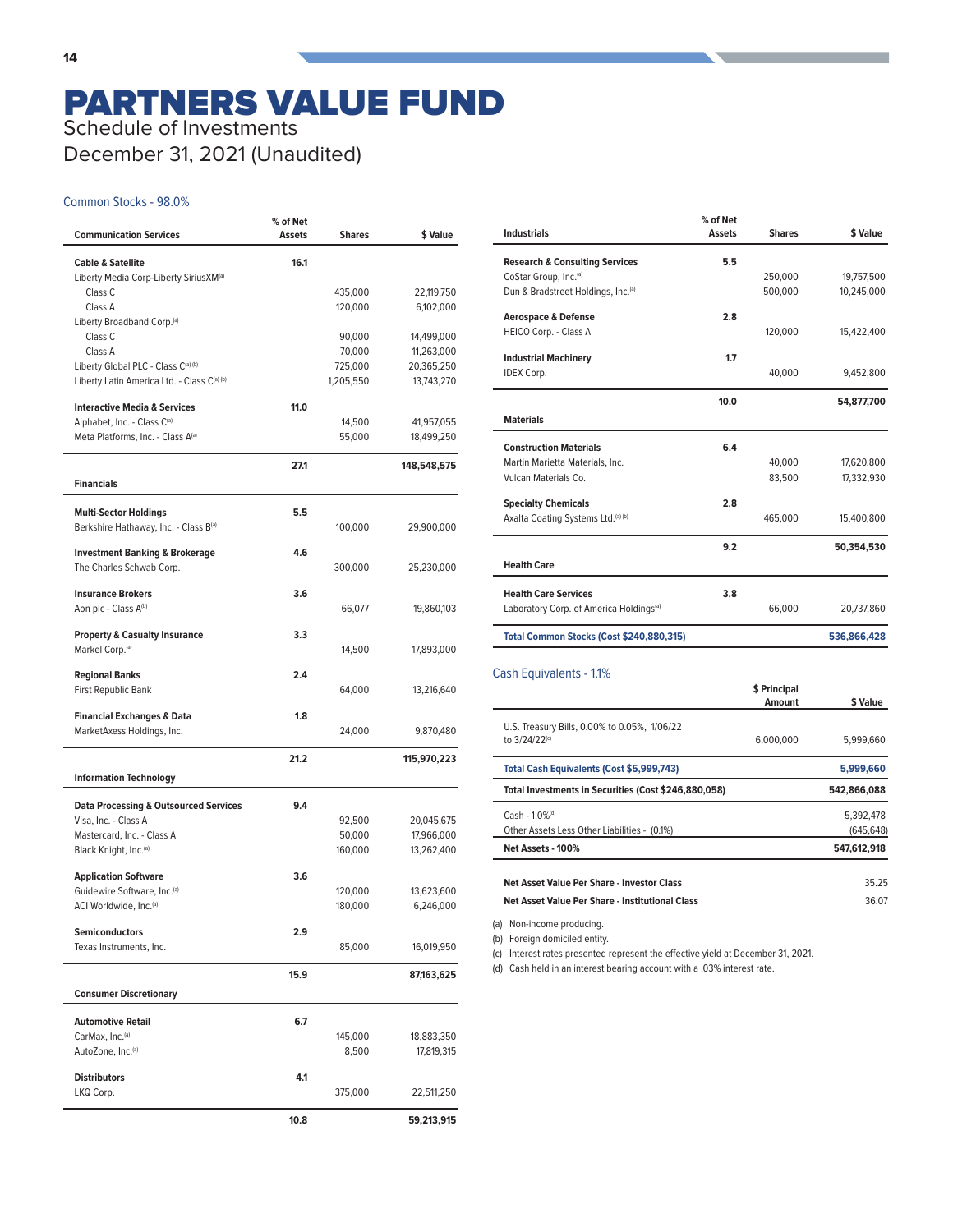## SHORT DURATION INCOME FUND

Schedule of Investments

December 31, 2021 (Unaudited)

### Corporate Bonds - 15.4%

|                                                        | \$ Principal<br>Amount | \$ Value  |
|--------------------------------------------------------|------------------------|-----------|
|                                                        |                        |           |
| Abercrombie & Fitch Management Co.<br>8.75% 7/15/25(a) |                        |           |
|                                                        | 2,125,000              | 2,290,219 |
| American Airlines Group, Inc.<br>3.75% 3/01/25^(a)     | 750,000                | 702,071   |
| American Airlines Inc/AAdvantage Loyalty IP Ltd.       |                        |           |
| 5.5% 4/20/26 <sup>(a)</sup>                            | 750,000                | 781,072   |
| American Tower Corp.                                   |                        |           |
| 2.25% 1/15/22                                          | 5,000,000              | 5,002,723 |
| Ares Capital Corp. (ARES)                              |                        |           |
| 4.2% 6/10/24                                           | 3,000,000              | 3,167,470 |
| Ashtead Capital, Inc.                                  |                        |           |
| 1.5% 8/12/26(a)                                        | 1,000,000              | 982,702   |
| 4.375% 8/15/27 <sup>(a)</sup>                          | 3,000,000              | 3,116,580 |
| Boeing Co. (The)                                       |                        |           |
| 4.508% 5/01/23                                         | 1,000,000              | 1,044,763 |
| <b>Boston Properties LP</b>                            |                        |           |
| 3.125% 9/01/23                                         | 9,560,000              | 9,838,176 |
| Brunswick Corp./de                                     |                        |           |
| 0.85% 8/18/24                                          | 500,000                | 493,149   |
| Carlisle Cos., Inc.                                    |                        |           |
| 0.55% 9/01/23                                          | 2,000,000              | 1,982,829 |
| 3.5% 12/01/24                                          | 500,000                | 527,670   |
| Cinemark USA, Inc.                                     |                        |           |
| 5.875% 3/15/26 <sup>(a)</sup>                          | 499,000                | 505,861   |
| Delta Air Lines Inc/SkyMiles IP Ltd.                   |                        |           |
| 4.5% 10/20/25(a)                                       | 3,000,000              | 3,154,896 |
| Delta Air Lines, Inc.                                  |                        |           |
| 3.625% 3/15/22                                         | 1,905,000              | 1,905,072 |
| Devon Energy Corp.                                     |                        |           |
| 5.25% 10/15/27(a)                                      | 390,000                | 411,446   |
| Diamondback Energy, Inc.                               |                        |           |
| 2.875% 12/01/24                                        | 3,379,000              | 3,507,780 |
| <b>Discovery Communications LLC</b>                    |                        |           |
| 2.95% 3/20/23                                          | 2,277,000              | 2,329,454 |
| Drax Finco PLC                                         |                        |           |
| 6.625% 11/01/25(a) (b)                                 | 3,500,000              | 3,617,898 |
| <b>EPR Properties</b>                                  |                        |           |
| 4.75% 12/15/26                                         | 2,354,000              | 2,517,363 |
| EQT Corp.<br>3% 10/01/22                               |                        |           |
| Expedia Group, Inc.                                    | 1,180,000              | 1,193,434 |
| 3.6% 12/15/23                                          | 2,000,000              | 2,079,059 |
| First Republic Bank                                    |                        |           |
| 2.5% 6/06/22                                           | 4,200,000              | 4,226,802 |
| FS KKR Capital Corp.                                   |                        |           |
| 1.65% 10/12/24                                         | 6,000,000              | 5,890,037 |
| Hercules Capital, Inc.                                 |                        |           |
| 2.625% 9/16/26                                         | 1,500,000              | 1,488,291 |
| <b>Highwoods Realty LP</b>                             |                        |           |
| 3.625% 1/15/23                                         | 1,275,000              | 1,298,051 |
| iStar, Inc.                                            |                        |           |
| 4.25% 8/01/25                                          | 2,402,000              | 2,459,528 |
| JPMorgan Chase & Co.                                   |                        |           |
| 3.375% 5/01/23                                         | 3,956,000              | 4,079,775 |
| 0.768% 8/09/25                                         | 1,000,000              | 984,722   |
| Kimco Realty Corp.                                     |                        |           |
| 3.125% 6/01/23                                         | 495,000                | 507,502   |
| Kinder Morgan Energy Partners LP                       |                        |           |
| 3.95% 9/01/22                                          | 2,000,000              | 2,027,034 |
| L Brands, Inc.                                         |                        |           |
| 6.694% 1/15/27                                         | 1,000,000              | 1,151,000 |
|                                                        |                        |           |

|                                                                             | \$ Principal<br><b>Amount</b> | \$ Value    |
|-----------------------------------------------------------------------------|-------------------------------|-------------|
| Lennar Corp.                                                                |                               |             |
| 4.875% 12/15/23                                                             | 1,951,000                     | 2,070,651   |
| Level 3 Financing, Inc.                                                     |                               |             |
| 5.25% 3/15/26                                                               | 1,455,000                     | 1,489,287   |
| Markel Corp.                                                                |                               |             |
| 4.9% 7/01/22                                                                | 3,850,000                     | 3,929,277   |
| Masonite International Corp.                                                |                               |             |
| 5.375% 2/01/28(a)                                                           | 1,000,000                     | 1,050,165   |
| Matador Resources Co.                                                       |                               |             |
| 5.875% 9/15/26                                                              | 500,000                       | 515,677     |
| Metropolitan Life Global Funding I                                          |                               |             |
| 2.4% 6/17/22(a)                                                             | 1,000,000                     | 1,009,384   |
| Mileage Plus Holdings LLC/Mileage Plus Intellectual<br>Property Assets Ltd. |                               |             |
| 6.5% 6/20/27 <sup>(a)</sup>                                                 | 1,000,000                     | 1,069,005   |
| <b>MPLX LP</b>                                                              |                               |             |
| 3.375% 3/15/23                                                              | 1,000,000                     | 1,025,746   |
| NXP BV/NXP Funding LLC                                                      |                               |             |
| 4.625% 6/01/23(a) (b)                                                       | 3,500,000                     | 3,664,198   |
| Office Properties Income Trust                                              |                               |             |
| 4% 7/15/22                                                                  | 1,000,000                     | 1,013,408   |
| PDC Energy, Inc.                                                            |                               |             |
| 6.125% 9/15/24                                                              | 1,463,000                     | 1,482,868   |
| 5.75% 5/15/26                                                               | 3,000,000                     | 3,103,965   |
| QVC, Inc.                                                                   |                               |             |
| 4.375% 3/15/23                                                              | 3,000,000                     | 3,093,525   |
| RELX Capital, Inc.                                                          |                               |             |
| 3.5% 3/16/23                                                                | 1,800,000                     | 1,853,351   |
| Starwood Property Trust, Inc.                                               |                               |             |
| 4.75% 3/15/25                                                               | 375,000                       | 390,396     |
| U.S. Bancorp                                                                |                               |             |
| 2.4% 7/30/24                                                                | 500,000                       | 516,883     |
| Walgreens Boots Alliance, Inc.                                              |                               |             |
| 0.95% 11/17/23                                                              | 5,000,000                     | 4,999,466   |
| Wells Fargo & Co.                                                           |                               |             |
| 3.5% 3/08/22                                                                | 7,900,000                     | 7,945,453   |
| Xerox Corp.                                                                 |                               |             |
| 4.375% 3/15/23                                                              | 1,370,000                     | 1,416,922   |
| Total Corporate Bonds (Cost \$114,936,020)                                  |                               | 116,904,056 |

### Corporate Convertible Bonds - 2.6%

| Redwood Trust, Inc. |            |            |
|---------------------|------------|------------|
| 4.75% 8/15/23       | 10,000,000 | 10.313.000 |
| 5.625% 7/15/24      | 6.300.000  | 6.361.866  |
| 5.75% 10/01/25      | 3.000.000  | 3.090.600  |

| Total Corporate Convertible Bonds (Cost \$18,593,114) | 19,765,466 |
|-------------------------------------------------------|------------|
|-------------------------------------------------------|------------|

#### Asset-Backed Securities - 33.1%

| <b>Automobile</b>                                    |           |           |
|------------------------------------------------------|-----------|-----------|
| <b>ACC Auto Trust (AUTOC)</b>                        |           |           |
| Series 2021-A Class A - 1.08% 4/15/27(a)             | 3.369.003 | 3.361.325 |
| American Credit Acceptance Receivables Trust (ACAR)  |           |           |
| Series 2020-4 Class A - 0.53% 3/13/24 <sup>(a)</sup> | 170.521   | 170.541   |
| Series 2021-2 Class B - 0.37% 10/15/24(a)            | 881.019   | 880,650   |
| ARI Fleet Lease Trust (ARIFL)                        |           |           |
| Series 2018-B Class A2 - 3.22% 8/16/27(a)            | 59.122    | 59.208    |
| Series 2019-A Class A - 2.41% 11/15/27(a)            | 207.255   | 208,018   |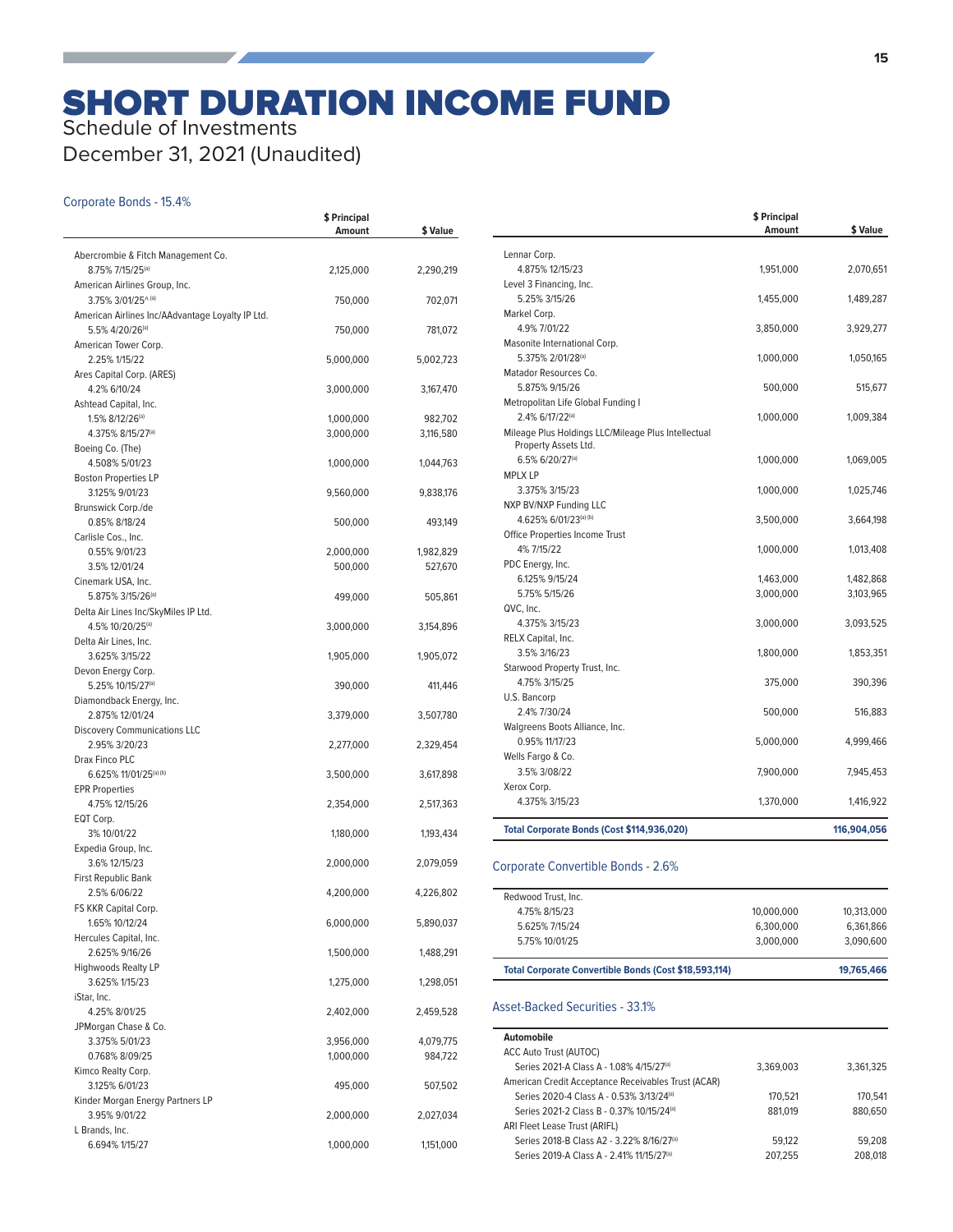### **SHORT DURATION INCOME FUND (CONTINUED)** Schedule of Investments

December 31, 2021 (Unaudited)

|                                                                                                                 | \$ Principal<br>Amount | \$ Value   |
|-----------------------------------------------------------------------------------------------------------------|------------------------|------------|
| Series 2020-A Class A - 1.77% 8/15/28(a)                                                                        | 609.835                |            |
| Arivo Acceptance Auto Loan Receivables Trust (ARIVO)                                                            |                        | 612,232    |
| Series 2021-1A Class A - 1.19% 1/15/27 <sup>(a)</sup>                                                           | 580,692                | 578,945    |
| Carvana Auto Receivables Trust (CRVNA)                                                                          |                        |            |
| Series 2019-1A Class C - 3.5% 2/15/24 <sup>(a)</sup>                                                            | 125,243                | 125,705    |
| Series 2019-3A B Class B - 2.51% 4/15/24(a)                                                                     | 140,501                | 140,849    |
| CFMT LLC (CFMT)                                                                                                 |                        |            |
| Series 2021-AL1 Class B - 1.39% 9/22/31 <sup>(a)</sup>                                                          | 6,400,366              | 6,383,565  |
| Chesapeake Funding II LLC (CFII)                                                                                |                        |            |
| Series 2021-1A Class A1 - 0.47% 4/15/33(a)                                                                      | 1,983,458              | 1,975,168  |
| DT Auto Owner Trust (DTAOT)                                                                                     |                        |            |
| Series 2020-3A Class C - 0.54% 4/15/24(a)                                                                       | 129,974                | 130,011    |
| Enterprise Fleet Financing LLC (EFF)                                                                            |                        |            |
| Series 2019-2 Class A - 2.29% 2/20/25 <sup>(a)</sup>                                                            | 916,482                | 914,826    |
| Series 2020-1 Class A - 1.78% 12/22/25 <sup>(a)</sup>                                                           | 1,834,253              | 1,848,512  |
| Exeter Automobile Receivables Trust (EART)                                                                      |                        |            |
| Series 2017-3A Class C - 3.68% 7/17/23(a)                                                                       | 362,425                | 365,393    |
| First Investors Auto Owner Trust (FIAOT)                                                                        |                        |            |
| Series 2019-2A Class A - 2.21% 9/16/24(a)                                                                       | 155,985                | 156,287    |
| Foursight Capital Automobile Receivables Trust (FCRT)                                                           |                        |            |
| Series 2021-1 Class A2 - 0.4% 8/15/24(a)                                                                        | 522,187                | 522,071    |
| <b>GLS Auto Receivables Issuer Trust (GCAR)</b>                                                                 |                        |            |
| Series 2019-4A Class A - 2.47% 11/15/23(a)                                                                      | 34,747                 | 34,818     |
| Series 2020-1A Class A - 2.17% 2/15/24 <sup>(a)</sup>                                                           | 546,905                | 547,711    |
| Series 2020-2A Class A1 - 1.58% 8/15/24 <sup>(a)</sup>                                                          | 645,334                | 647,014    |
| Series 2020-2A Class B - 3.16% 6/16/25 <sup>(a)</sup>                                                           | 250,000                | 255,436    |
| Series 2020-3A Class A - 0.69% 10/16/23(a)                                                                      | 17,470                 | 17,472     |
| Series 2020-3A Class B - 1.38% 8/15/24(a)                                                                       | 1,000,000              | 1,002,465  |
| Series 2021-1A Class A1 - 0.34% 5/15/24(a)                                                                      | 937,652                | 937,638    |
| Series 2021-4A Class A - 0.84% 7/15/25 <sup>(a)</sup>                                                           | 7,000,000              | 7,000,372  |
| JPMorgan Chase Auto Credit Linked Note (CACLN)                                                                  |                        |            |
| Series 2020-1 Class A5 - 0.991% 1/25/28 <sup>(a)</sup>                                                          | 1,039,390              | 1,039,855  |
| Series 2020-2 Class A2 - 0.84% 2/25/28(a)                                                                       | 1,090,536              | 1,088,847  |
| Series 2021-1 Class A2 - 0.875% 9/25/28(a)                                                                      | 4,607,396              | 4,593,240  |
| Series 2021-2 Class A4 - 0.889% 12/26/28(a)                                                                     | 3,869,941              | 3,851,596  |
| LAD Auto Receivables Trust (LADAR)                                                                              |                        |            |
| Series 2021-1A Class A - 1.3% 8/17/26 <sup>(a)</sup>                                                            | 9,086,526              | 9,057,494  |
| Santander Bank NA (SBCLN)                                                                                       |                        |            |
| Series 2021-1A Class B - 1.833% 12/15/31 <sup>(a)</sup>                                                         | 3,250,000              | 3,247,591  |
| Securitized Term Auto Loan Receivables Trust (SSTRT)                                                            |                        |            |
| Series 2019-CRTA Class A - 2.453% 3/25/26 <sup>(a) (b)</sup>                                                    | 590,506                | 596,394    |
| Series 2019-CRTA Class C - 2.849% 3/25/26 <sup>(a) (b)</sup><br>United Auto Credit Securitization Trust (UACST) | 442,879                | 447,982    |
|                                                                                                                 |                        |            |
| Series 2021-1 Class A - 0.34% 7/10/23 <sup>(a)</sup>                                                            | 142,523                | 142,511    |
| Westlake Automobile Receivables Trust (WLAKE)<br>Series 2020-2A Class A - 0.93% 2/15/24(a)                      | 895,640                |            |
|                                                                                                                 |                        | 896,566    |
|                                                                                                                 |                        | 53,838,308 |
| <b>Collateralized Loan Obligations</b>                                                                          |                        |            |
| ABPCI Direct Lending Fund CLO LP (ABPCI)                                                                        |                        |            |
| Series 2016-1A Class A1A2 - 1.8315% 7/20/33 Floating                                                            |                        |            |
| Rate (Qtrly LIBOR + 170)(a) (b) (c)                                                                             | 2,000,000              | 1,999,994  |
| Series 2020-10A Class A - 2.0815% 1/20/32 Floating                                                              |                        |            |
| Rate (Qtrly LIBOR + 195)(a) (b) (c)                                                                             | 6,500,000              | 6,503,791  |
| Arbor Realty Commercial Real Estate Notes Ltd. (ARCLO)                                                          |                        |            |
| Series 2021-FL4 Class A - 1.44% 11/15/36 Floating Rate<br>(Mthly LIBOR + 135)(a) (b) (c)                        | 5,000,000              | 5,003,879  |
| Audax Senior Debt CLO LLC (AUDAX)                                                                               |                        |            |
| Series 2021-6A Class A1 - 1.63797% 10/20/33 Floating                                                            |                        |            |
| Rate (Qtrly LIBOR + 150)(a) (c)                                                                                 | 6,000,000              | 6,003,017  |
|                                                                                                                 |                        |            |

|                                                                                                               | \$ Principal<br>Amount | \$ Value               |
|---------------------------------------------------------------------------------------------------------------|------------------------|------------------------|
| Ballyrock CLO Ltd. (BALLY)                                                                                    |                        |                        |
| Series 2016-1A Class BR2 - 1.47375% 10/15/28 Floating                                                         |                        |                        |
| Rate (Qtrly LIBOR + 135)(a) (b) (c)                                                                           | 4,000,000              | 3,999,992              |
| BlackRock Elbert CLO V Ltd. (ELB)                                                                             |                        |                        |
| Series 5A Class A1 - 2.10275% 12/15/31 Floating Rate                                                          |                        |                        |
| (Qtrly LIBOR + 190)(a) (b) (c)                                                                                | 4,000,000              | 4,006,356              |
| Blackrock Rainier CLO VI Ltd. (BLKMM)                                                                         |                        |                        |
| Series 2021-6A Class A - 1.8315% 4/20/33 Floating Rate<br>(Qtrly LIBOR + 170)(a) (b) (c)                      | 5,500,000              | 5,499,983              |
| Brightwood Capital MM CLO Ltd. (BWCAP)                                                                        |                        |                        |
| Series 2020-1A Class A - 2.10275% 12/15/28 Floating                                                           |                        |                        |
| Rate (Qtrly LIBOR + 190)(a) (b) (c)                                                                           | 2,643,628              | 2,644,952              |
| Cerberus Loan Funding LP (CERB)                                                                               |                        |                        |
| Series 2020-1A Class A - 1.97375% 10/15/31 Floating                                                           |                        |                        |
| Rate (Qtrly LIBOR + 185)(a) (b) (c)                                                                           | 5,500,000              | 5,514,608              |
| Series 2020-2A Class A - 2.02375% 10/15/32 Floating<br>Rate (Qtrly LIBOR + 190)(a) (b) (c)                    | 4,500,000              | 4,505,747              |
| Series 2021-2A Class A - 1.74375% 4/22/33 Floating                                                            |                        |                        |
| Rate (Qtrly LIBOR + 162)(a) (b) (c)                                                                           | 3,000,000              | 2,999,991              |
| Series 2021-6A Class A - 1.55324% 11/22/33 Floating                                                           |                        |                        |
| Rate (Qtrly LIBOR + 140)(a) (b) (c)                                                                           | 3,600,000              | 3,600,344              |
| Churchill Middle Market CLO Ltd. (CHMML)                                                                      |                        |                        |
| Series 2021-1A Class A1 - 1.63382% 10/24/33 Floating                                                          |                        |                        |
| Rate (Qtrly LIBOR + 150)(a) (b) (c)                                                                           | 2,750,000              | 2,750,000              |
| Deerpath Capital CLO Ltd. (DPATH)<br>Series 2021-2A Class A1 - 1.84052% 1/15/34 Floating                      |                        |                        |
| Rate (Qtrly LIBOR + 160)(a) (b) (c)                                                                           | 4,000,000              | 4,000,000              |
| Fortress Credit Opportunities CLO Ltd. (FCO)                                                                  |                        |                        |
| Series 2017-9A Class A1TR - 1.67231% 10/15/33 Floating                                                        |                        |                        |
| Rate (Qtrly LIBOR + 155)(a) (b) (c)                                                                           | 1,500,000              | 1,499,792              |
| Series 2021-15A Class A2 - 1.67388% 4/25/33 Floating                                                          |                        |                        |
| Rate (Qtrly LIBOR + 155)(a) (b) (c)                                                                           | 3,500,000              | 3,499,989              |
| Golub Capital Partners CLO Ltd. (GOCAP)<br>Series 2016-31A Class CR - 3.03975% 8/05/30 Floating               |                        |                        |
| Rate (Qtrly LIBOR + 290)(a) (b) (c)                                                                           | 1,000,000              | 999,985                |
| Series 2021-54A Class A2 - 1.65065% 8/05/33 Floating                                                          |                        |                        |
| Rate (Qtrly LIBOR + 153)(a) (b) (c)                                                                           | 4,500,000              | 4,499,754              |
| Series 2021-54A Class B - 1.97065% 8/05/33 Floating                                                           |                        |                        |
| Rate (Qtrly LIBOR + 185)(a) (b) (c)                                                                           | 2,500,000              | 2,499,895              |
| Maranon Loan Funding Ltd. (MRNON)                                                                             |                        |                        |
| Series 2021-2RA Class A1R - 1.81375% 7/15/33 Floating<br>Rate (Qtrly LIBOR + 169)(a) (b) (c)                  | 5,000,000              | 5,000,478              |
| Monroe Capital MML CLO XII Ltd. (MCMML)                                                                       |                        |                        |
| Series 2021-2A Class A1 - 1.63382% 9/14/33 Floating                                                           |                        |                        |
| Rate (Qtrly LIBOR + 150)(a) (b) (c)                                                                           | 7,500,000              | 7,503,709              |
| Palmer Square Loan Funding Ltd. (PSTAT)                                                                       |                        |                        |
| Series 2021-1A Class A1 - 1.3815% 4/20/29 Floating                                                            |                        |                        |
| Rate (Qtrly LIBOR + 125)(a) (b) (c)                                                                           | 3,000,000              | 2,999,994              |
|                                                                                                               |                        | 87,536,250             |
|                                                                                                               |                        |                        |
| <b>Consumer &amp; Specialty Finance</b>                                                                       |                        |                        |
| Affirm Asset Securitization Trust (AFFRM)                                                                     |                        |                        |
| Series 2020-A Class A - 2.1% 2/18/25 <sup>(a)</sup>                                                           | 6,750,000              | 6,767,455              |
| Series 2021-A Class A4 - 0.88% 8/15/25 <sup>(a)</sup><br>Series 2021-B Class A - 1.03% 8/15/26 <sup>(a)</sup> | 2,150,000              | 2,150,844<br>1,987,630 |
| Bankers Healthcare Group Securitization Trust (BHG)                                                           | 2,000,000              |                        |
| Series 2020-A Class A - 2.56% 9/17/31 <sup>(a)</sup>                                                          | 3,513,973              | 3,550,367              |
| Series 2021-A Class A - 1.42% 11/17/33(a)                                                                     | 799,178                | 794,345                |
| Conn's Receivables Funding LLC (CONN)                                                                         |                        |                        |

Series 2020-A Class A - 1.71% 6/16/25<sup>(a)</sup> 48,406 48,406 Series 2021-A Class A - 1.05% 5/15/26<sup>(a)</sup> 10,279,446 10,272,033

Series 2019-1A Class A - 3.86% 11/15/34<sup>(a)</sup> 1,379,164 1,414,298

Foundation Finance Trust (FFIN)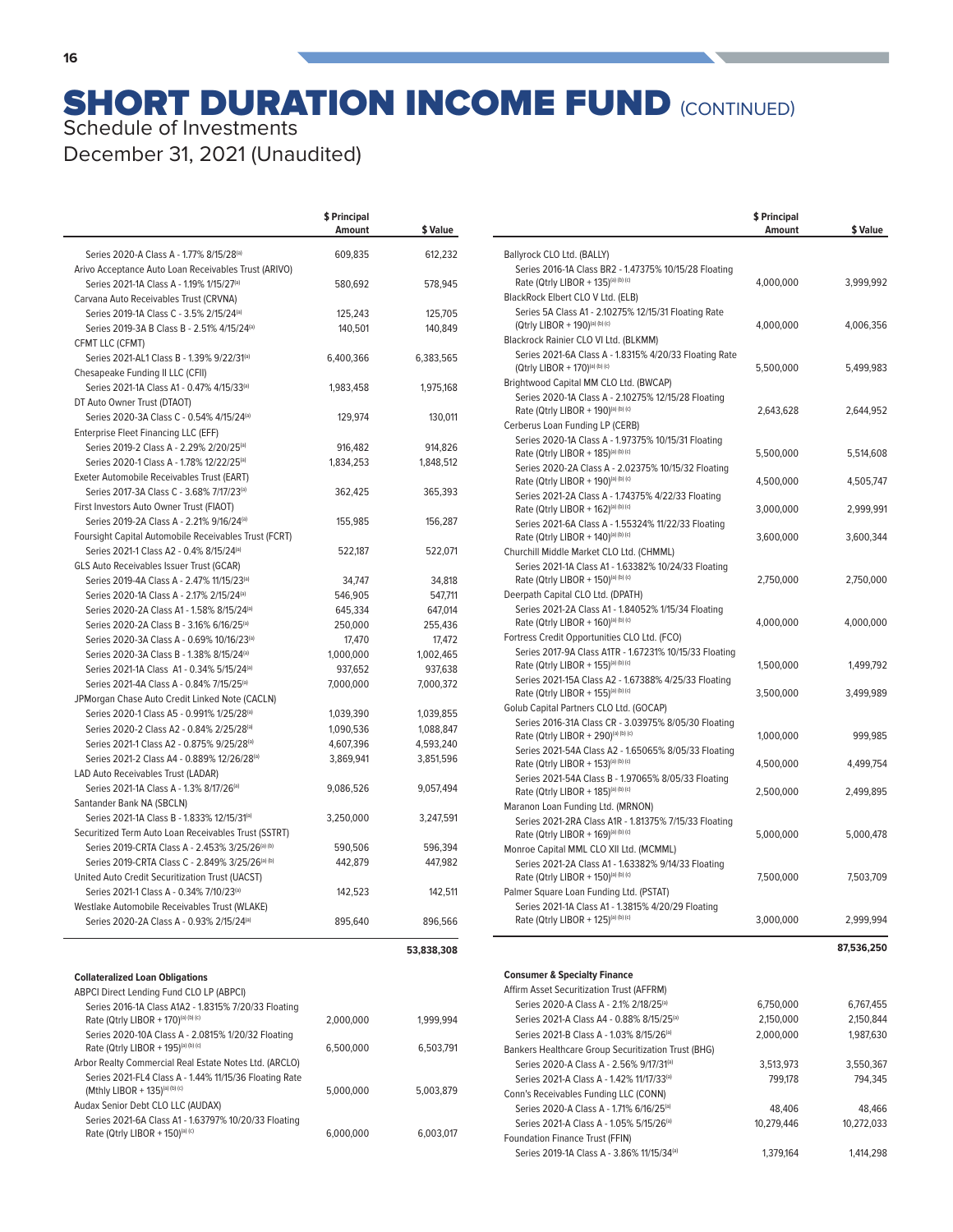|                                                                                                    | \$ Principal<br>Amount | \$ Value               |
|----------------------------------------------------------------------------------------------------|------------------------|------------------------|
| Series 2021-2A Class A - 2.19% 1/15/42(a)<br>Freed ABS Trust (FREED)                               | 2,750,000              | 2,747,244              |
| Series 2021-1CP Class A - 0.66% 3/20/28 <sup>(a)</sup>                                             | 417,663                | 417,218                |
| Series 2021-2 Class A - 0.68% 6/19/28 <sup>(a)</sup>                                               | 580,027                | 579,608                |
| Marlette Funding Trust (MFT)                                                                       |                        |                        |
| Series 2019-4A Class A - 2.39% 12/17/29(a)                                                         | 86,119                 | 86,240                 |
| Series 2021-1A Class A2 - 0.6% 6/16/31(a)                                                          | 1,087,052              | 1,087,008              |
| Series 2021-2A Class A - 0.51% 9/15/31 <sup>(a)</sup>                                              | 2,562,237              | 2,557,472              |
| Series 2021-2A Class B - 1.06% 9/15/31 <sup>(a)</sup>                                              | 2,000,000              | 1,986,134              |
| Series 2021-3A Class A - 0.65% 12/15/31(a)                                                         | 1,792,705              | 1,788,181              |
| Onemain Financial Issuance Trust (OMFIT)                                                           |                        |                        |
| Series 2018-1A Class A - 3.3% 3/14/29(a)                                                           | 3,385,768              | 3,388,374              |
| Series 2018-1A Class B - 3.61% 3/14/29 <sup>(a)</sup><br>Pagaya Al Debt Selection Trust (PAID)     | 1,500,000              | 1,516,436              |
| Series 2020-3 Class A - 2.1% 5/17/27 <sup>(a)</sup>                                                | 1,093,120              | 1,097,349              |
| Series 2021-1 Class A - 1.18% 11/15/27 <sup>(a)</sup>                                              | 5,023,693              | 5,013,406              |
| Series 2021-3 Class A - 1.15% 5/15/29 <sup>(a)</sup>                                               | 1,436,359              | 1,430,405              |
| Series 2021-HG1 Class A - 0.06% 1/16/29(a)                                                         | 4,667,102              | 4,648,273              |
| Small Business Lending Trust (SBIZ)                                                                |                        |                        |
| Series 2020-A Class A - 2.62% 12/15/26(a)                                                          | 147,350                | 147,497                |
| SoFi Consumer Loan Program Trust (SCLP)                                                            |                        |                        |
| Series 2018-4 Class C - 4.17% 11/26/27(a)                                                          | 1,665,883              | 1,682,258              |
| Series 2019-4 Class A - 2.45% 8/25/28(a)                                                           | 30.146                 | 30,179                 |
| Series 2020-1 Class A - 2.02% 1/25/29 <sup>(a)</sup>                                               | 245,907                | 246,891                |
| Theorem Funding Trust (THRM)                                                                       |                        |                        |
| Series 2021-1A Class A - 1.28% 12/15/27(a)                                                         | 4,667,989              | 4,660,224              |
| <b>Upstart Securitization Trust (UPST)</b>                                                         |                        |                        |
| Series 2017-2 Class C - 5.59% 3/20/25(a)                                                           | 45,729                 | 45,806                 |
| Series 2019-2 Class B - 3.734% 9/20/29(a)                                                          | 538,075                | 541,059                |
| Series 2020-1 Class A - 2.322% 4/22/30 <sup>(a)</sup>                                              | 709,710                | 711,502                |
| Series 2020-3 Class A - 1.702% 11/20/30(a)<br>Series 2021-1 Class A - 0.87% 3/20/31 <sup>(a)</sup> | 1,638,727              | 1,643,851              |
| Series 2021-2 Class A - 0.91% 6/20/31 <sup>(a)</sup>                                               | 1,028,763<br>1,202,341 | 1,025,527<br>1,200,256 |
| Series 2021-3 Class A - 0.83% 7/20/31(a)                                                           | 1,640,322              | 1,634,983              |
| Series 2021-5 Class A - 1.31% 11/20/31(a)                                                          | 2,750,000              | 2,741,174              |
|                                                                                                    |                        |                        |
|                                                                                                    |                        | 71,639,993             |
| Equipment                                                                                          |                        |                        |
| Amur Equipment Finance Receivables LLC (AXIS)                                                      |                        |                        |
| Series 2020-1A Class A2 - 1.68% 8/20/25 <sup>(a)</sup>                                             | 736,193                | 739,883                |
| Series 2021-1A Class A2 - 0.75% 11/20/26(a)<br>Atalaya Equipment Leasing Trust (AELF)              | 3,813,617              | 3,798,558              |
| Series 2021-1A Class A1 - 0.32573% 11/15/22(a)                                                     | 1,457,562              | 1,456,788              |
| <b>BCC Funding Corp LLC (BCCFC)</b>                                                                |                        |                        |
| Series 2019-1A Class A2 - 2.46% 8/20/24(a)                                                         | 1,270,938              | 1,280,936              |
| Series 2020-1 Class A2 - 0.91% 8/20/25 <sup>(a)</sup>                                              | 525,379                | 526,090                |
| CCG Receivables Trust (CCG)                                                                        |                        |                        |
| Series 2019-1 Class B - 3.22% 9/14/26(a)                                                           | 250,000                | 254,354                |
| Series 2019-2 Class A - 2.11% 3/15/27 <sup>(a)</sup>                                               | 681,068                | 685,840                |
| Dell Equipment Finance Trust (DEFT)                                                                |                        |                        |
| Series 2019-1 Class C - 3.14% 3/22/24 <sup>(a)</sup>                                               | 2,750,000              | 2,753,724              |
| Series 2021-2 Class A2 - 0.53% 12/22/26 <sup>(a)</sup>                                             | 625,000                | 618,604                |
| Dext ABS LLC (DEXT)                                                                                |                        |                        |
| Series 2020-1 Class A - 1.46% 2/16/27 <sup>(a)</sup>                                               | 1,822,770              | 1,824,701              |
| Series 2021-1 Class A - 1.12% 2/15/28(a)                                                           | 3,750,000              | 3,745,495              |
| Hewett-Packard Financial Services Equipment Trust                                                  |                        |                        |
| (HPEFS)<br>Series 2019-1A Class D - 2.72% 9/20/29 <sup>(a)</sup>                                   |                        | 1,011,339              |
| Series 2020-1A Class A3 - 1.76% 2/20/30 <sup>(a)</sup>                                             | 1,000,000<br>2,914,445 |                        |
| Pawnee Equipment Receivables Series LLC (PWNE)                                                     |                        | 2,924,052              |
| Series 2019-1 Class A2 - 2.29% 10/15/24(a)                                                         | 2,651,515              | 2,668,068              |
|                                                                                                    |                        |                        |

the contract of the contract of

|                                                        | \$ Principal<br>Amount | \$ Value    |
|--------------------------------------------------------|------------------------|-------------|
| Series 2020-1 Class A - 1.37% 11/17/25(a)              | 1,668,889              | 1,674,386   |
| Series 2021-1 Class A2 - 1.1% 7/15/27(a)               | 1,500,000              | 1,492,003   |
|                                                        |                        | 27.454.821  |
| Other                                                  |                        |             |
| Hilton Grand Vacations Trust (HGVT)                    |                        |             |
| Series 2020-AA Class A - 274% 2/25/39(a)               | 321.998                | 331.071     |
| Octane Receivables Trust (OCTL)                        |                        |             |
| Series 2019-14 Class A - 316% 9/20/23(a)               | 471,444                | 473.772     |
| Series 2020-1A Class A2 - 1.71% 2/20/25(a)             | 3,193,326              | 3,203,716   |
| Series 2021-1A Class A5 - 0.93% 3/22/27 <sup>(a)</sup> | 1.468.219              | 1.461.757   |
| Series 2021-2A Class A - 1.21% 9/20/28 <sup>(a)</sup>  | 2,634,918              | 2,622,015   |
| Sierra Timeshare Receivables Funding LLC (SRFC)        |                        |             |
| Series 2019-2A Class A - 2.59% 5/20/36 <sup>(a)</sup>  | 611.397                | 618.972     |
| Series 2019-2A Class B - 2.82% 5/20/36 <sup>(a)</sup>  | 76.425                 | 77.211      |
| Series 2020-2A Class A - 1.33% 7/20/37 <sup>(a)</sup>  | 1,009,930              | 1,007,878   |
|                                                        |                        | 9,796,392   |
| Total Asset-Backed Securities (Cost \$250,225,152)     |                        | 250,265,764 |

### Commercial Mortgage-Backed Securities - 11.4%

| <b>ACRES Commercial Realty Corp. (XAN)</b>                                          |           |           |
|-------------------------------------------------------------------------------------|-----------|-----------|
| Series 2020-RSO8 Class C - 2.31448% 3/15/35 Floating                                |           |           |
| Rate (Mthly LIBOR + 215)(a)                                                         | 3,750,000 | 3,757,161 |
| Series 2020-RSO8 Class D - 2.66448% 3/15/35 Floating                                |           |           |
| Rate (Mthly LIBOR + 250)(a)                                                         | 1,500,000 | 1,493,099 |
| <b>AREIT Trust (AREIT)</b>                                                          |           |           |
| Series 2021-CRE5 Class A - 1.18975% 7/17/26 Floating<br>Rate (Mthly LIBOR + 108)(a) | 6,000,000 | 5,992,245 |
| BDS Ltd. (BDS)                                                                      |           |           |
| Series 2021-FL10 Class A - 1.45% 12/18/36 Floating                                  |           |           |
| Rate (Mthly LIBOR + 135)(a) (b)                                                     | 4,000,000 | 3,990,868 |
| <b>BFLD Trust (BFLD)</b>                                                            |           |           |
| Series 2020-OBRK Class A - 2.16% 11/15/22 Floating                                  |           |           |
| Rate (Mthly LIBOR + 205) <sup>(a)</sup>                                             | 2,625,000 | 2,629,463 |
| <b>BPCRE Ltd. (BPCRE)</b>                                                           |           |           |
| Series 2021-FL1 Class A4 - 1.25863% 2/15/37 Floating                                |           |           |
| Rate (Mthly LIBOR + 115)(a) (b)                                                     | 4,000,000 | 4,008,616 |
| <b>BPR Trust (BPR)</b>                                                              |           |           |
| Series 2021-KEN Class A - 1.36% 2/15/29 Floating Rate                               |           |           |
| (Mthly LIBOR + 125) <sup>(a)</sup><br>GPMT Ltd. (GPMT)                              | 3,000,000 | 3,002,432 |
| Series 2018-FL1 Class C - 2.23875% 11/19/35 Floating                                |           |           |
| Rate (Mthly LIBOR + 215)(a) (b)                                                     | 5,581,708 | 5,601,244 |
| Series 2018-FL1 Class D - 3.03875% 11/21/35 Floating                                |           |           |
| Rate (Mthly LIBOR + 295)(a) (b)                                                     | 4,500,000 | 4,506,025 |
| Series 2021-FL3 Class A - 1.35388% 7/16/35 Floating                                 |           |           |
| Rate (Mthly LIBOR + 125)(a) (b)                                                     | 4,358,608 | 4,363,634 |
| HGI CRE CLO Ltd. (HGI)                                                              |           |           |
| Series 2021-FL1 Class A4 - 1.1575% 6/16/36 Floating                                 |           |           |
| Rate (Mthly LIBOR + 105)(a) (b)                                                     | 4,750,000 | 4,750,765 |
| Series 2021-FL2 Class A4 - 1.1075% 9/19/26 Floating                                 |           |           |
| Rate (Mthly LIBOR + 100)(a) (b)<br>Hilton USA Trust (HILT)                          | 2,750,000 | 2,744,926 |
| Series 2016-SFP Class E - 5.5191% 11/05/35(a)                                       | 4,300,000 | 4,308,084 |
| KREF Ltd. (KREF)                                                                    |           |           |
| Series 2021-FL2 Class A4 - 1.17863% 2/15/39 Floating                                |           |           |
| Rate (Mthly LIBOR + 107)(a) (b)                                                     | 4,500,000 | 4,494,484 |
| LoanCore Issuer Ltd. (LNCR)                                                         |           |           |
| Series 2021-CRE5 Class A - 1.40975% 7/15/36 Floating                                |           |           |
| Rate (Mthly LIBOR + 130)(a) (b)                                                     | 5,000,000 | 5,001,712 |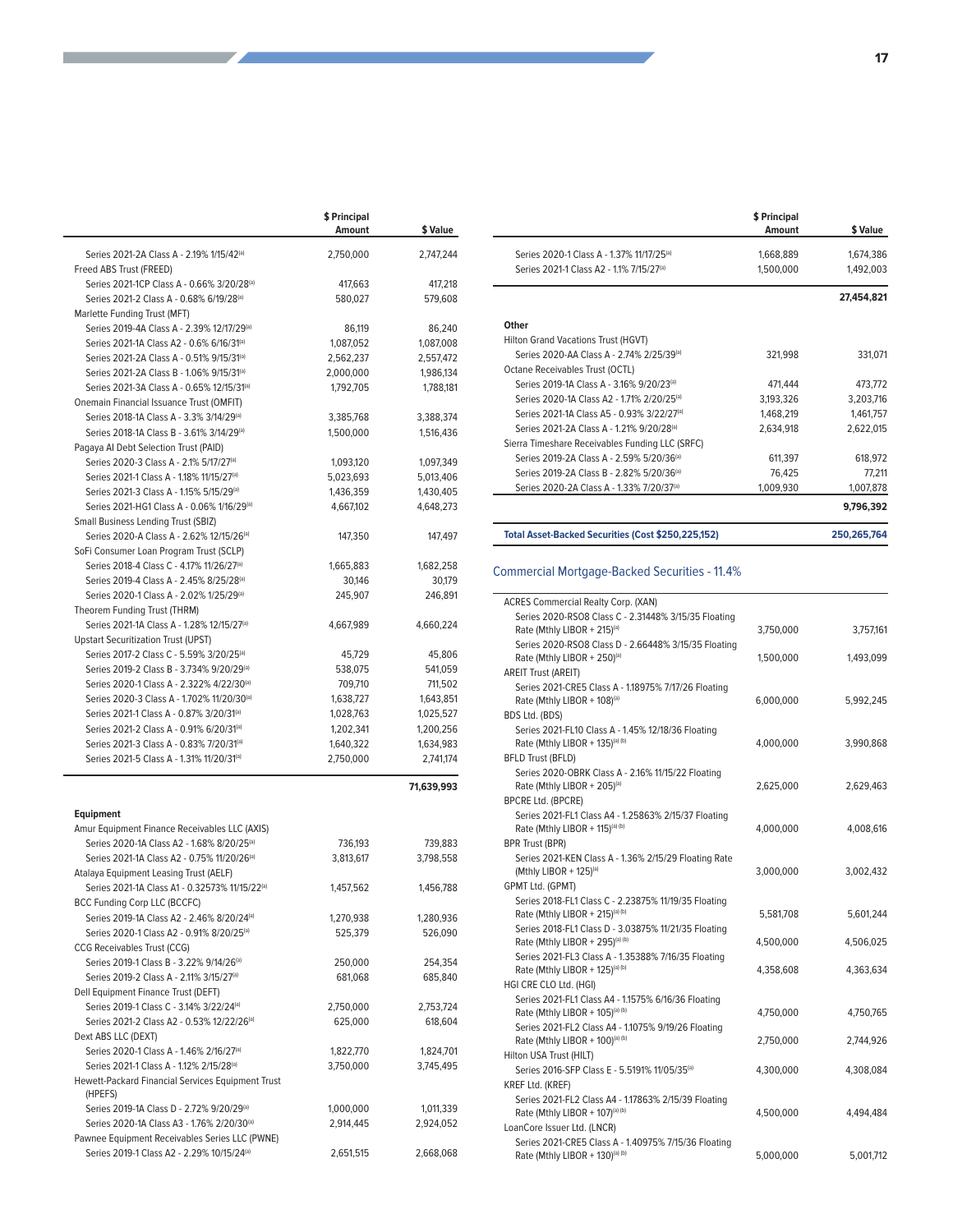### **SHORT DURATION INCOME FUND (CONTINUED)** Schedule of Investments

December 31, 2021 (Unaudited)

|                                                                                                        | \$ Principal<br>Amount | \$ Value   |
|--------------------------------------------------------------------------------------------------------|------------------------|------------|
| MF1 Ltd. (MF1)                                                                                         |                        |            |
| Series 21-FL7 Class A - 1.1875% 10/18/36 Floating Rate<br>(Mthly LIBOR + 108)(a) (b)<br>PFP Ltd. (PFP) | 2.000.000              | 1,993,823  |
| Series 2019-5 Class B - 1.7575% 4/14/36 Floating Rate<br>(Mthly LIBOR + 165)(a) (b)                    | 2.500.000              | 2.502.955  |
| Series 2019-5 Class C - 2.1075% 4/14/36 Floating Rate<br>(Mthly LIBOR + 200)(a) (b)                    | 1,500,000              | 1,499,778  |
| Series 2021-7 Class AS - 1.25975% 4/14/38 Floating<br>Rate (Mthly LIBOR + 115)(a) (b)                  | 4.499.775              | 4,493,876  |
| Ready Capital Mortgage Financing LLC (RCMT)<br>Series 2020-FL4 Class A - 2.25188% 2/25/35 Floating     |                        |            |
| Rate (Mthly LIBOR + 215) <sup>(a)</sup><br>Series 2021-FL7 Class A - 1.28% 11/25/36 Floating Rate      | 3.873.629              | 3.903.073  |
| (Mthly LIBOR + $120$ ) <sup>(a)</sup>                                                                  | 4.000.000              | 4.002.524  |
| VMC Finance LLC (VMC)                                                                                  |                        |            |
| Series 2018-FL2 Class C - 2.05863% 10/15/35 Floating<br>Rate (Mthly LIBOR + 195) <sup>(a)</sup>        | 3.336.074              | 3.347.750  |
| Series 2021-FL4 Class A - 1.20388% 6/16/36 Floating<br>Rate (Mthly LIBOR + 110)(a)                     | 4,155,813              | 4.160.501  |
| <b>Total Commercial Mortgage-Backed Securities (Cost \$86,560,235)</b>                                 |                        | 86.549.038 |

#### Mortgage-Backed Securities - 13.3%

| <b>Federal Home Loan Mortgage Corporation</b> |           |            |
|-----------------------------------------------|-----------|------------|
| <b>Collateralized Mortgage Obligations</b>    |           |            |
| Series 3649 Class A - 4% 3/15/25              | 369.305   | 381,524    |
| Series 4107 Class LW - 1.75% 8/15/27          | 3,920,475 | 3,892,739  |
| Series 4281 Class AG - 2.5% 12/15/28          | 263,199   | 266,322    |
| Series 3003 Class LD - 5% 12/15/34            | 549,323   | 618,590    |
| Series 2952 Class PA - 5% 2/15/35             | 259,197   | 278,674    |
| Series 3620 Class PA - 4.5% 12/15/39          | 446,875   | 474,467    |
| Series 3842 Class PH - 4% 4/15/41             | 573,375   | 615,317    |
| <b>Pass-Through Securities</b>                |           |            |
| G18190 - 5.5% 6/01/22                         | 784       | 789        |
| G13300 - 4.5% 5/01/23                         | 13,937    | 14,473     |
| G18296 - 4.5% 2/01/24                         | 48,920    | 50,863     |
| G18306 - 4.5% 4/01/24                         | 107,593   | 111,893    |
| G18308 - 4% 5/01/24                           | 204,133   | 214,343    |
| $J13949 - 3.5\% 12/01/25$                     | 1,035,230 | 1,090,407  |
| E02804 - 3% 12/01/25                          | 683,493   | 715,795    |
| $J14649 - 3.5\% 4/01/26$                      | 677,188   | 713,717    |
| E02948 - 3.5% 7/01/26                         | 2,102,238 | 2,215,271  |
| $J16663 - 3.5\%9/01/26$                       | 1,878,167 | 1,979,513  |
| E03033 - 3% 2/01/27                           | 1,138,641 | 1,193,034  |
| ZS8692 - 2.5% 4/01/33                         | 884,962   | 917,143    |
| G01818 - 5% 5/01/35                           | 630,434   | 701,434    |
|                                               |           | 16,446,308 |
| <b>Federal National Mortgage Association</b>  |           |            |
| <b>Collateralized Mortgage Obligations</b>    |           |            |
| Series 2010-54 Class WA - 3.75% 6/25/25       | 99.044    | 100,356    |
| <b>Pass-Through Securities</b>                |           |            |
| 888439 - 5.5% 6/01/22                         | 635       | 637        |
| AR8198 - 2.5% 3/01/23                         | 458,935   | 474,437    |
| MA1502 - 2.5% 7/01/23                         | 431,844   | 446.432    |
| 995960 - 5% 12/01/23                          | 16.253    | 16.751     |
| AD0629 - 5% 2/01/24                           | 12,565    | 12,949     |

|                         | Amount    | \$ Value   |
|-------------------------|-----------|------------|
| $930667 - 4.5\%3/01/24$ | 95,007    | 98,753     |
| 995693 - 4.5% 4/01/24   | 69,682    | 72,324     |
| MA0043 - 4% 4/01/24     | 299,378   | 314,207    |
| 995692 - 4.5% 5/01/24   | 220,992   | 229,561    |
| 931739 - 4% 8/01/24     | 48.767    | 51,212     |
|                         |           |            |
| AE0031- 5% 6/01/25      | 85.478    | 88,192     |
| AD7073 - 4% 6/01/25     | 168.311   | 176,854    |
| AL0471- 5.5% 7/01/25    | 184.894   | 190,793    |
| 310139 - 3.5% 11/01/25  | 1,233,223 | 1,299,387  |
| AB1769 - 3% 11/01/25    | 592,337   | 619,895    |
| AH3429 - 3.5% 1/01/26   | 3,138,653 | 3,305,836  |
| AB2251-3% 2/01/26       | 787,019   | 824,418    |
| AB3902 - 3% 11/01/26    | 551,387   | 577,526    |
| AB4482 - 3% 2/01/27     | 2,797,222 | 2,934,814  |
| AL1366 - 2.5% 2/01/27   | 994,925   | 1,031,556  |
| AB6291-3% 9/01/27       | 561,834   | 589,152    |
| MA3189 - 2.5% 11/01/27  | 907.392   | 938,102    |
| MA3791-2.5% 9/01/29     | 1.909.361 | 1,975,752  |
| BM5708-3%12/01/29       | 1,528,468 | 1,599,942  |
| MA0587 - 4% 12/01/30    | 1.783.154 | 1,910,282  |
| BA4767 - 2.5% 1/01/31   | 1,017,613 | 1,056,180  |
| AS7701-2.5% 8/01/31     | 3,014,567 | 3,138,298  |
| 555531 - 5.5% 6/01/33   | 1,343,235 | 1,518,826  |
| MA3540 - 3.5% 12/01/33  | 1,025,679 | 1,083,495  |
| 725232 - 5% 3/01/34     | 123,199   | 138,968    |
| 995112 - 5.5% 7/01/36   | 599,179   | 681,713    |
|                         |           | 27.497.600 |

**\$ Principal** 

### **Government National Mortgage Association**

| <b>Pass-Through Securities</b><br>$5255 - 3\% 12/20/26$ | 2.366.810 | 2,475,092 |
|---------------------------------------------------------|-----------|-----------|
| <b>Non-Government Agency</b>                            |           |           |
| <b>Collateralized Mortgage Obligations</b>              |           |           |

| Bunker Hill Loan Depositary Trust (BHLD)                 |           |           |
|----------------------------------------------------------|-----------|-----------|
| Series 2019-3A Class A1 - 2.724% 11/25/59(a) (c)         | 1,371,282 | 1,383,644 |
| Citigroup Mortgage Loan Trust, Inc. (CMLTI)              |           |           |
| Series 2014-A Class A - 4% 1/25/35(a) (c)                | 465,366   | 474,974   |
| Flagstar Mortgage Trust (FSMT)                           |           |           |
| Series 2017-1 Class 2A2 - 3% 3/25/47(a) (c)              | 947.679   | 947,101   |
| Series 2021-7 Class B - 2.5% 8/25/51(a) (c)              | 6,054,620 | 6,106,324 |
| Series 2021-10IN Class A6 - 2.5% 10/25/51(a) (c)         | 5,815,078 | 5,881,193 |
| <b>GS Mortgage-Backed Securities Trust (GSMBS)</b>       |           |           |
| Series 2021-PJ9 Class A8 - 2.5% 2/26/52(a) (c)           | 3,817,035 | 3,859,768 |
| Series 2020-NQM1 Class A1 - 1.382% 9/27/60(a) (c)        | 792,033   | 787,874   |
| JPMorgan Mortgage Trust (JPMMT)                          |           |           |
| Series 2014-2 Class 2A2 - 3.5% 6/25/29(a) (c)            | 1,063,605 | 1,073,863 |
| Series 2014-5 Class B - 2.86653% 10/25/29(a) (c)         | 2,326,629 | 2,363,469 |
| Series 2016-3 Class A - 3% 10/25/46 <sup>(a) (c)</sup>   | 1,825,708 | 1,817,713 |
| Series 2017-3 Class A - 2.5% 8/25/47(a) (c)              | 3,453,740 | 3,436,388 |
| Series 2018-6 Class 2A2 - 3% 12/25/48 <sup>(a) (c)</sup> | 752.039   | 760,019   |
| Series 2020-7 Class A - 3% 1/25/51(a) (c)                | 274,629   | 275,838   |
| Series 2020-8 Class A - 3% 3/25/51(a) (c)                | 417,375   | 418,869   |
| Series 2021-4 Class A4 - 2.5% 8/25/51(a) (c)             | 2,480,037 | 2,504,856 |
| Series 2021-6 Class B - 2.5% 10/25/51(a) (c)             | 5,568,943 | 5,621,720 |
| Series 2021-8 Class B - 2.5% 12/25/51(a) (c)             | 1,813,715 | 1,829,770 |
| JPMorgan Wealth Management (JPMWM)                       |           |           |
| Series 2020-ATR1 Class A - 3% 2/25/50(a) (c)             | 1,322,749 | 1,325,457 |
| Rate Mortgage Trust (RATE)                               |           |           |
| Series 2021-J3 Class A7 - 2.5% 10/25/51(a) (c)           | 4.844.522 | 4.890.434 |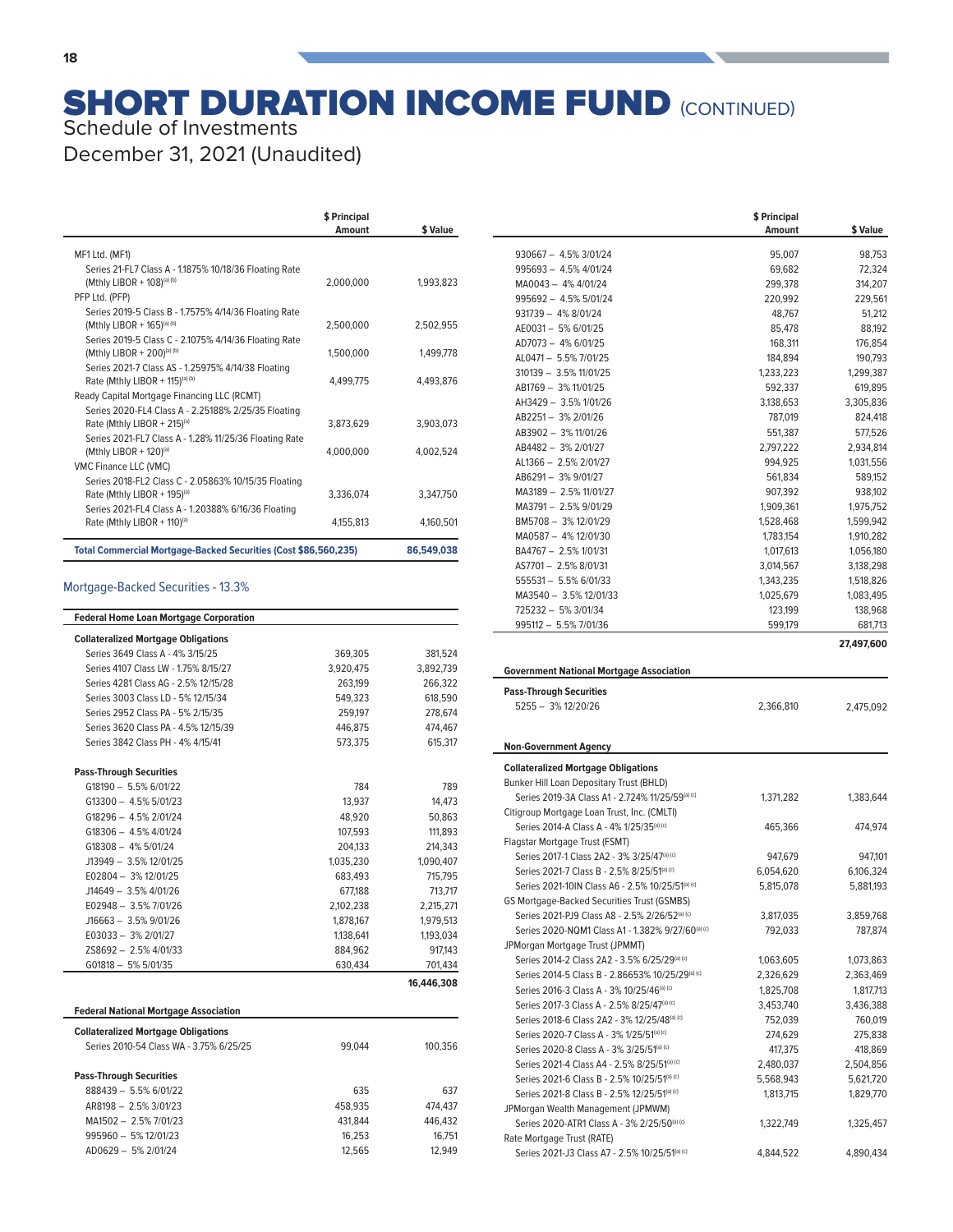|                                                             | \$ Principal |             |
|-------------------------------------------------------------|--------------|-------------|
|                                                             | Amount       | \$ Value    |
| <b>RCKT Mortgage Trust (RCKT)</b>                           |              |             |
| Series 2021-3 Class A5 - 2.5% 7/25/51(a) (c)                | 6.767.277    | 6.835.640   |
| Seguoia Mortgage Trust (SEMT)                               |              |             |
| Series 2019-CH2 Class A - 4.5% 8/25/49(a) (c)               | 924.875      | 934.851     |
| Series 2019-5 Class A4 - 3.5% 12/25/49(a) (c)               | 103.411      | 103.426     |
| Series 2020-1 Class A4 - 3.5% 2/25/50(a) (c)                | 12,408       | 12,415      |
| Series 2020-2 Class A - 3.5% 3/25/50(a) (c)                 | 235.644      | 236.445     |
| Series 2020-3 Class A - 3% 4/25/50(a) (c)                   | 660.695      | 666.036     |
|                                                             |              | 54.548.087  |
| <b>Total Mortgage-Backed Securities (Cost \$99,319,139)</b> |              | 100.967.087 |

### U.S. Treasuries - 20.4%

| <b>U.S. Treasury Notes</b>                        |            |             |
|---------------------------------------------------|------------|-------------|
| 2% 7/31/22                                        | 17,000,000 | 17,175,142  |
| 2% 2/15/23                                        | 7.000.000  | 7.121.543   |
| 1.5% 2/28/23                                      | 25,000,000 | 25,298,828  |
| 2% 5/31/24                                        | 15,000,000 | 15.413.672  |
| 1125% 2/28/25                                     | 3.000.000  | 3.011.016   |
| 0.375% 4/30/25                                    | 5.000.000  | 4.889.844   |
| 0.25% 8/31/25                                     | 20.000.000 | 19.375.781  |
| 1.875% 7/31/26                                    | 15,000,000 | 15.427.148  |
| 1.625% 10/31/26                                   | 17.000.000 | 17,292,852  |
| 1125% 2/28/27                                     | 6.500.000  | 6.450.234   |
| 1125% 2/29/28                                     | 16.000.000 | 15.771.250  |
| 1.25% 3/31/28                                     | 7.000.000  | 6.939.297   |
| <b>Total U.S. Treasuries (Cost \$154,233,919)</b> |            | 154,166,607 |

#### Short-Term Securities Held as Collateral for Securities on Loan - 0.0%a

| Citibank N.A. DDCA                                                    |         |             |
|-----------------------------------------------------------------------|---------|-------------|
| 0.03%                                                                 | 36,188  | 36.188      |
| Goldman Sachs Financial Square Government Fund                        |         |             |
| Institutional Class - 0.03%                                           | 325.687 | 325.687     |
| Total Short-Term Securities Held as Collateral for Securities on Loan |         |             |
| (Cost \$361,875)                                                      |         | 361,875     |
| Total Investments in Securities (Cost \$724,229,454)                  |         | 728,979,893 |
| $Cash - 3.6%$ <sup>(d)</sup>                                          |         | 27.208.710  |
| Other Assets Less Other Liabilities - 0.2%                            |         | 1,546,340   |
| Net Assets - 100%                                                     |         | 757.734.943 |
| Net Asset Value Per Share - Investor Class                            |         | 12.25       |
| Net Asset Value Per Share - Institutional Class                       |         | 12.27       |
|                                                                       |         |             |

^ This security or a partial position of this security was on loan as of December 31, 2021. The total value of securities on loan as of December 31, 2021 was \$354,336.

(a) Security is exempt from registration under Rule 144A of the Securities Act of 1933. This security may be resold in transactions that are exempt from registration, normally to qualified institutional buyers.

(b) Foreign domiciled entity.

(c) The interest rate resets periodically based on the weighted average coupons of the underlying mortgage-related or asset-backed obligations.

(d) Cash held in an interest bearing account with a .03% interest rate.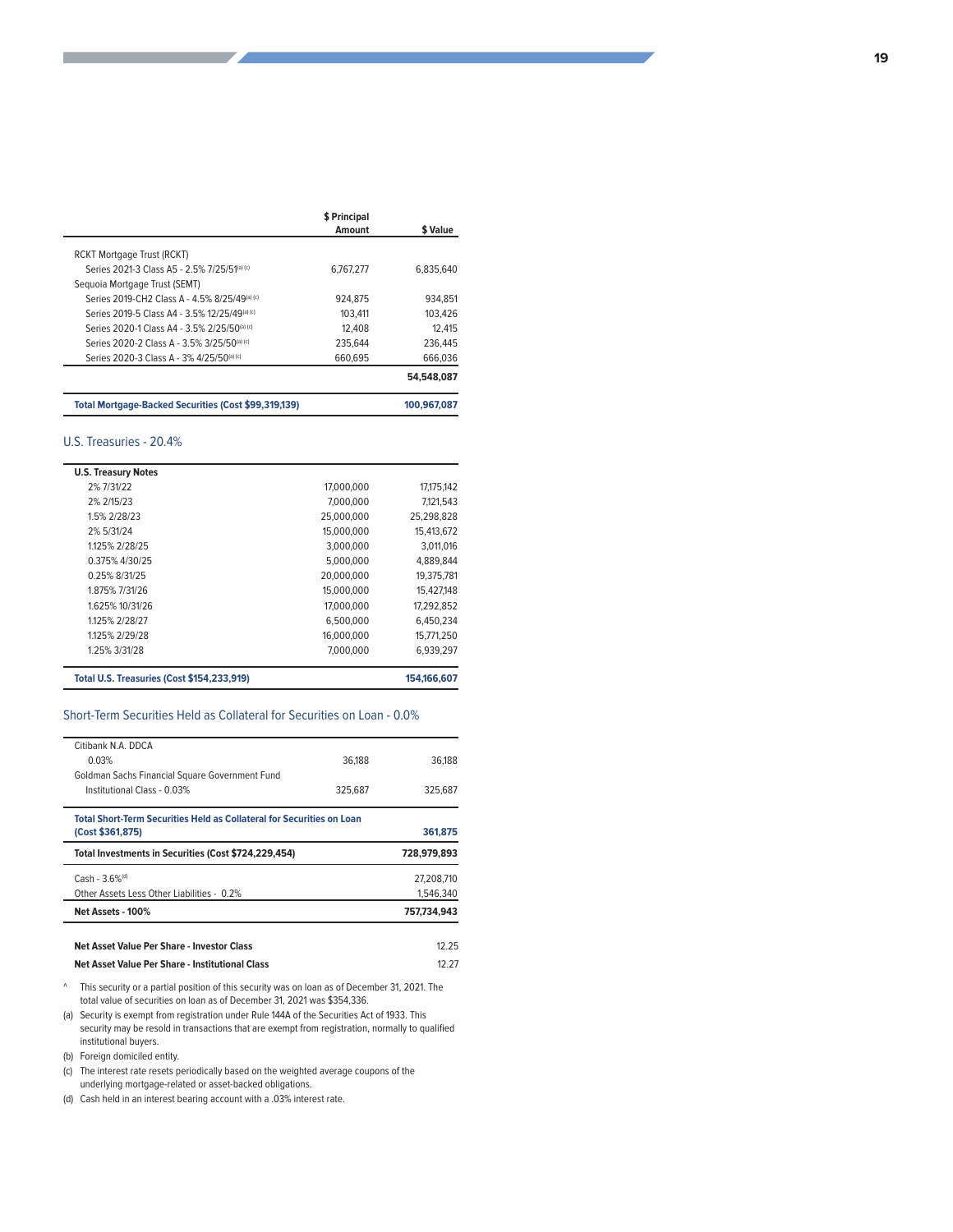### ULTRA SHORT GOVERNMENT FUND Schedule of Investments

December 31, 2021 (Unaudited)

### Asset-Backed Securities - 7.6%

|                                                        | \$ Principal<br>Amount | \$ Value  |
|--------------------------------------------------------|------------------------|-----------|
| <b>Automobile</b>                                      |                        |           |
| ACC Auto Trust (AUTOC)                                 |                        |           |
| Series 2021-A Class A - 1.08% 4/15/27 <sup>(a)</sup>   | 187,167                | 186,740   |
| American Credit Acceptance Receivables Trust (ACAR)    |                        |           |
| Series 2020-4 Class A - 0.53% 3/13/24(a)               | 42,630                 | 42,635    |
| Series 2021-2 Class B - 0.37% 10/15/24(a)              | 110,127                | 110,082   |
| ARI Fleet Lease Trust (ARIFL)                          |                        |           |
| Series 2019-A Class A - 2.41% 11/15/27 <sup>(a)</sup>  | 158,895                | 159,481   |
| Series 2020-A Class A - 1.77% 8/15/28 <sup>(a)</sup>   | 374,613                | 376,085   |
| Carvana Auto Receivables Trust (CRVNA)                 |                        |           |
| Series 2019-2A Class B - 2.74% 12/15/23(a)             | 8,435                  | 8,440     |
| CFMT LLC (CFMT)                                        |                        |           |
| Series 2021-AL1 Class B - 1.39% 9/22/31 <sup>(a)</sup> | 457,169                | 455,969   |
| DT Auto Owner Trust (DTAOT)                            |                        |           |
| Series 2020-3A Class C - 0.54% 4/15/24(a)              | 64,987                 | 65,005    |
| GLS Auto Receivables Issuer Trust (GCAR)               |                        |           |
| Series 2020-1A Class A - 2.17% 2/15/24(a)              | 75,435                 | 75,546    |
| Series 2020-4A Class A - 0.52% 2/15/24(a)              | 107,689                | 107,714   |
| Series 2021-4A Class A - 0.84% 7/15/25(a)              | 500,000                | 500,027   |
| United Auto Credit Securitization Trust (UACST)        |                        |           |
| Series 2021-1 Class A - 0.34% 7/10/23(a)               | 142,523                | 142,511   |
| Westlake Automobile Receivables Trust (WLAKE)          |                        |           |
| Series 2020-2A Class A - 0.93% 2/15/24(a)              | 167,932                | 168,106   |
|                                                        |                        | 2,398,341 |
| <b>Consumer &amp; Specialty Finance</b>                |                        |           |
| Conn's Receivables Funding LLC (CONN)                  |                        |           |
| Series 2021-A Class A - 1.05% 5/15/26 <sup>(a)</sup>   | 446,932                | 446,610   |
| Marlette Funding Trust (MFT)                           |                        |           |
| Series 2021-2A Class A - 0.51% 9/15/31 <sup>(a)</sup>  | 160,140                | 159,842   |
| Onemain Financial Issuance Trust (OMFIT)               |                        |           |
| Series 2018-1A Class A - 3.3% 3/14/29(a)               | 209,602                | 209,763   |
| Theorem Funding Trust (THRM)                           |                        |           |
| Series 2021-1A Class A - 1.28% 12/15/27(a)             | 333,428                | 332,873   |
| <b>Upstart Securitization Trust (UPST)</b>             |                        |           |
| Series 2020-1 Class A - 2.322% 4/22/30 <sup>(a)</sup>  | 112,119                | 112,402   |
| Series 2021-3 Class A - 0.83% 7/20/31(a)               | 205,040                | 204,373   |
|                                                        |                        | 1,465,863 |
| <b>Equipment</b>                                       |                        |           |
| Atalaya Equipment Leasing Trust (AELF)                 |                        |           |
| Series 2021-1A Class A1 - 0.32573% 11/15/22(a)         | 182,195                | 182,099   |
| Dell Equipment Finance Trust (DEFT)                    |                        |           |
| Series 2020-2 Class A - 0.47% 10/24/22(a)              | 186,153                | 186,241   |
| Pawnee Equipment Receivables LLC (PWNE)                |                        |           |
| Series 2021-1 Class A1 - 0.30165% 10/17/22(a)          | 812,469                | 812,243   |
| SCF Equipment Leasing LLC (SCFET)                      |                        |           |
| Series 2020-1A Class A - 0.68% 10/20/25(a)             | 189,527                | 189,613   |
|                                                        |                        | 1,370,196 |
|                                                        |                        |           |

|  | U.S. Treasuries - 83.1% |  |
|--|-------------------------|--|
|--|-------------------------|--|

| <b>U.S. Treasury Notes</b> |            |            |
|----------------------------|------------|------------|
| 1.875% 1/31/22             | 9.000.000  | 9.012.425  |
| 1.875% 2/28/22             | 9.750.000  | 9.777.519  |
| 0.375% 3/31/22             | 17,500,000 | 17.512.082 |
| 1.75% 5/31/22              | 13,000,000 | 13.085.071 |

|                                                     | \$ Principal<br>Amount | \$ Value   |
|-----------------------------------------------------|------------------------|------------|
| 0.125% 6/30/22                                      | 8.000.000              | 7,997,072  |
| Total U.S. Treasuries (Cost \$57,397,521)           |                        | 57.384.169 |
| Total Investments in Securities (Cost \$62,633,683) |                        | 62.618.569 |
| $Cash - 9.0%^{b)}$                                  |                        | 6.182.640  |
| Other Assets Less Other Liabilities - 0.3%          |                        | 217,518    |
| Net Assets - 100%                                   |                        | 69.018.727 |

**Net Asset Value Per Share - Institutional Class** 9.99

(a) Security is exempt from registration under Rule 144A of the Securities Act of 1933. This security may be resold in transactions that are exempt from registration, normally to qualified institutional buyers.

(b) Cash held in an interest bearing account with a .03% interest rate.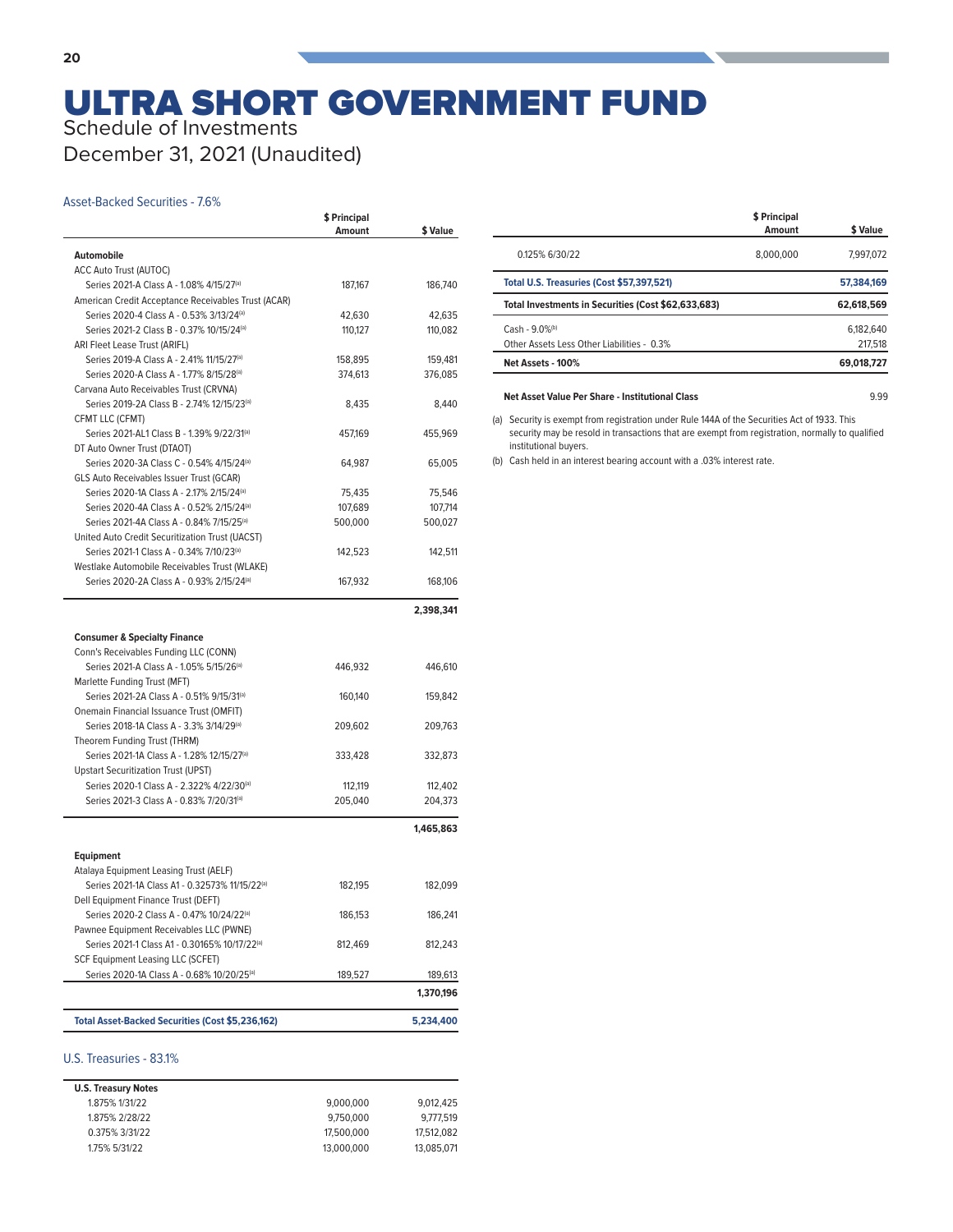### VALUE FUND Schedule of Investments December 31, 2021 (Unaudited)

### Common Stocks - 97.5%

| <b>Information Technology</b>                                    | % of Net<br>Assets | <b>Shares</b> | \$ Value    |
|------------------------------------------------------------------|--------------------|---------------|-------------|
| <b>Data Processing &amp; Outsourced Services</b>                 | 11.1               |               |             |
| Mastercard, Inc. - Class A                                       |                    | 115,000       | 41,321,800  |
| Visa, Inc. - Class A                                             |                    | 185,000       | 40,091,350  |
| Fidelity National Information Services, Inc.                     |                    | 315,000       | 34,382,250  |
| <b>Semiconductors</b>                                            | 3.5                |               |             |
| Analog Devices, Inc.                                             |                    | 210,000       | 36,911,700  |
| <b>IT Consulting &amp; Other Services</b>                        | 3.2                |               |             |
| Accenture plc - Class A(a)                                       |                    | 80,000        | 33,164,000  |
| <b>Application Software</b>                                      | 2.9                |               |             |
| salesforce.com, Inc. <sup>(b)</sup>                              |                    | 120,000       | 30,495,600  |
| <b>Systems Software</b>                                          | 2.7                |               |             |
| Oracle Corp.                                                     |                    | 325,000       | 28,343,250  |
| <b>Communication Services</b>                                    | 23.4               |               | 244,709,950 |
|                                                                  |                    |               |             |
| <b>Interactive Media &amp; Services</b>                          | 12.3               |               |             |
| Alphabet, Inc. - Class C(b)<br>Meta Platforms, Inc. - Class A(b) |                    | 27,000        | 78,126,930  |
|                                                                  |                    | 150,000       | 50,452,500  |
| <b>Cable &amp; Satellite</b>                                     | 10.1               |               |             |
| Liberty Broadband Corp. - Class C <sup>(b)</sup>                 |                    | 300,000       | 48,330,000  |
| Liberty Media Corp-Liberty SiriusXM - Class C <sup>(b)</sup>     |                    | 650,000       | 33,052,500  |
| Comcast Corp. - Class A                                          |                    | 500,000       | 25,165,000  |
|                                                                  |                    |               |             |
| <b>Financials</b>                                                | 22.4               |               | 235,126,930 |
|                                                                  |                    |               |             |
| <b>Multi-Sector Holdings</b>                                     | 4.7                |               |             |
| Berkshire Hathaway, Inc. - Class B(b)                            |                    | 165,000       | 49,335,000  |
| <b>Investment Banking &amp; Brokerage</b>                        | 4.6                |               |             |
| The Charles Schwab Corp.                                         |                    | 575,000       | 48,357,500  |
| <b>Insurance Brokers</b>                                         | 3.6                |               |             |
| Aon plc - Class A(a)                                             |                    | 126,077       | 37,893,703  |
| <b>Financial Exchanges &amp; Data</b>                            | 2.8                |               |             |
| S&P Global, Inc.                                                 |                    | 62,500        | 29,495,625  |
| <b>Diversified Banks</b>                                         | 1.2                |               |             |
| JPMorgan Chase & Co.                                             |                    | 75,000        | 11,876,250  |
|                                                                  | 16.9               |               | 176,958,078 |
| <b>Health Care</b>                                               |                    |               |             |
|                                                                  |                    |               |             |
| <b>Life Sciences Tools &amp; Services</b>                        | 4.5                |               |             |
| Thermo Fisher Scientific, Inc.                                   |                    | 70,000        | 46,706,800  |
| <b>Health Care Equipment</b>                                     | 4.4                |               |             |
| Danaher Corp.                                                    |                    | 140,000       | 46,061,400  |
| <b>Health Care Services</b>                                      | 3.7                |               |             |
| Laboratory Corp. of America Holdings <sup>(b)</sup>              |                    | 125,000       | 39,276,250  |

| <b>Consumer Discretionary</b>                 | % of Net<br><b>Assets</b> | <b>Shares</b> | \$ Value      |
|-----------------------------------------------|---------------------------|---------------|---------------|
|                                               |                           |               |               |
| <b>Automotive Retail</b>                      | 6.3                       |               |               |
| AutoZone, Inc. <sup>(b)</sup>                 |                           | 17,500        | 36,686,825    |
| CarMax, Inc. <sup>(b)</sup>                   |                           | 225,000       | 29,301,750    |
| <b>Internet &amp; Direct Marketing Retail</b> | 2.7                       |               |               |
| Amazon.com, Inc. <sup>(b)</sup>               |                           | 8,500         | 28,341,890    |
|                                               | 9.0                       |               | 94,330,465    |
| <b>Industrials</b>                            |                           |               |               |
| <b>Research &amp; Consulting Services</b>     | 4.0                       |               |               |
| CoStar Group, Inc. <sup>(b)</sup>             |                           | 525.000       | 41,490,750    |
|                                               |                           |               |               |
| <b>Industrial Conglomerates</b>               | 2.8                       |               |               |
| Roper Technologies, Inc.                      |                           | 60,000        | 29,511,600    |
|                                               | 6.8                       |               | 71,002,350    |
| <b>Materials</b>                              |                           |               |               |
| <b>Construction Materials</b>                 | 3.9                       |               |               |
| Vulcan Materials Co.                          |                           | 200,000       | 41,516,000    |
| <b>Industrial Gases</b>                       | 2.5                       |               |               |
| Linde plc(a)                                  |                           | 75,000        | 25,982,250    |
|                                               |                           |               |               |
|                                               | 6.4                       |               | 67,498,250    |
| Total Common Stocks (Cost \$436,955,810)      |                           |               | 1,021,670,473 |

### Cash Equivalents - 2.1%

|                                                                           | \$ Principal<br>Amount | \$ Value      |
|---------------------------------------------------------------------------|------------------------|---------------|
| U.S. Treasury Bills, 0.02% to 0.05%,<br>2/15/22 to 3/24/22 <sup>(c)</sup> | 22.000.000             | 21.998.817    |
| Total Cash Equivalents (Cost \$21,998,474)                                |                        | 21,998,817    |
| Total Investments in Securities (Cost \$458,954,284)                      |                        | 1.043.669.290 |
| $Cash - 0.5\%$ <sup>(d)</sup>                                             |                        | 5.445.462     |
| Other Assets Less Other Liabilities - (0.1%)                              |                        | (764, 640)    |
| Net Assets - 100%                                                         |                        | 1.048.350.112 |
|                                                                           |                        |               |
| Net Asset Value Per Share - Investor Class                                |                        | 61.77         |
| Net Asset Value Per Share - Institutional Class                           |                        | 63.04         |

(a) Foreign domiciled entity.

(b) Non-income producing.

(c) Interest rates presented represent the effective yield at December 31, 2021.

(d) Cash held in an interest bearing account with a .03% interest rate.